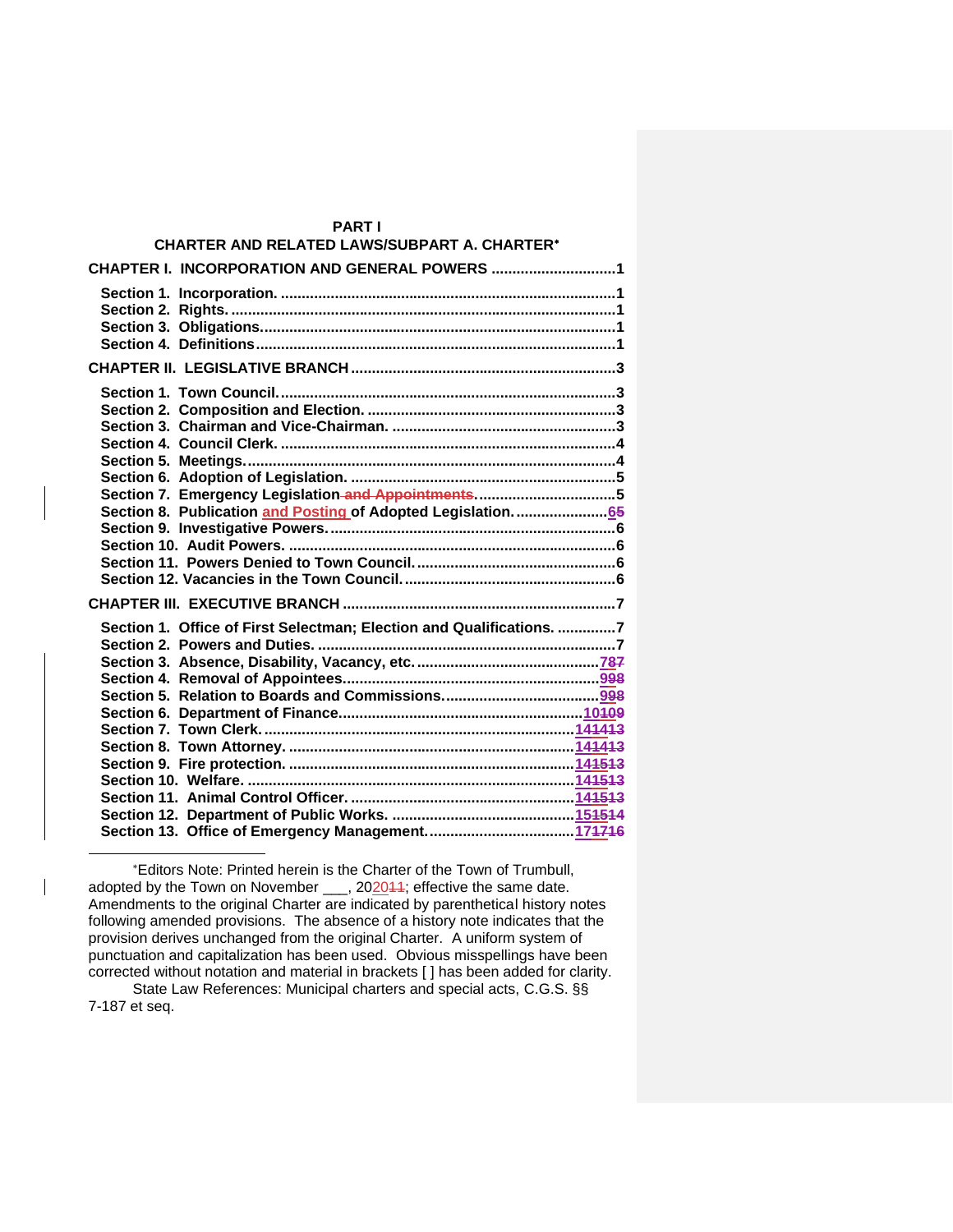| Section 15. Bonds and Employee Dishonesty Coverage.  181917                                                       |  |
|-------------------------------------------------------------------------------------------------------------------|--|
| CHAPTER IV. ADOPTING THE ANNUAL BUDGET  192018                                                                    |  |
|                                                                                                                   |  |
| CHAPTER V. APPROPRIATIONS FROM THE GENERAL FUND AND THE<br>CAPITAL AND NONRECURRING FUND DURING THE COURSE OF THE |  |
|                                                                                                                   |  |
|                                                                                                                   |  |
|                                                                                                                   |  |
|                                                                                                                   |  |
|                                                                                                                   |  |
|                                                                                                                   |  |
|                                                                                                                   |  |
|                                                                                                                   |  |
| Section 7. Inland Wetlands and Watercourses Commission 282927                                                     |  |
|                                                                                                                   |  |
|                                                                                                                   |  |
| Section 10. Economic and Community Development Commission. 313229                                                 |  |
| Section 11. Parks and Recreation Commission. 313229                                                               |  |
|                                                                                                                   |  |
|                                                                                                                   |  |
|                                                                                                                   |  |
|                                                                                                                   |  |
|                                                                                                                   |  |
|                                                                                                                   |  |
|                                                                                                                   |  |
|                                                                                                                   |  |
| Section 20. Emergency Medical Services Commission373835                                                           |  |
|                                                                                                                   |  |
|                                                                                                                   |  |
| Section 23. Organizations of Boards, Commissions, and Committees.                                                 |  |
|                                                                                                                   |  |
|                                                                                                                   |  |
|                                                                                                                   |  |
|                                                                                                                   |  |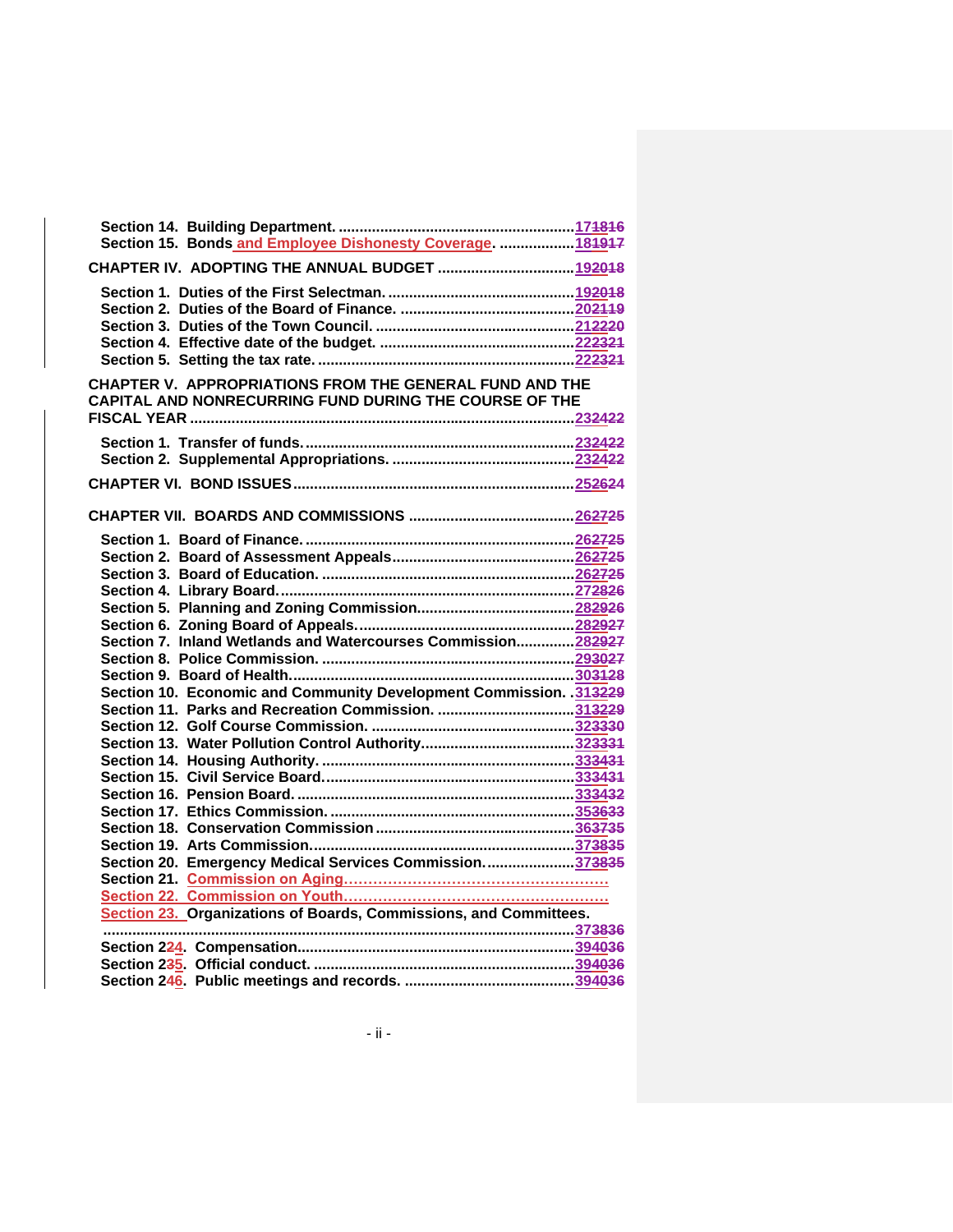| Section 4. Minority Representationajority Limitation414238        |  |
|-------------------------------------------------------------------|--|
|                                                                   |  |
|                                                                   |  |
|                                                                   |  |
|                                                                   |  |
|                                                                   |  |
|                                                                   |  |
| CHAPTER IX. ADOPTION AND AMENDMENT PROCEDURES  535549             |  |
|                                                                   |  |
|                                                                   |  |
| Section 2. Transfer of Records, Property and Appropriations535549 |  |
|                                                                   |  |
|                                                                   |  |
|                                                                   |  |
|                                                                   |  |
|                                                                   |  |
|                                                                   |  |
|                                                                   |  |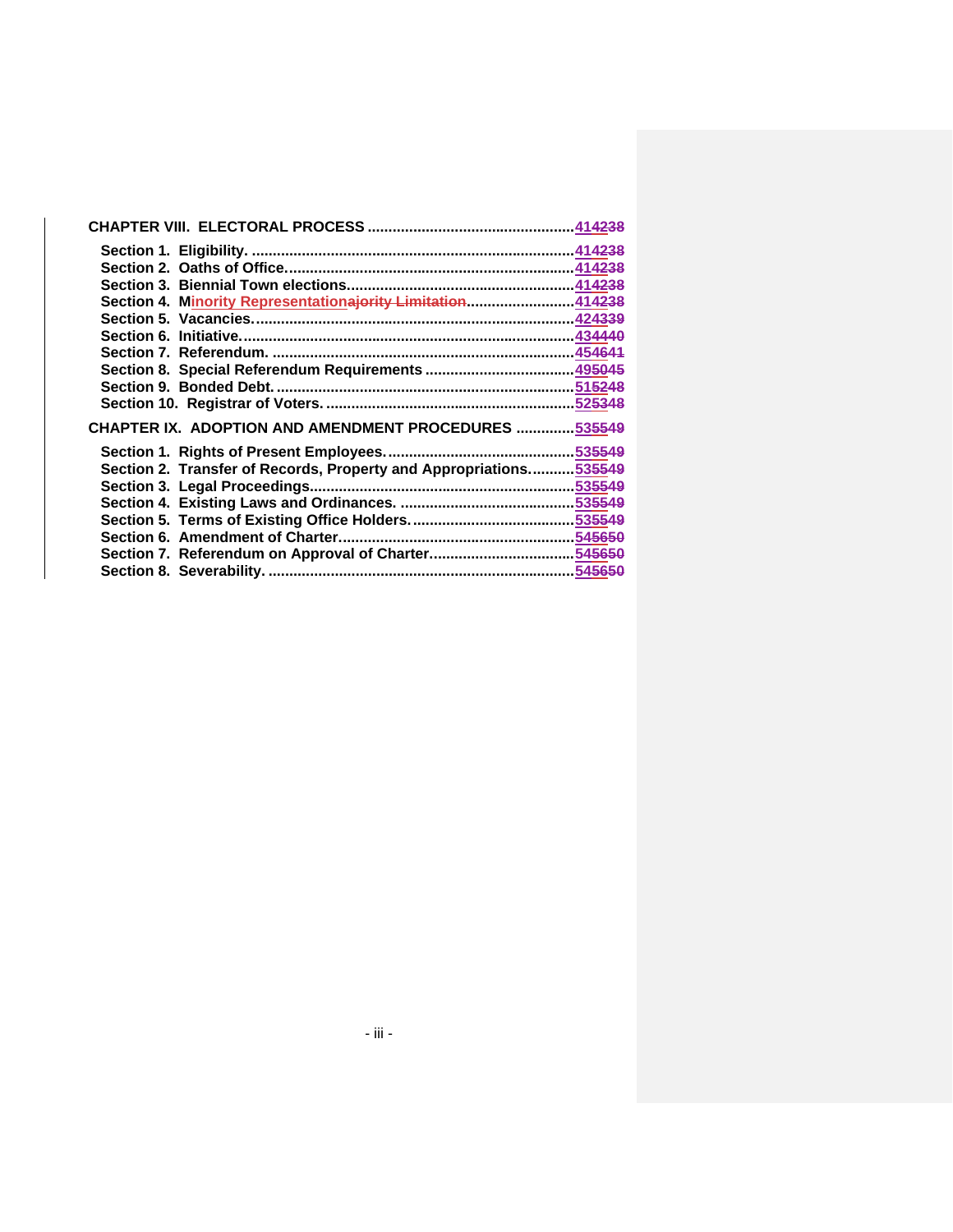## **CHAPTER I. INCORPORATION AND GENERAL POWERS**

## **Section 1. Incorporation.**

All the inhabitants dwelling within the Town of Trumbull, as previously constituted, shall continue to be a body politic and corporate under the name of the "Town of Trumbull" (the "Town") and shall have all powers and privileges and immunities previously exercised by the Town and not inconsistent with this Charter, the additional powers and privileges conferred upon town under the General Statutes of the State of Connecticut (the "State") as the same may be amended.

### **Section 2. Rights.**

All property, both real and personal, all rights of actions, and rights of every description and all securities and liens, vested or inchoate, of the Town as of the date when this Charter shall take effect are continued in the Town, and the Town shall continue to be liable on the effective date, whether accrued or not. Nothing shall be construed to affect the right of the Town to collect any assessment, charge, debt, or lien for the construction, alteration, or repair of any public improvement.

### **Section 3. Obligations.**

If any contract has been entered into by the Town prior to the effective date of this Charter, or any bond or undertaking has been given by or in favor of the Town which contains provisions that the same may be enforced by a commission, board, department or officer therein named, which is abolished by the provisions of this Charter, such contracts, bonds or undertakings shall be in no manner impaired but shall continue in full force and effect and the powers conferred and the duties imposed with reference to the same upon any such commission, board, department or officer shall, except as otherwise provided in this chapter, thereafter be exercised and discharged by the First Selectman.

## **Section 4. Definitions**

A. Capitalized Terms. The following rule has been used in determining which $\triangleleft$ terms in this Charter are capitalized: All references to particular Town officials, as defined below, and to particular Town authorities, boards, and commissions are capitalized, while general references are not. For example, The Board of Education shall have the powers and duties conferred on boards of education by the General Statutes.

B. Defined Terms. The following terms shall have the meanings set forth in  $\triangleleft$ this paragraph unless otherwise specified in this Charter:

B. "Town office" means any position in Town government which is described by this Charter except membership on the Town Council.

**Formatted:** Tab stops: 1", List tab + Not at 1.75"

**Formatted:** Indent: Left: 0", First line: 0.5", Tab stops: Not at 1.75"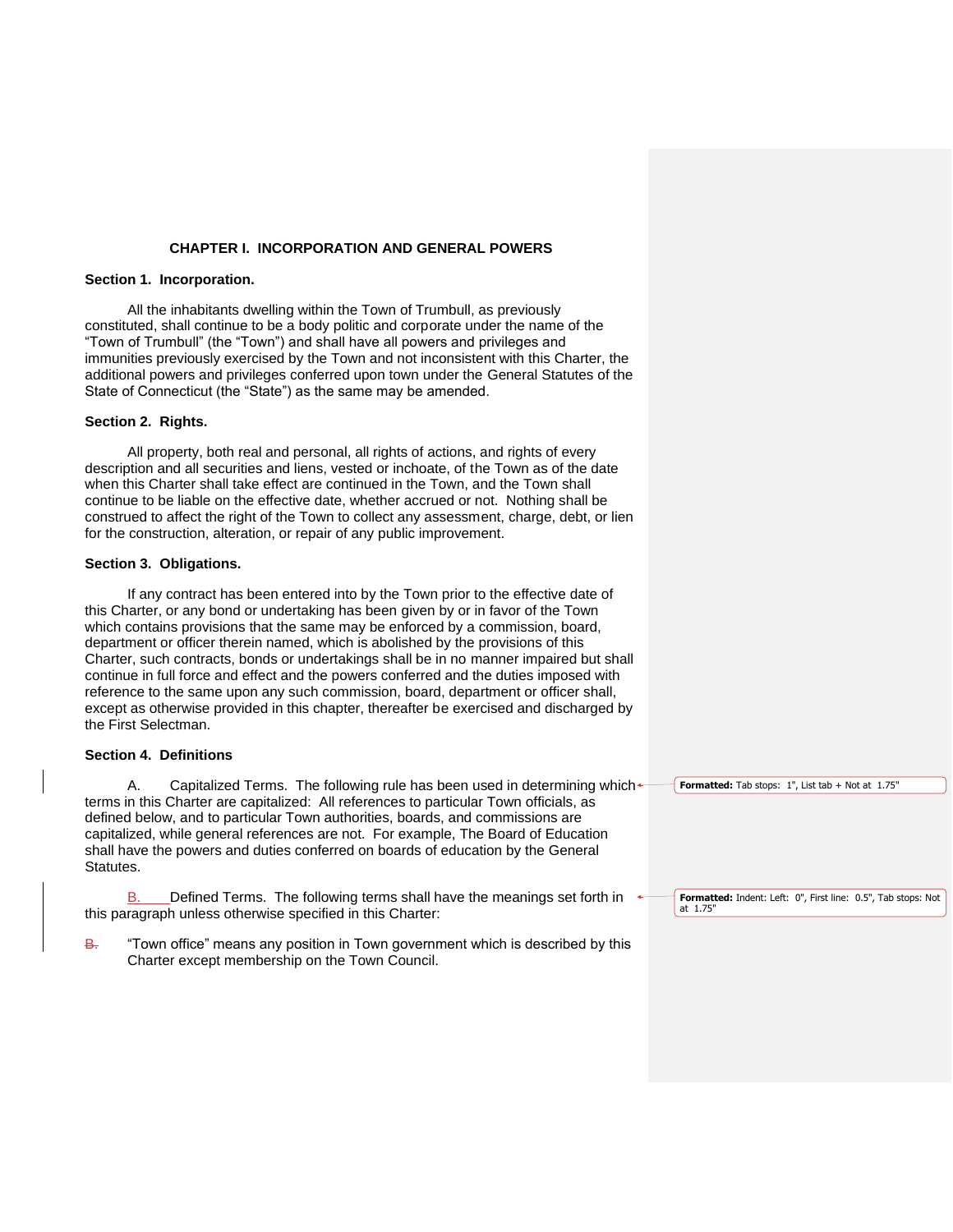"Town officer" means an individual elected or appointed to a Town office other than as a member of an authority, board, or commission.

"Town official" means any Town officer and any member of an authority, board, or commission.

"General Statutes" means the official General Statutes of Connecticut under arrangement of the 1958 Revision as amended and updated. Where chapter references are made, they are to chapter designation as of January 1, 2006. In the event a chapter designation is changed by the publishers of the General Statutes, the new chapter references shall be substituted for the chapter references contained in this Charter.

"Days" Unless otherwise specified, all references in this Charter to "day(s)" are business days. Business days are any days that the Town Clerk's Office is open Monday through Friday. All references to "day(s)" in Chapter II of this Charter are calendar days.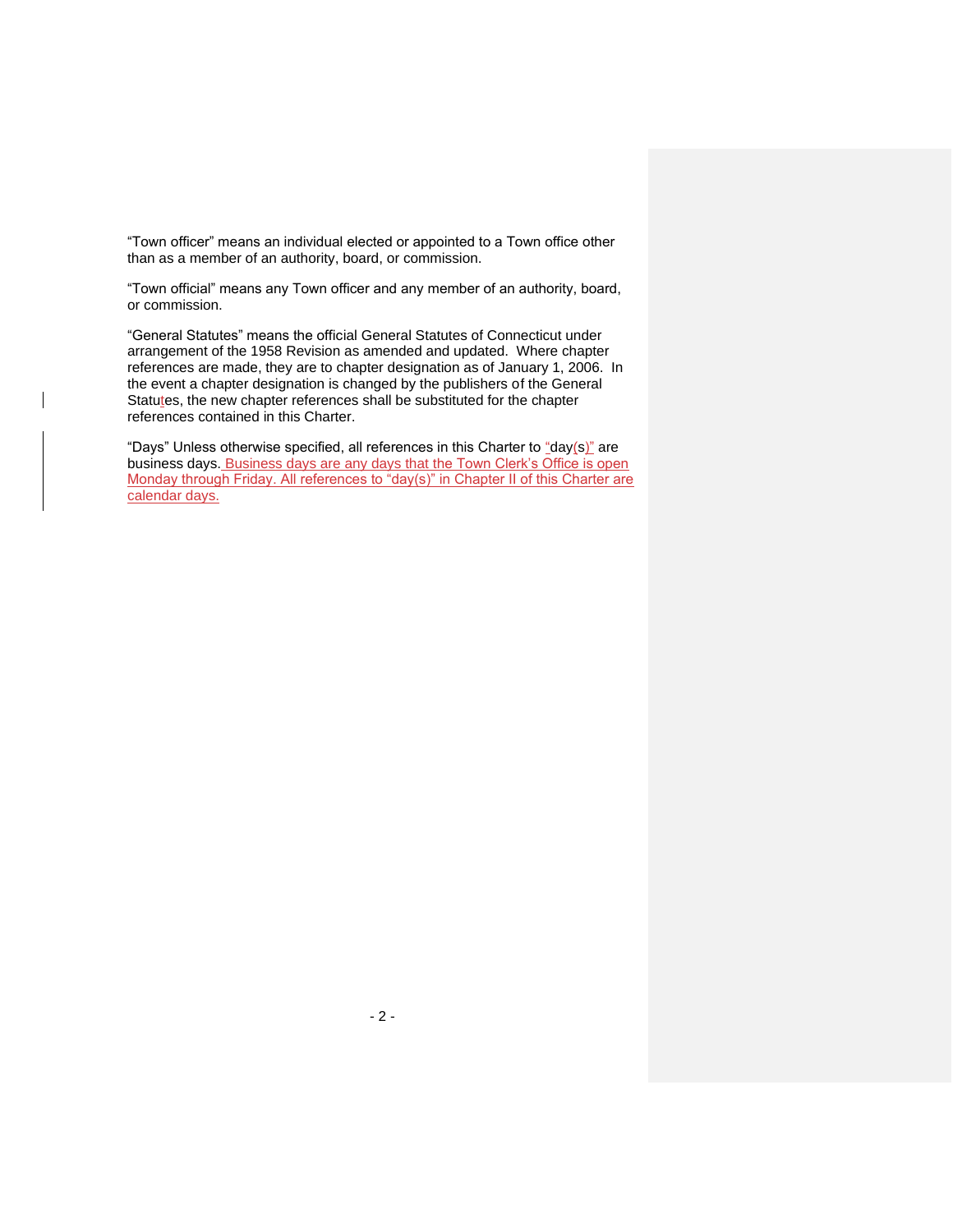## **CHAPTER II. LEGISLATIVE BRANCH**

## **Section 1. Town Council.**

The legislative power of the Town shall be vested in a Town Council, hereinafter referred to as Council, consisting of twenty-one (21) members elected as provided herein and having the powers and duties conferred herein and by law. Its members shall serve without compensation. The Council shall be the judge of the qualifications of its members. Notwithstanding any other provision of this Charter, no member of the Council shall hold any other office or position of the Town, appointive or elective, permanent or temporary except as a member of a special or standing committee ofcreated by the Council.

#### **Section 2. Composition and Election.**

At the Town election, the members of the Council shall be elected from and by voting districts of the Town for terms of two (2) years. The number of voting districts in the Town shall be established from time to time upon the affirmative vote of two-thirds (2/3) of the members of the Council present at a meeting duly warned for such purpose. Voting districts so established shall consist of substantially equal population. The boundaries of voting districts in the Town shall be set from time to time by a majority vote of the Council. There shall be one (1) Council member for such number of Town residents or fraction thereof as shall be determined by the Town Clerk as herein provided. During the last full week of June in the year of the Town election, the Town Clerk shall determine the total number of Town residents. The Town Clerk shall then divide the total number of residents by twenty-one (21) and allocate to each district such number of Council members as said district is entitled to on a proportionate basis.

Each Council member shall, during the term of his/her office, reside in the voting district from which he/she was elected.

In each district no political party may nominate more than one (1) less than the number of Councilmen to be elected from the district, and each voter may vote for as many Council members as may be elected from the district.

### **Section 3. Chairman and Vice-Chairman.**

The Council shall hold an organizational meeting on the first (1st) Monday of December following the Town election and elect one (1) of its members Chairman, but such office shall not deprive the Chairman of his/her vote on any question. The Chairman shall preside over all meetings of the Council and perform such duties consistent with his/her office as may be imposed by the Council. The Council shall also elect one (1) of its members to the Office of Vice-Chairman who shall assume all the duties of the Chairman whenever and for whatever period of time the Chairman shall designate, or when the Chairman is absent from a meeting of the Council.

Upon the death or resignation of the Chairman, the Vice-Chairman shall assume the duties of Chairman until the Council shall elect a new Chairman.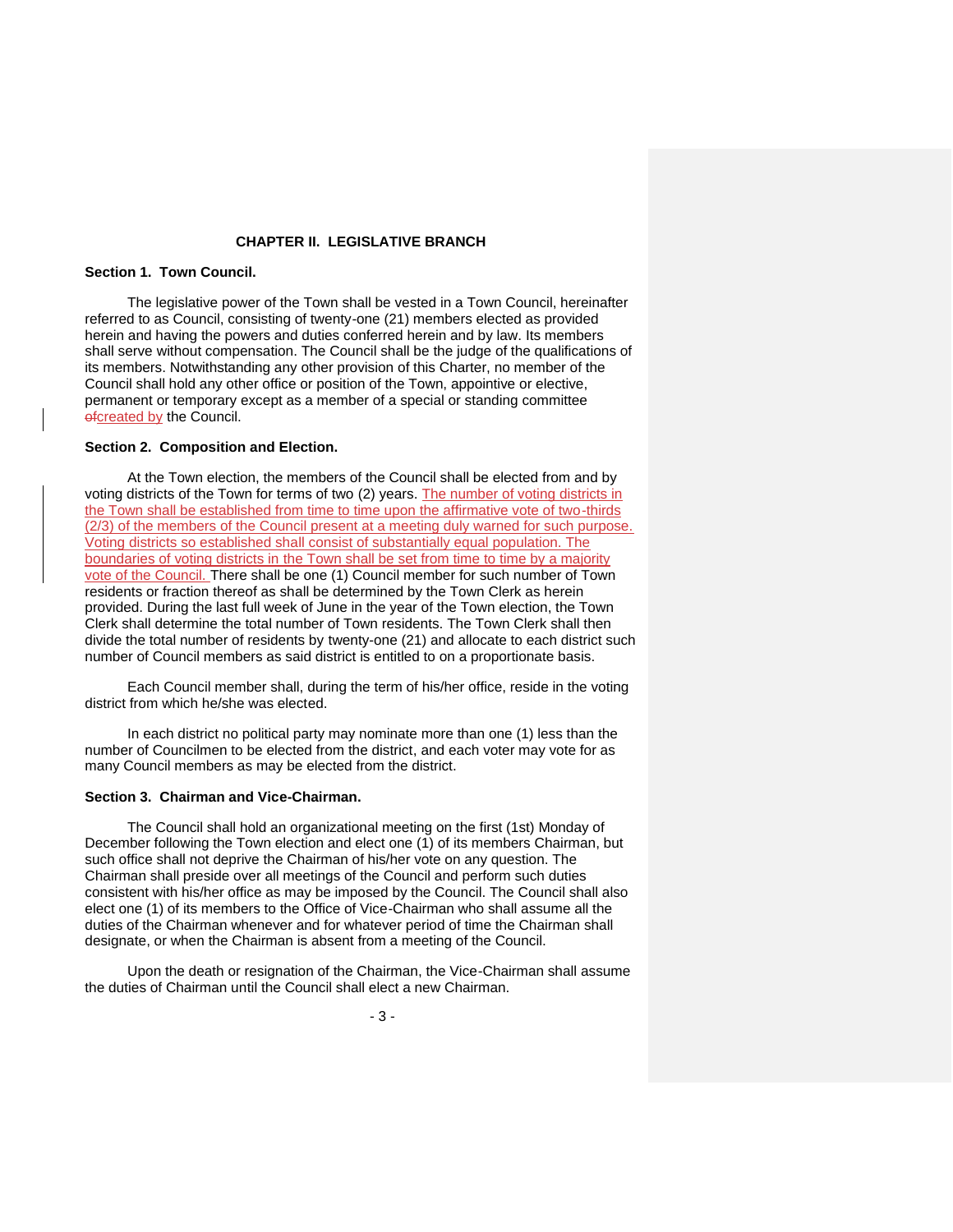## **Section 4. Council Clerk.**

The Council shall appoint a Clerk, who shall not be a member of the Council. The Clerk's compensation shall be determined by the Council subject to the approval of the Board of Finance. The Clerk shall keep a record of the attendance of Council members and all actions taken by vote of the Council and of all legislation passed by it, together with a record of the vote cast by each Councilman and such record shall be maintained at the Town Clerk's Office and made available for public inspection. In the absence or disability of the Clerk, his/her powers and duties shall be undertaken by a temporary clerk to be appointed by the Council Chairman.

### **Section 5. Meetings.**

A. The Council shall fix the time and place of its regular meetings, which shall be held monthly, unless otherwise provided by the Council Rules of Procedure, and shall be open to the public. Executive sessions may be held upon a two-thirds (2/3) vote of the Council members present and voting, but no vote on an issue before the Council shall be taken during said executive session**.** A roll call vote shall be taken at the request of four (4) members of the Council. The Council shall adopt rules of procedure not inconsistent herewith. A majority of the members of the Council shall constitute a quorum for the conduct of its business. Meetings of the Council shall be held upon the call of the Chairman or, in his/her absence or disability, upon the call of the Town Clerk: (a) at the Chairman's own initiative, (b) at the written request to the Town Clerk of two (2) Council members, (c) at the written request of the First Selectman to the Town Clerk or, (d) after receipt and certification by the Town Clerk of a petition therefor signed by one percent (1%) percent of the electors on the last completed voter registration list. Any request or petition for any special meeting of the Council shall contain the agenda listing the full text of the proposed motions, resolutions, or ordinances which shall be considered at the meeting. Such special meetings shall be held no later than twenty-one (21) days after such written request has been received by the Town Clerk. Upon receipt of such a petition, the Town Clerk shall, within five (5) days thereafter, complete the certification process. If the petition shall meet the requirements of subsection  $5A(d)$  of this chapter, then the Town Clerk shall certify the same and shall, forthwith, notify the Chairman of the Council of such certification. Such special meeting shall be held not later than sixteen (16) days thereafter. Notice of Council meetings of the Council, including the agenda, shall be published in a newspaper having a circulation within the Town and shall be posted on the Town website not fewerless than five (5) days prior to the meeting listing in said notice the agenda contained in the call.

B. All elected and appointed boards, commissions, and committees, including the Town Council, will post information about meetings as follows:

• For all meetings, agendas and all non-privileged supplemental materials will be posted on the town's official web site website no fewerless than forty-eight (48) hours prior to the posted start time of the related meeting.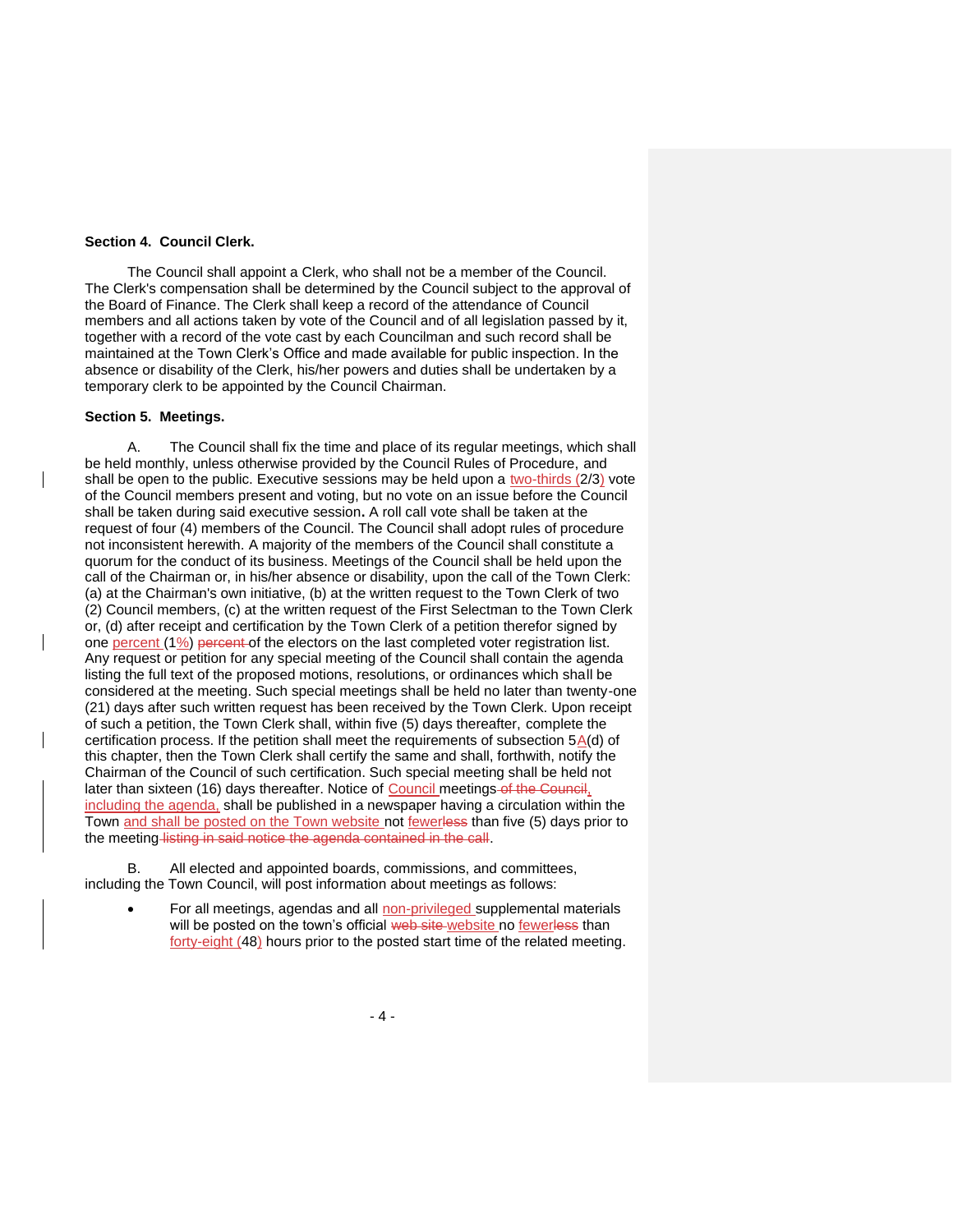- Minutes of all meetings will be posted on the town's official web site website by the end of the seventh (7th) business day following the date the meeting ends.
- The information posted on the town's official web sitewebsite must be publicly accessible and downloadable.
- The posted information must be kept available on the web sitewebsite for the greater of five (5) years or the minimum required law.
- Such additional requirements under the Connecticut Freedom of Information Act as amended.

### **Section 6. Adoption of Legislation.**

The adoption of the annual budget shall be governed by the provisions of chapter IV, infra. Every other legislative action, except an emergency action, election of Council officers, appointment of the Clerk of Council, appointment of an acting First Selectman and adoption of rules of procedure, shall, within, three (3) days of its passage, be submitted to the First Selectman for his/her approval. The First Selectman shall sign the proposed legislation, if he/she approves it. If he/she disapproves of the proposed legislation, he/she may within five (5) days following receipt of the same veto and return it to the Clerk of the Council with a statement of the reasons for his/her veto which statement shall be transmitted by the Clerk to the Council at its next meeting. The Council may thereafter pass the proposed legislation by an affirmative vote of at least two-thirds (2/3) of its entire membership. Final passage shall mean adoption by the Council and approval by the First Selectman as provided herein or, in the event of veto by the First Selectman, a subsequent adoption of such legislation by two-thirds (2/3) vote of the entire membership of the Council. If the First Selectman neither approves nor vetoes said legislation within the time required, no further action shall be required by the Council for final passage. Unless such legislative action shall be designated emergency legislation as provided herein, or shall specify a later effective date, it shall become effective on the fifteenth (15th) day following publication, except with reference to the annual budget which shall become effective as hereinafter provided. The fifteen (15) day period shall not apply to appointments made of members of Boards, Commissions, and Committees. Such appointments shall become effective immediately upon posting notice of the appointment in the Legal Notices section of the town website.

#### **Section 7. Emergency Legislation and Appointments.**

The Council may, by two-thirds (2/3) vote of the entire membership, designate any action as an emergency measure, specifying in detail the facts constituting such emergency. No measure creating or abolishing any office or changing the salary, term or duties of any officer or employee may constitute an emergency measure. Any legislative action designated to be a public emergency measure shall become effective immediately upon publication, but shall be subject to rejection, or approval as provided in chapter VIII, ssection 7.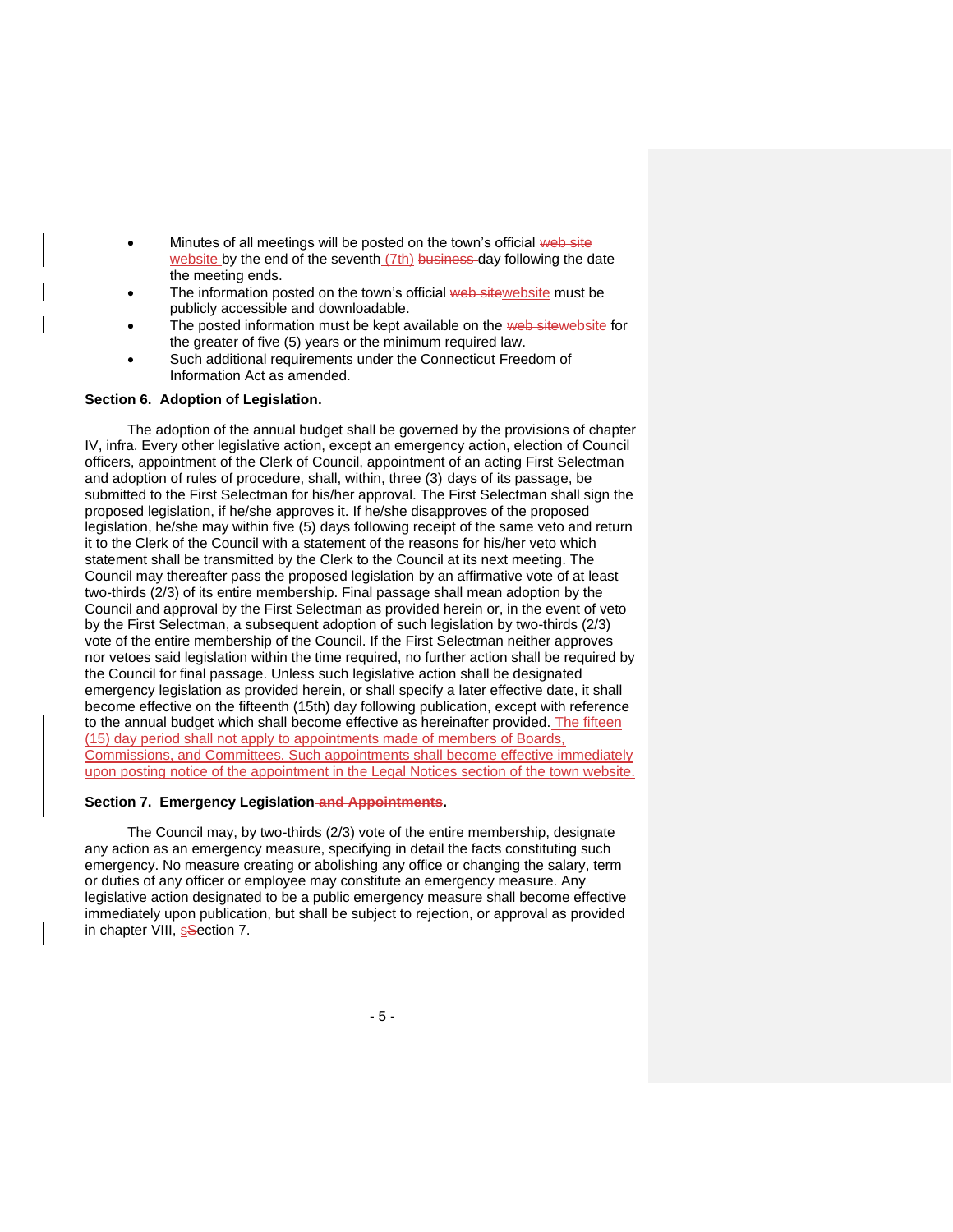## **Section 8. Publication and Posting of Adopted Legislation.**

All legislation, after final passage, shall be given a serial number by the Clerk of the Council and be recorded by the Town Clerk and shall be properly indexed. Within five (5) days after final passage, as provided in section 6 of this chapter, the Town Clerk shall transmit for publication in a newspaper, having a circulation within the Town, and shall transmit for posting on the town website a notice that such legislation is on file in the Office of the Town Clerk and is available for examination.

## **Section 9. Investigative Powers.**

With reference to proposed legislation, the Council shall have the power to investigate any and all departments, offices and agencies of the Town, and for such purposes the Chairman of the Council shall have the power to issue a subpoena after the authorization by a majority vote of the Council, and when necessary, to secure a capias for the appearance of witnesses and the production of books and papers.

## **Section 10. Audit Powers.**

A. The Council may at any time require and provide for the examination or audit by a certified public accountant of the accounts of any officer or department of the Town, including the Board of Education.

B. At a meeting of the Council subsequent to receipt from such certified public accountant of the report of said examination or audit, the Council shall discuss the report.

## **Section 11. Powers Denied to Town Council.**

The Town Council shall not diminish by ordinance, vote or otherwise, the powers and duties vested in the First Selectman by this Charter.

## **Section 12. Vacancies in the Town Council.**

Any vacancy in the Council shall be filled with the designation of an elector from the same voting district and with the same party affiliation as the vacating member by the vote, at a Council meeting, of the Council members who are of the same political party as the vacating member. If the vacating member was not registered as a member of a political party or if members of a political party shall fail to fill the vacancy within sixty (60) days, then it shall be filled by a two-thirds (2/3) vote of Council members present and voting.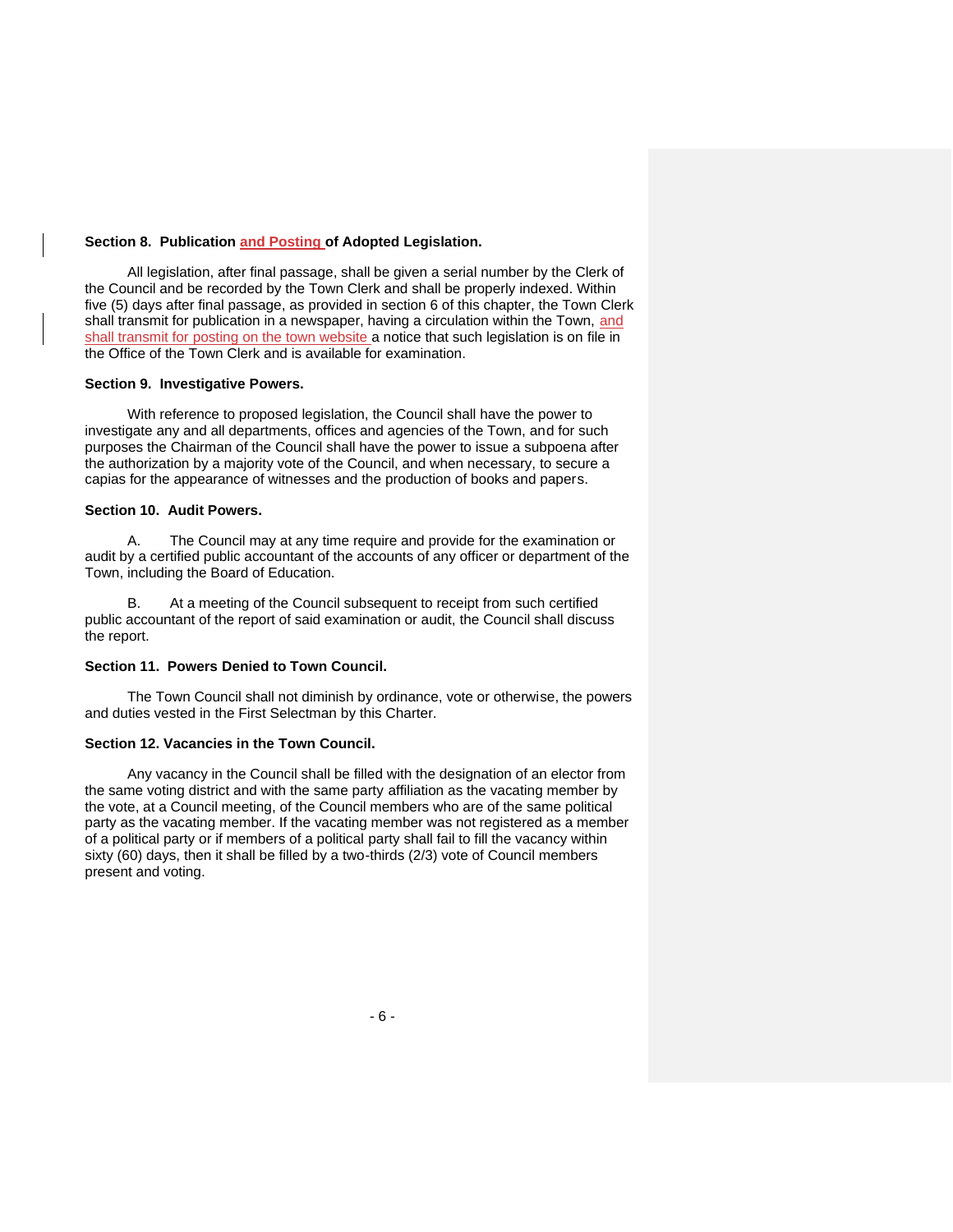# **CHAPTER III. EXECUTIVE BRANCH**

## **Section 1. Office of First Selectman; Election and Qualifications.**

A First Selectman shall be elected at the town election to hold office for a term of two (2) years and until his/her successor shall be elected and qualified.

## **Section 2. Powers and Duties.**

The First Selectman shall be the Chief Executive Officer of the town. He/She shall be directly responsible for the administration of all departments headed by persons appointed by him. He/She shall also:

A. See that all laws, ordinances and provisions of this Charter governing the town are faithfully executed and enforced;

B. Make periodic reports to the Town Council. He/She may attend and participate in Town Council meetings, but shall have no vote;

C. Prepare and cause to be printed an annual town report within thirty (30) calendar days after completion of the annual town audit;

D. Recommend to the Town Council such measures as he/she may deem necessary or advisable;

E. Keep the Town Council fully informed on the financial condition of the town by the issuance of quarterly reports of income and expense as to budget items;

F. Submit annually to the Board of Finance a proposed budget for the next fiscal year in accordance with the provisions of chapter IV, section 1, of this Charter;

G. Approve or veto acts of the Town Council in the manner set forth in chapter II;

H. Exercise such powers and duties as may be provided by ordinance or resolution of the Town Council which are not inconsistent with this Charter or the General Statutes.

I. The method of election to any Town office, board, commission, or agency of the Town may be changed by ordinance if the method of election set forth in this Charter is or becomes invalid because of a change in the law. Such ordinance shall comport as nearly as possible to the intent of the Charter provision found to be invalid.

#### **Section 3. Absence, Disability, Vacancy, etc.**

A. In the event of a temporary absence of thirty (30) calendars days or less,his/her disability, personal emergency or temporary absence, the First Selectman may, by letter filed with the Town Clerk, appoint the Town Treasurer or the Chairman of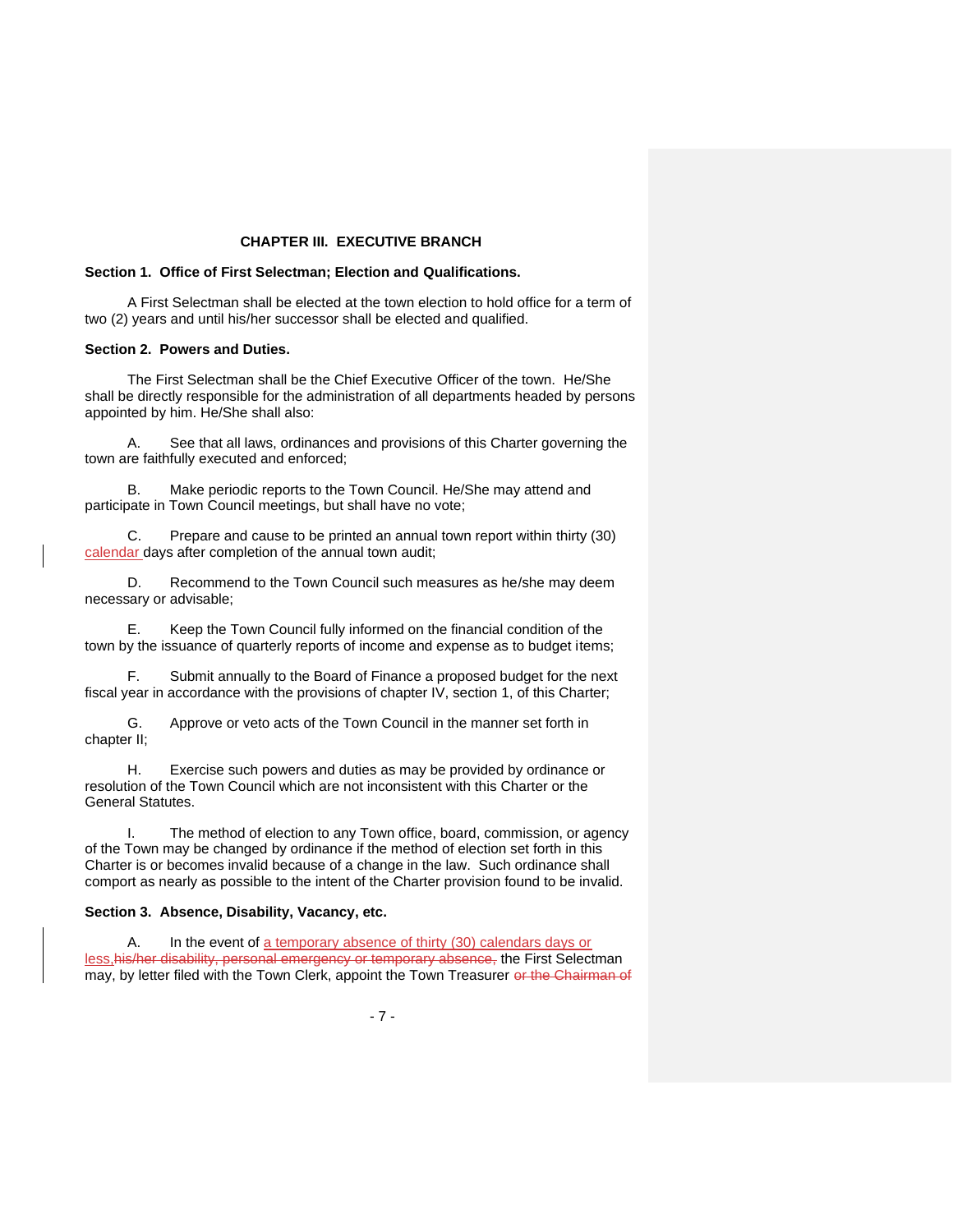the Town Council in the event that the Town Treasurer cannot or will not serve, to perform the duties of and serve as acting First Selectman. In the event the Town Treasurer is unable or unwilling to serve, the First Selectman may, by letter to the Town Clerk, appoint the Chairman of the Town Council as Acting First Selectman. The Acting First Selectman shall have all the powers and duties of the First Selectman except that unless otherwise required by law, the Acting First Selectman shall neither make any appointments to any Board or Commission nor sign any agreements binding the Town nor hire or fire any employees that serve the Town at the pleasure of the First Selectman.In the event that the First Selectman fails to do so, the Town Council may make said appointment by resolution. The Town Council shall in any event make said appointment if the First Selectman shall be absent from his/her duties for more than thirty (30) consecutive days.

The Office of First Selectman shall be deemed vacant upon the occurrence of any of the following:

1. Death of the First Selectman.

2. The retirement or resignation of the First Selectman.

3. If the First Selectman ceases to have a principal residence in the Town.

4. If the First Selectman is, as determined by the Town Council, absent from office, for any reason, for a continuous period of not fewer than ninety (90) calendar days. Vacation time shall not be considered in determining the period of absence.

C. In the event that the Office of the First Selectman becomes vacant as defined in section 3B, the Council shall call for a Special Election to fill the remainder of the term of the outgoing First Selectman. Such Special Election shall be held in compliance with state statute.

D. During the period beginning with the Office of the First Selectman becoming Vacant and ending with the swearing in of a new First Selectman, the Town Treasurer shall become Acting First Selectman. In the event the Town Treasurer is unwilling or unable to perform the duties of Acting First Selectman, the Chairman of the Town Council shall become Acting First Selectman. In the event neither the Treasurer nor the Chairman of the Town Council is willing and able to serve, the Town Council shall, by a vote of two-thirds (2/3) of the members present and voting, appoint an Acting First Selectman who shall be a resident and elector of the Town. The Acting First Selectman shall have all the powers and duties of the First Selectman except that unless otherwise required by law, the Acting First Selectman shall not sign any contracts binding the Town for a period exceeding his/her term as Acting First Selectman. Any appointments made by the Acting First Selectman shall expire at the end of the Acting Selectman's term, unless state law requires otherwise.

If a vacancy occurs within a period of six months or less from the date of a regularly scheduled election for the Office of First Selectman, there shall **Formatted:** Indent: Left: 0", First line: 0.5"

**Formatted:** Indent: Left: 0.5", Tab stops: 2", List tab + Not at 2.25"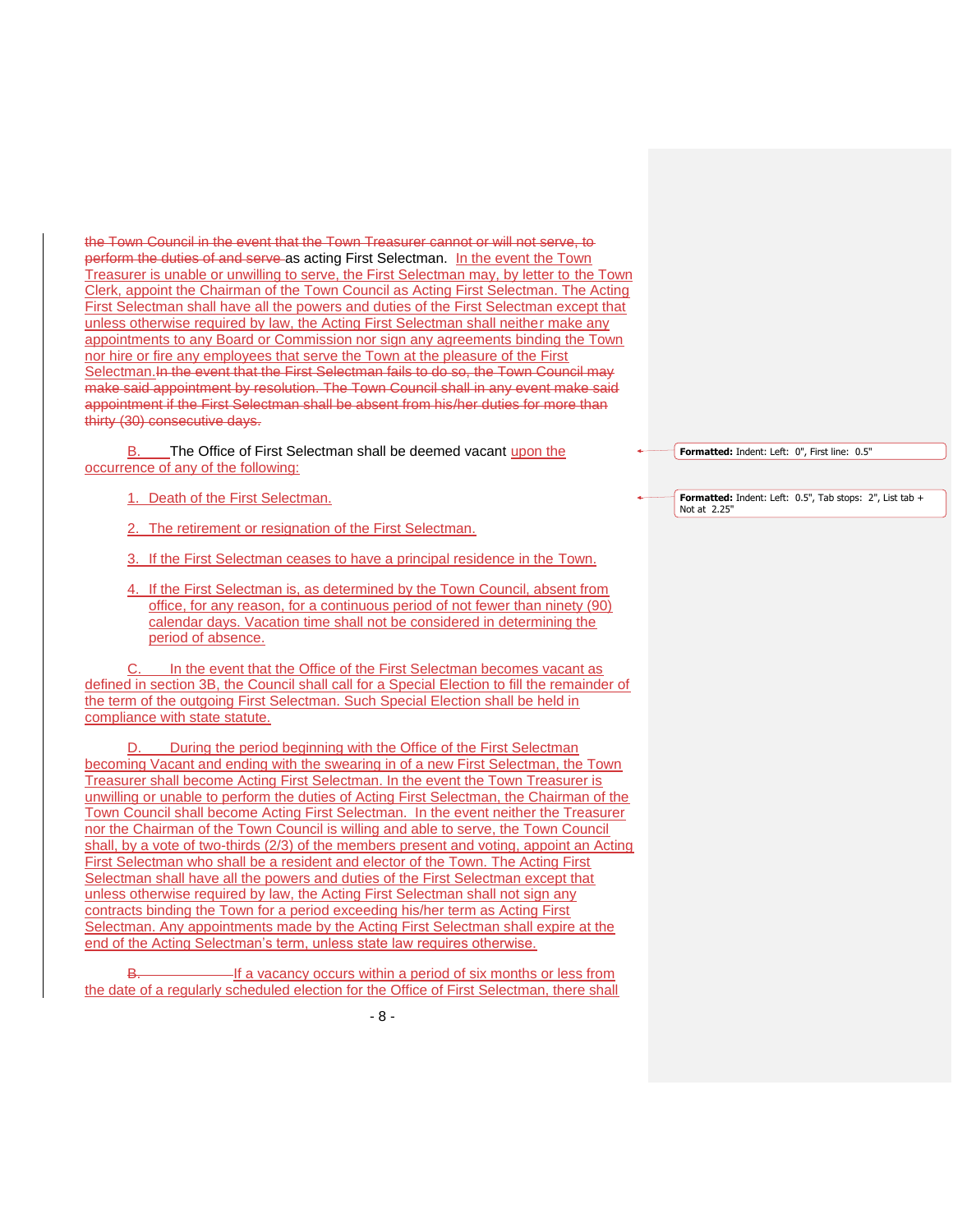be no Special Election and the Acting First Selectman shall fill the remaining portion of the term of office.if the First Selectman dies, retires, resigns, becomes ineligible to serve, or removes from the town. In any such event the Town Council shall within fifteen (15) days thereafter at a meeting duly warned for said purpose, fill the vacancy for the unexpired portion of the term, by majority vote of the total Town Council members, provided, however, that the Town Clerk shall forthwith warn a special election to fill the vacancy if either (1) the Town Council fails to fill the vacancy within said period, or (2) within ten (10) days after the Town Council shall have filled the vacancy, a petition for a special election shall be filed by a number of town electors equal to at least five (5) percent of those who voted for the office of First Selectman in the preceding Town election. Such petition shall be filed and certified in the manner provided herein for the filing and certifying of referendum petitions.

Such special election shall be held on a day to be prescribed by the Town Council which day shall be not earlier than the ninetieth (90th) day and not later than the one hundredth (100th) day following the day of such warning. Until the result of said special election shall have been determined, the Town Treasurer shall serve as acting First Selectman. If the vacancy occurs within six (6) months of the end of the First Selectman's term, no proceeding shall be had to fill the vacancy and the Town Treasurer shall become the First Selectman and serve as First Selectman until the expiration of the First Selectman's term. In the event the Town Treasurer declines to serve, the Town Council shall fill the vacancy.

Any appointments made by the Acting First Selectman shall expire at the end of the Acting First Selectman's term, unless state law requires otherwise.

#### **Section 4. Removal of Appointees.**

Any person holding a town position for which compensation is paid, who is appointed without a fixed term, shall serve at the pleasure of the appointing authority and may be removed, without cause, on ten (10) days' notice.

If such person is appointed by one (1) town body or official on recommendation of another then he/she shall be removed by the appointing authority only on recommendation of the body or official.

#### **Section 5. Relation to Boards and Commissions.**

A. Except as otherwise provided in this Charter, the First Selectman shall be a member, ex officio, of all boards, commissions and special committees, but he/she shall not have any voting power unless any such body shall, as a result of a tie vote, fail to organize or elect necessary officers, in either of which case the First Selectman shall have a tie breaking vote.

B. The First Selectman is empowered to convene any or all of the appointed boards and commissions of the town to review and coordinate activities and to plan the operations of the town government. He/She shall, at least once a year, convene a general meeting of all boards and commission members.

**Formatted:** Numbered + Level: 1 + Numbering Style: A, B,  $C, ... +$  Start at:  $1 +$  Alignment: Left + Aligned at:  $0.25$ ' Indent at: 0.5"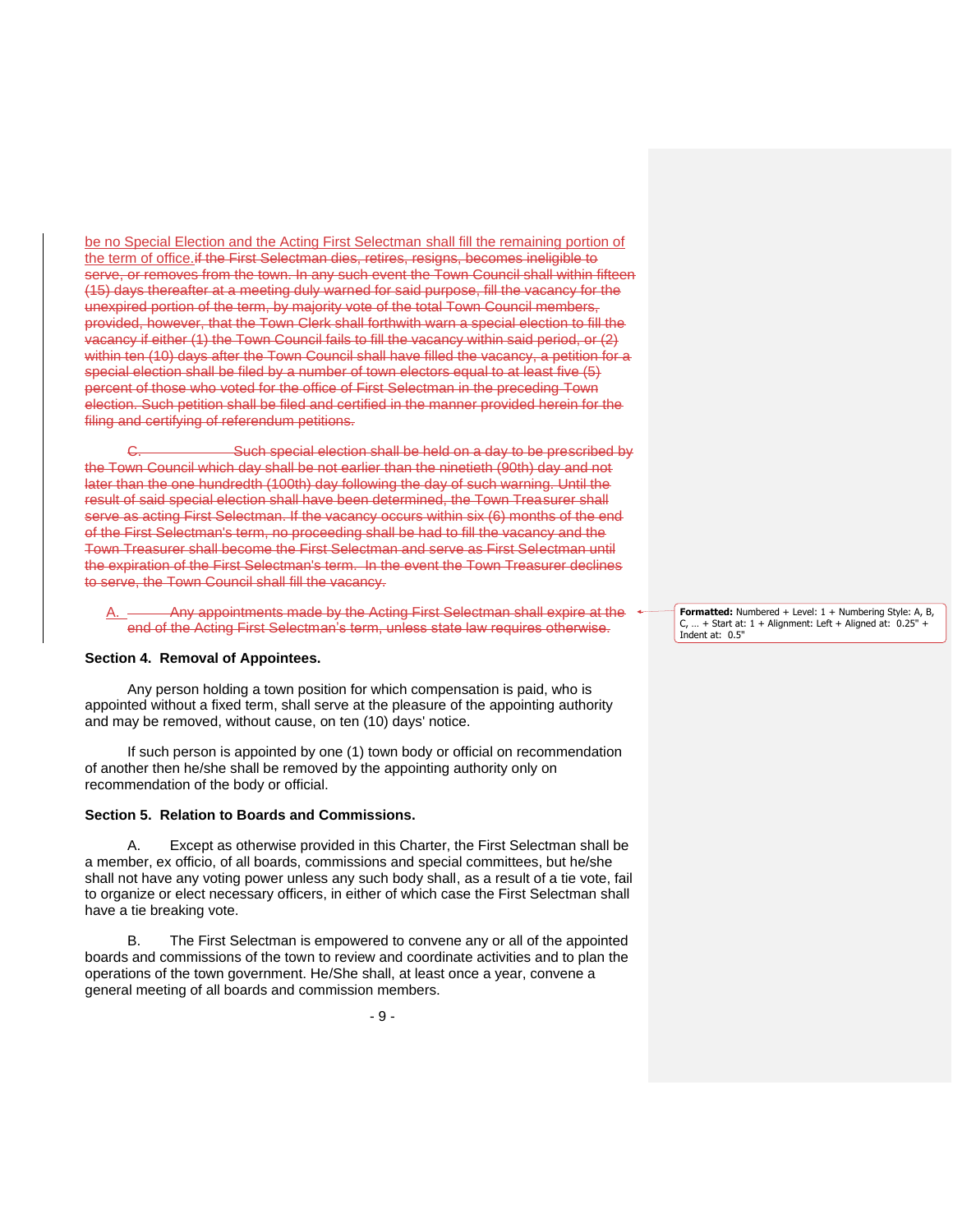# **Section 6. Department of Finance.**

A. *Appointment of Director of Finance.* There shall be a Department of Finance, headed by a Director of Finance, appointed by the First Selectman. A certificate of his/her appointment, signed by the First Selectman shall be filed and recorded by the Town Clerk. In the event of the temporary absence or disability of the Director of Finance, the First Selectman may appoint an acting Director of Finance. The Director of Finance shall serve at the pleasure of the First Selectman. He/She may be suspended and/or removed by the First Selectman.

B. *Powers and duties.* The Director of Finance shall exercise general supervision over the Department of Finance, including the keeping of accounts and all financial records, the compilation of proposed budget figures for the various agencies of the town, the coordination and analysis of wages and salaries, the operation of the offices of the assessor and tax collector, special assessments and other revenues, and the control over purchases and expenditures.

The Director of Finance shall be responsible to the First Selectman for the administration of the Department of Finance. Accounts shall be kept by the Department of Finance, showing the financial transactions of all departments of the town, including all special agency and enterprise funds. Except as otherwise provided by law, forms for such accounts shall be prescribed by the Director of Finance with the approval of the First Selectman, which forms shall be adequate to record all cash receipts and disbursements, all assets, liabilities, reserves, income and expense and all transactions affecting the acquisition, custody and disposition of property and for the making of such reports of the financial transactions and conditions of the town as may be required by law or ordinance.

Financial statements concerning the general fund of the Town of Trumbull, consisting of a statement of revenues, expenditures, encumbrances, and transfers, and a statement of changes in fund balance shall be prepared for each quarter and each fiscal year. Such statements shall be prepared and delivered to all members and alternate members of the Board of Finance, the First Selectman, and all members of the Town Council within thirty (30) calendar days after the close of each quarter of each fiscal year. Such other reports for other periods and in such detail as may be required by the First Selectman, the Board of Finance, or the Town Council, shall also be prepared concerning the general fund, or any special funds, including all special agency and enterprise funds.

A publicly accessible and downloadable copy of all audit reports performed by or on any Town entity (including those departments managed by the First Selectman as well as the Board of Education) will be posted on the Town's website not more than forty-eight (48) hours after they are completed and reported to the appropriate Town entity. This includes, but is not limited to, audit reports done by outside auditors as well as those performed by the Town's internal auditor. Copies of audit reports must be kept available on the Town's website for the greater of ten (10) years or the minimum required by law.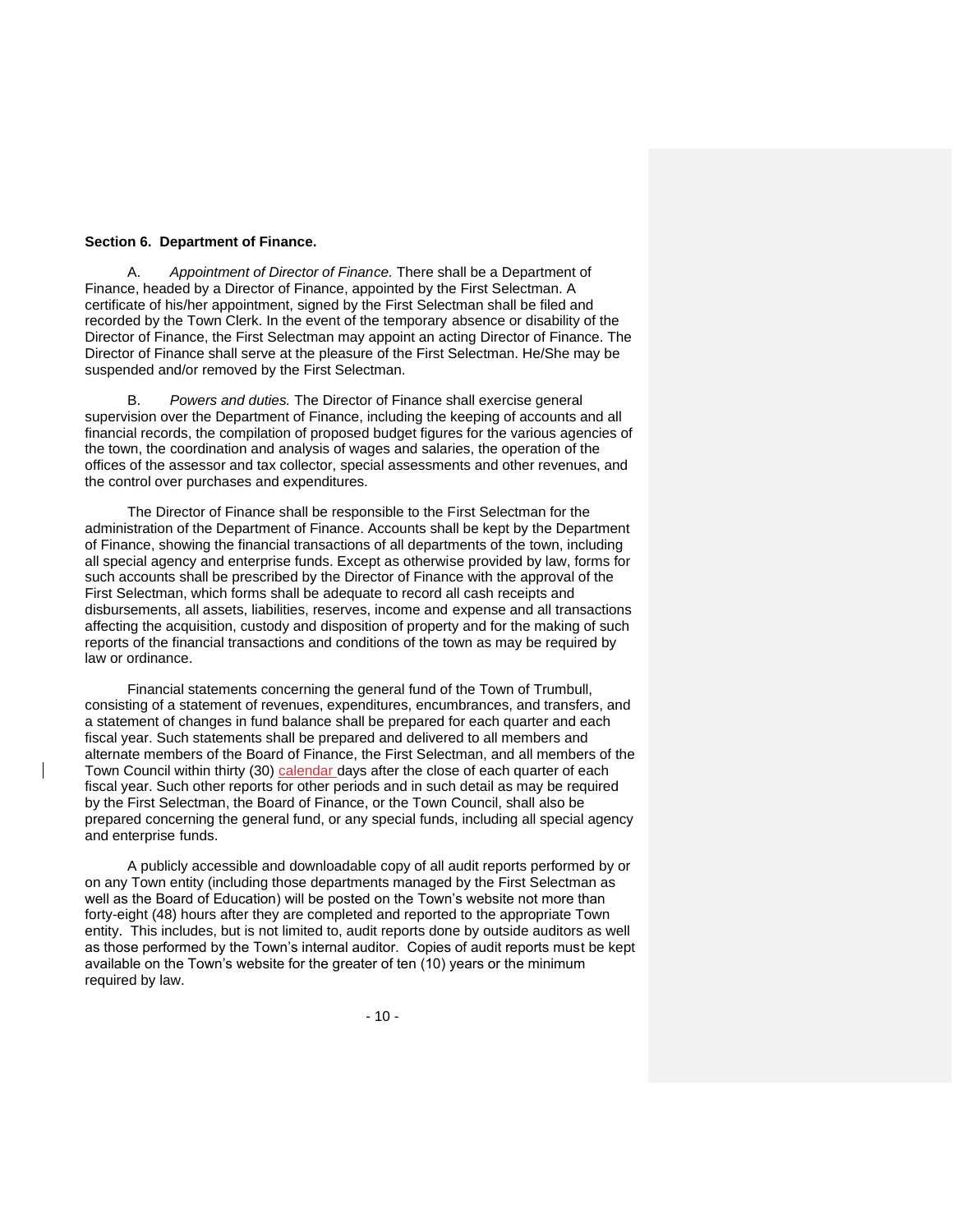C. *Tax Collector, Tax Assessor, purchasing authority, agent of the town deposit fund.* The First Selectman shall appoint a Tax Collector and a Tax Assessor for terms coextensive with that of the First Selectman. The Director of Finance shall be the purchasing authority. The Director of Finance shall be the agent of the town deposit fund. Certificates of appointment relating to the Tax Collector and Tax Assessor shall be executed by the First Selectman and filed with and recorded by the Town Clerk. The Tax Collector shall have and exercise the powers and duties conferred and imposed by law on Tax Collectors. The Tax Assessor shall have and exercise the powers and duties conferred and imposed by law on Boards of Assessors.

D. *Treasurer.* The Treasurer shall be elected at the town election for a term of two (2) years and until his/her successor shall be elected and qualified. The Treasurer shall have and exercise the powers and duties conferred and imposed by law on town treasurers except those duties which are conferred specifically upon the Director of Finance by this chapter.

## E. *Payments of obligations.*

(i) Payments by the town shall be made only upon approved vouchers certified by the head of the appropriate department or other division of the town government, and by means of warrants on the Town Treasurer issued and signed by the Director of Finance. Expense reimbursements and payments made on behalf of the First Selectman and the Superintendent shall be by the Treasurer. Payment shall be by check instrument signed by the Director of Finance and countersigned by the Town Treasurer. The Director of Finance shall examine all payrolls, bills, and other claims and demands against the town, and shall issue no warrant for the payment unless he/she finds that the claim is in proper form, correctly computed, and duly certified that it is justly and legally due and payable, that an appropriation has been made therefor which has not been exhausted, or that the payment has been otherwise legally authorized and that there is money in the town treasury to make the payment. He/She may require any claimant to make oath as to the validity of his/her claim.

Payments by the Board of Education shall be made only upon signed authorization of both the Superintendent and the Business manager of the Board of Education. The Business Manager of the Board of Education shall examine all payrolls, bills, and other claims and demands against Board of Education, and shall issue no authorization for the payment unless he/she finds that the claim is in proper form, correctly computed, and duly certified that it is justly and legally due and payable, that an appropriation has been made therefor which has not been exhausted, or that the payment has been otherwise legally authorized and that there is money in the Town treasury to make the payment. He/She may require any claimant to make oath as to the validity of his/her claim.

F. *Special audits.* Upon the death, resignation, or removal of any officer of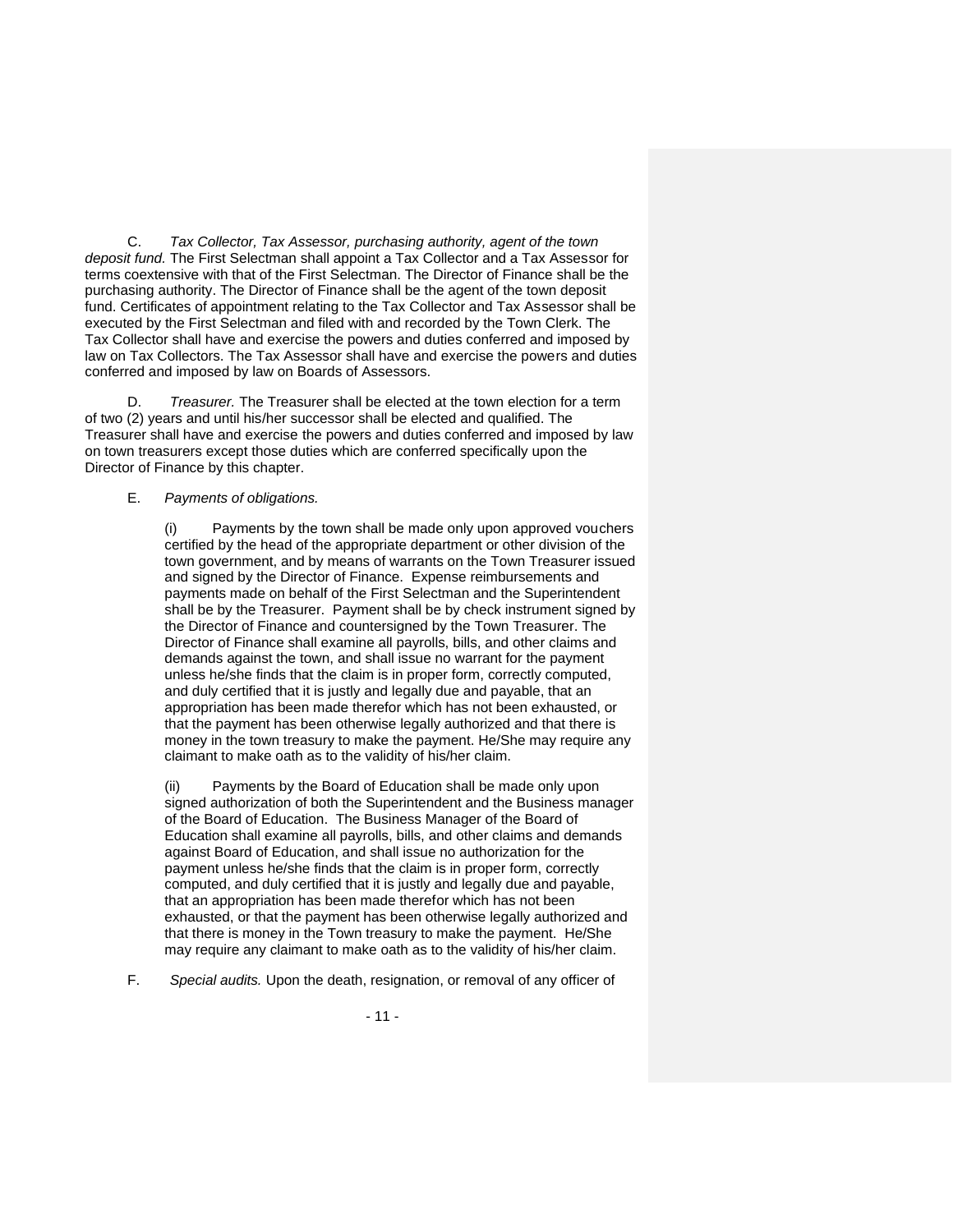the town, other than the Director of Finance, the Director of Finance shall make an audit and investigation of the accounts of such officer and report to the First Selectman, the Board of Finance, and Town Council. Upon the death, resignation, or removal of the Director of Finance, an audit shall be made of the accounts of the Department of Finance by a certified public accountant, selected by the Board of Finance.

### G. Purchasing contracts and expenditures.

(i) The Director of Finance shall be the purchasing authority of the town. The Town's Purchasing Policy shall be adopted by the Town Council. All supplies, materials, equipment and other commodities required by any department, office, agency, board or commission of the town, including the Board of Education, shall be purchased by the purchasing authority in accordance with the purchasing policy as most recently adopted by the Town Council on requisitions in such form as the Director of Finance, with the approval of the First Selectman, may prescribe, signed by the head of the department, office or agency, or chairman of the board or commission.

(ii) The Town's Purchasing Policy shall include, among other provisions, requirements for competitive bidding for the award of contracts or purchases of property by any department, office, agency, board or commission of the town, including the Board of Education. The Town Council shall establish (a) a range of value for contracts and purchases for which not fewer than two (2) written quotes or proposals shall be required, and (b) a threshold of value for contracts and purchases over which sealed bidding shall be required. Any threshold of value established by the Town Council pursuant to clause (b) of the preceding sentence shall be consistent with applicable provisions of the General Statutes. Before any purchase is made or any contract for insurance, public work or services, other than professional services, involving an expenditure of more than one thousand dollars (\$1,000.00), is let, said purchasing authority shall procure quotes from at least three (3) sources, whenever practicable, and such quotes shall be open to any bidder who shall conform to the regulations which may be imposed by said purchasing authority when the quotes are requested.

(iii) If any purchase or any such contract involves the expenditure of ten thousand dollars (\$10,000.00), or more, the purchasing authority shall invite sealed bids or proposals, by causing to be published and advertised therefor in a newspaper having a substantial circulation in the town, at least ten (10) days prior to the opening of said bids. Purchases shall be made from and contracts let to the lowest, responsible, qualified bidder thereon, or if there be two (2) or more responsible bidders who submit bids which are equal and lowest, to one (1) of the lowest responsible bidders, provided however that the right to reject and to waive any informalities in all bids or proposals shall be reserved, which reservations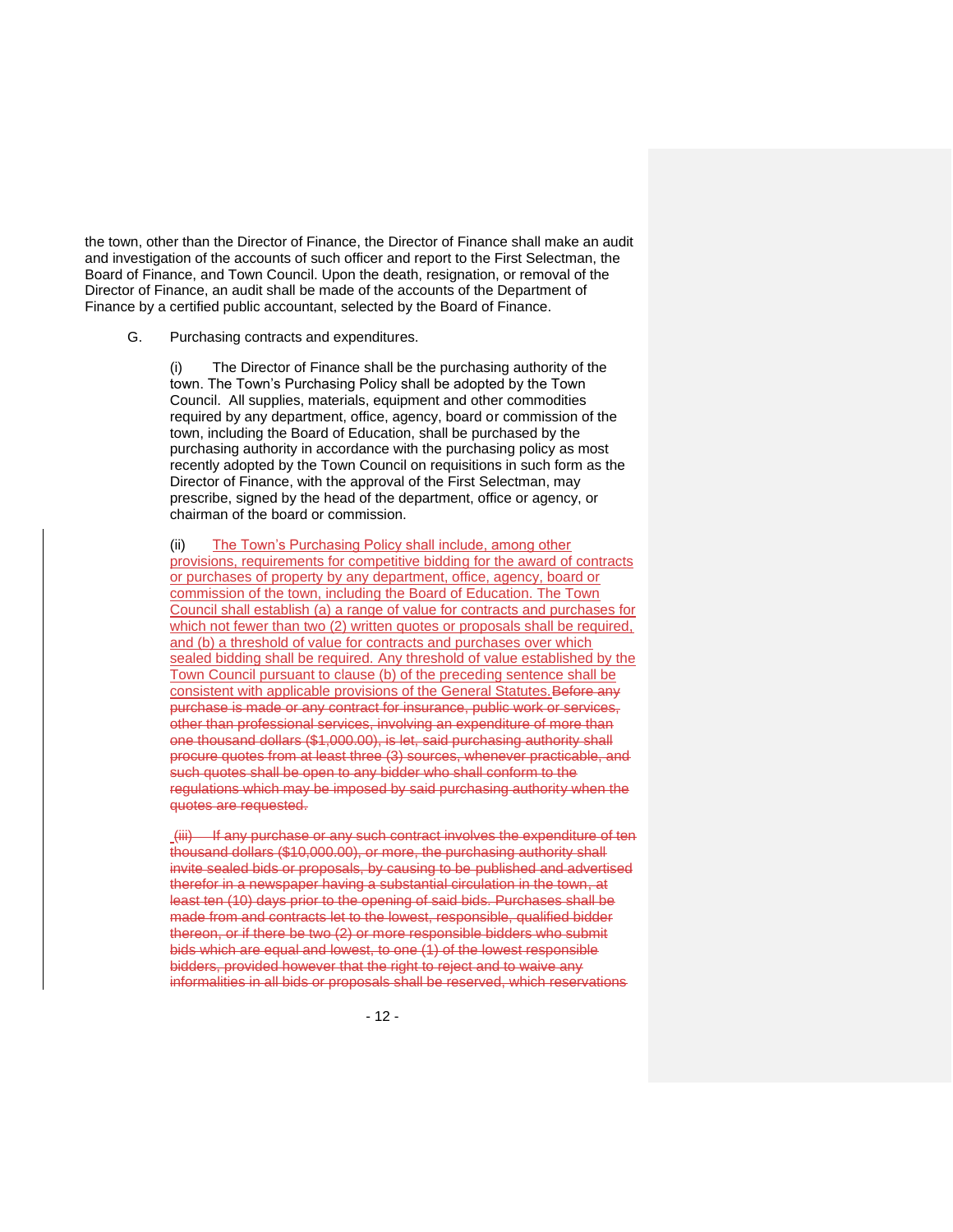shall be set forth in such advertisement. This subsection shall apply to the construction of any public buildings and to other public improvements.

The foregoing requirements under (ii) and (iii) as to bids may be waived after the purchasing authority has obtained the written approval of the First Selectman in any case in which compliance with this subsection shall be deemed to be impractical or not in the best interest of the town. The record of any purchase made pursuant to such a waiver shall include a copy of the waiver, which shall contain a statement of the reasons therefor, and shall be kept on file in the office of the purchasing authority where it shall be open to public inspection.

(iv) No purchase shall be made from nor shall services (other than services as an officer, agent, or employee of the town) be secured from any officer or employee of the town, or from any partnership or corporation in which such officer or employee is a partner or officer, or holds a substantial interest, unless such relationship and the fact that such purchase is contemplated shall be made known in writing to the agency making such purchase, and notice thereof posted, for at least five (5) days before such purchase be made, in the office of the agency making such purchase and in a public place in the town hall.

(v) Purchase requisitions and contracts for public work or other services covered by this section shall not be valid without the endorsement of the purchasing authority. The purchasing authority shall endorse a requisition or contract only after he/she has examined the same and found that it conforms to the requirements of this section and that there is a sufficient unencumbered balance of an applicable appropriation to pay the same. The purchasing authority shall record the amount of the requisition or contract as an encumbrance against the appropriation from which it is to be paid. If, by making any contract or purchase, the budget allowance of the department, commission or board requesting same shall be exceeded, the purchase shall not be made. The purchasing authority shall promptly notify the Board of Finance and such contract or purchase may thereafter be authorized in accordance with and subject to the limitations of this Charter.

(vi) Except for emergencies that threaten the immediate health, safety and well-being of town residents, spending by all town entities will be at a rate consistent with the nature of the appropriation.

(vii) No one vendor shall be allowed to receive more than one (1) bid waiver in any three (3) year period. Bid waivers in excess of \$500,000 must receive Town Council approval by a 2/3 majority vote of the entire Town Council.

(viii) Upon change of administration, no purchasing contract may be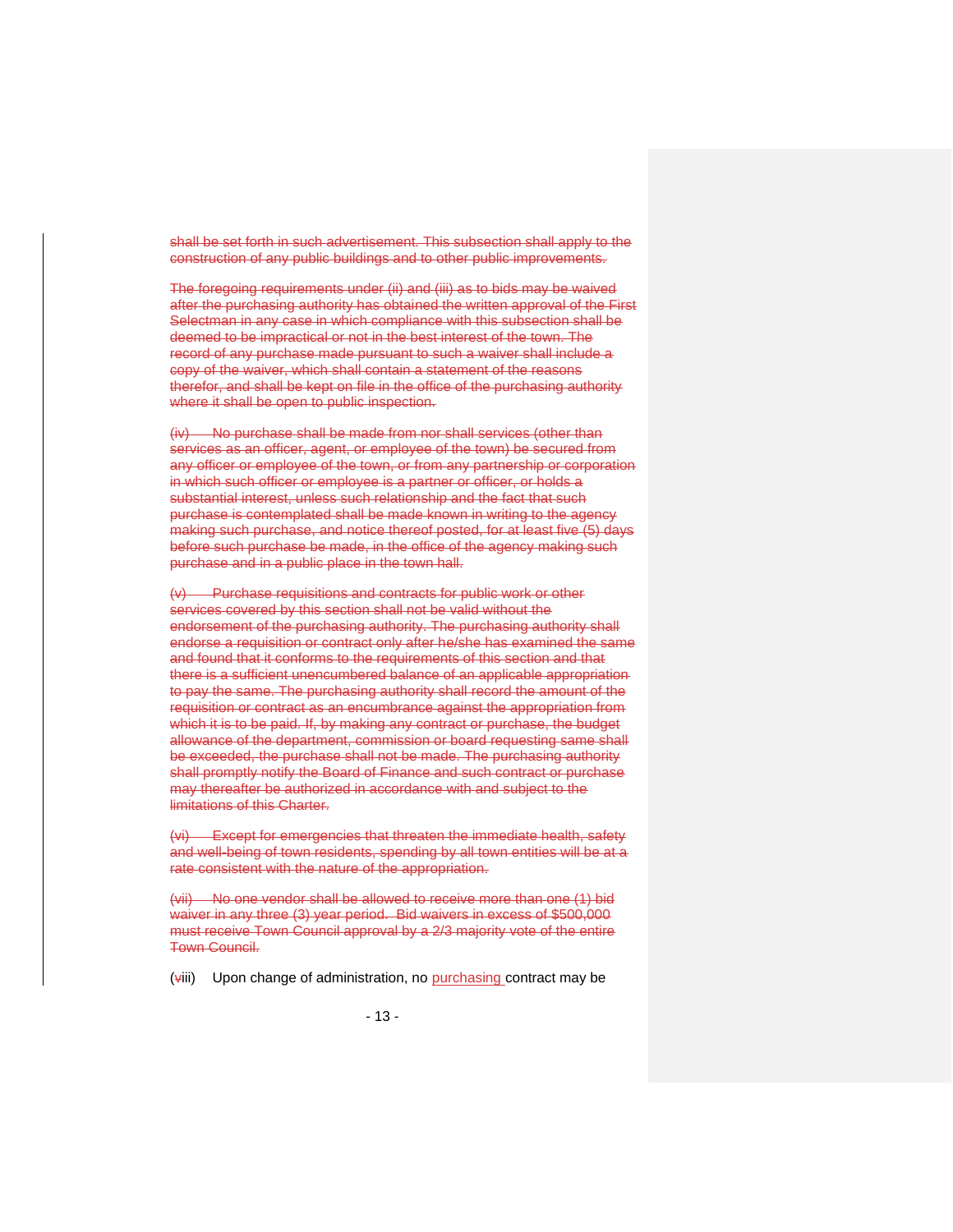signed from the date of the election to the installation of new officers unless authorized by two-thirds (2/3) of the Town Council present and voting.

## **Section 7. Town Clerk.**

The Town Clerk shall be elected at the  $t\bar{+}$ own Election for a term of two (2) years and until his/her successor shall be elected and qualified. The Town Clerk shall have all powers and duties conferred or imposed by law on Town Clerk and shall serve as registrar of vital statistics. The Town Clerk shall appoint and remove, subject to the provisions of Chapter VII, section 15 of this Charter, all full time deputies, assistants or employees in his/her office.

### **Section 8. Town Attorney.**

The First Selectman shall appoint a Town Attorney(s) or associate Town Attorneys for a term coextensive with that of the First Selectman or for such portion thereof as the First Selectman shall determine.

The Town Attorney shall be attorneys admitted to practice law in this state and shall have practiced law in this state for at least five (5) years. The Town Attorney or associate town attorneys shall be the legal advisors and attorneys for the town and all departments, boards, commissions and officers thereof in matters relating to the town's interests and their official powers and duties. Such legal services shall be provided at the request of the First Selectman or at the direction of the First Selectman. With the approval of the First Selectman, the Town Attorney shall have the authority to designate other attorneys to perform legal services on behalf of the Town.

No compromise or settlement in any proceedings to which the town is a party involving the payment or receipt of money shall be effective without the approval of the Town Council.

#### **Section 9. Fire protection.**

The Fire Districts, Fire Departments, fire companies and the Board of Fire Protection now existing shall continue to be responsible for fire prevention and fire protection in the town. The First Selectman shall appoint a Fire Marshal as provided by statute.

#### **Section 10. Welfare.**

*Duties of First Selectman.* The First Selectman shall have all powers and duties relating to the poor, defective and dependent persons vested by law in the selectmen of towns.

# **Section 11. Animal Control Officer.**

A. *Appointment.* The Animal Control Officer shall be appointed by the First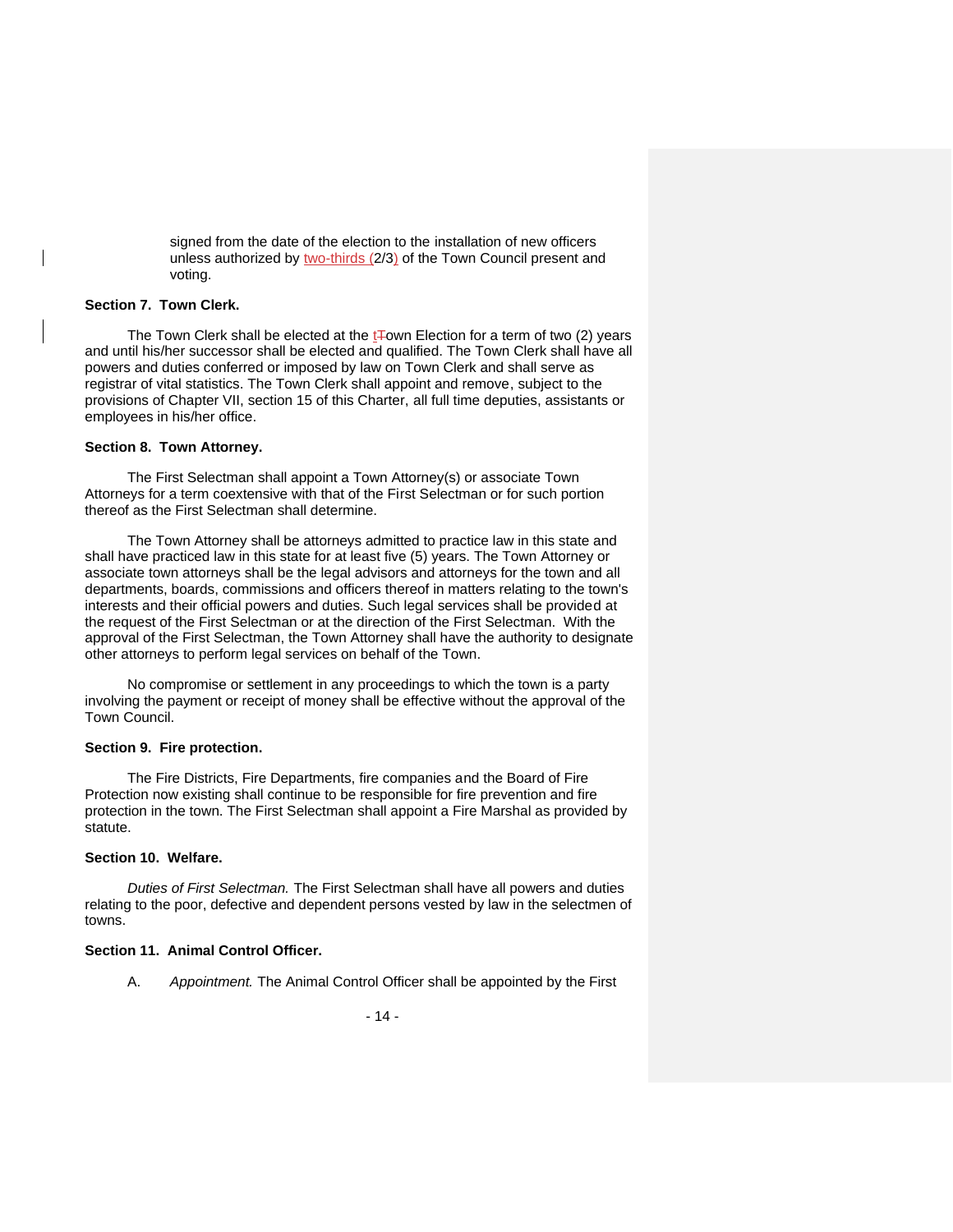Selectman for a term co-extensive with that of the First Selectman. The Animal Control Officer may appoint an Assistant Animal Control Officer subject to the approval of the First Selectman.

B. *Powers and duties.* The Animal Control Officer and Assistant Animal Control Officer shall have all the powers and duties conferred or imposed by law on animal control officers.

## **Section 12. Department of Public Works.**

A. *Composition and appointment.* There shall be a Department of Public Works administered by a Director of Public Works who shall be appointed by the First Selectman. There also shall be a Town Engineer who shall be a professional civil engineer licensed to practice in this state, a Superintendent of Highways and Bridges, a Tree Warden, and such other assistants and employees as shall be deemed necessary to perform the duties and functions of the Department, all of whom shall be appointed by the Director of Public Works, subject to the approval of the First Selectman. There shall be a Superintendent of Parks appointed by the Director of Public Works subject to the approval of the Parks and Recreation Commission. The Town Engineer may also serve as the Director of Public Works. The Superintendent of Highways and Bridges or Superintendent of Parks may also serve as Tree Warden as qualified in chapter III, section 12-G.

B. *Powers and duties.* The Department of Public Works shall have all the administrative powers and duties vested in the town by this Charter or by general law with respect to the following functions:

> The construction, reconstruction, maintenance, paving, repairing, draining, cleaning and snow clearance, lighting and inspection of all public streets, signs, highway guide posts and fences, dams, dumps, sanitary sewer systems and other public improvements.

> (ii) Maintenance of all buildings and equipment used or owned by the town, except the buildings and equipment used by the Board of Education. The Department of Public Works may maintain and care for school buildings and grounds, but only if and to the extent and for the period requested by the Board of Education and approved by the Town Council, provided the costs are charged against the Board of Education's appropriations.

(iii) The planting, preservation, care and removal of trees, shrubs, and other vegetation within highways or public places or on town property.

(iv) Under the direction and control of the Director of Public Works, the Superintendent of Parks shall have general charge of the maintenance, care and upkeep of the cemeteries, parks, playground[s] and recreational areas of the town.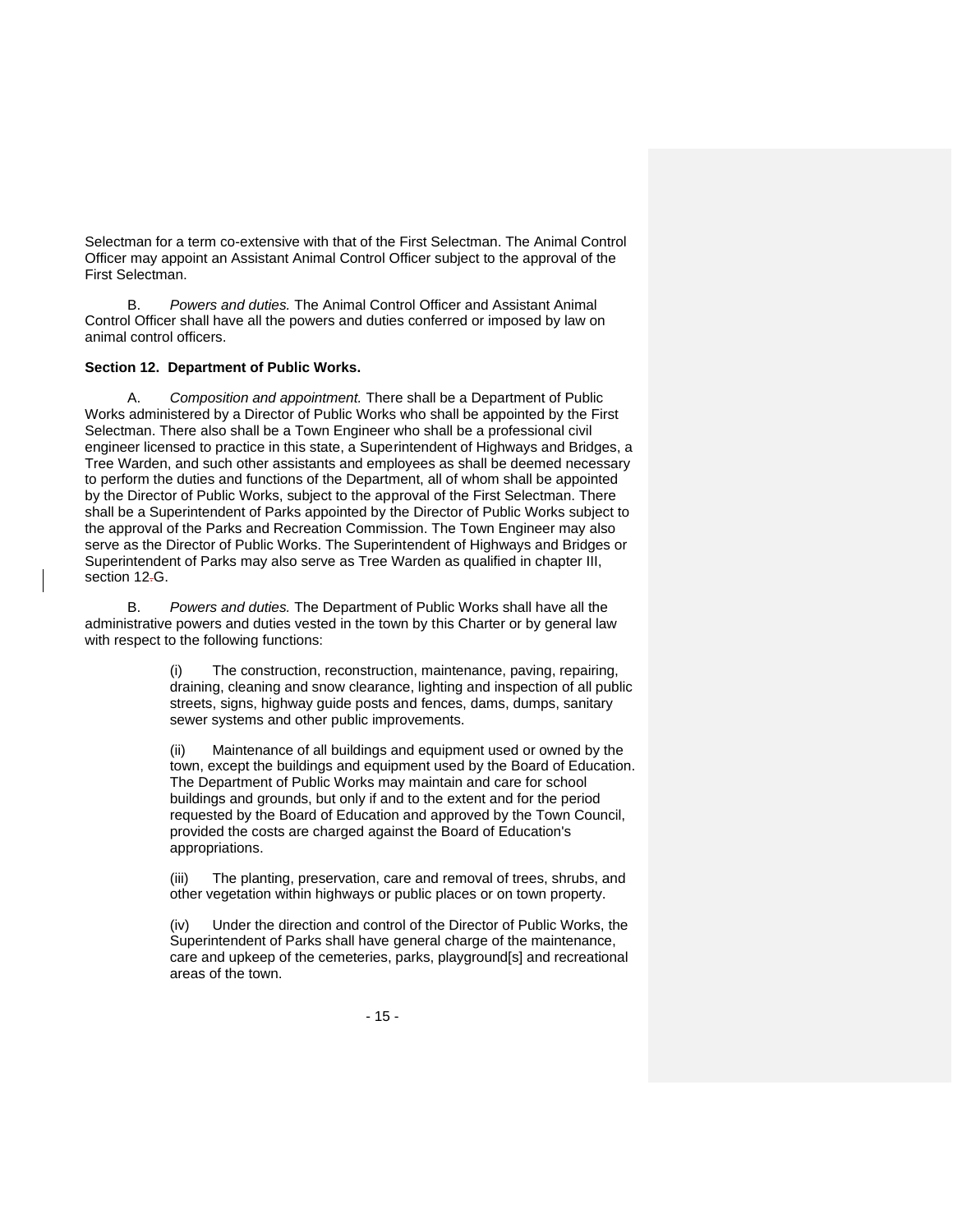(v) Construction of buildings and other public works that are assigned to building committees shall be under the control of such committees until final acceptance by the town. Each such building committee shall, prior to filing any request with any public body for funding for construction of buildings or other public works, submit a construction proposal to the Department of Public Works which department shall do an evaluation of the impact that any such proposed construction shall have on existing public facilities, such as driveways, sewers, both sanitary and storm, and drainage. The Department of Public Works shall, not later than sixty (60) calendar days after receipt of proposals from any such building committee, file with the Building Committee a public facilities impact statement together with such recommendations as the Department may choose to make for improvement to or modification of existing public facilities. Each building committee shall, prior to adoption of its final construction plans, consider the public facilities impact statement, including projected maintenance and operating costs, submitted by the Department of Public Works and shall have the right to either adopt or reject any or all of the recommendations made therein. Each such building committee shall, however, upon making application for funding, submit to the appropriate body, a copy of the impact statement together with a statement of the action that it has taken on the recommendations made by the Department of Public Works.

C. *Director of Public Works.* The Director of Public Works shall be qualified by experience to fulfill the duties of his/her office. He/She shall provide technical advice to the town and to all boards, committees, commissions and officers thereof, concerning the engineering matters of the town and the design and construction of its physical plant. He/She shall have the power, subject to the approval of the First Selectman, to make any and all appointments and to fill any and all vacancies and to employ any and all of the personnel deemed necessary for the operation of the Department and shall prescribe and define their respective duties.

D. *Engineering Department.* The Town Engineer shall make or supervise the making of all surveys, maps, plans, drawings, specifications and estimates relating to the work of the town or any of its departments, boards, commissions or officers, except those delegated by the Town Council to building committees. He/She shall, within the Department of Public Works, have custody of all maps of the town not entrusted by ordinance, or otherwise by law, to any other department, board, commission or officer thereof, and shall maintain maps and other records showing highway, building and veranda lines, street profiles, and plans and profiles of storm and sanitary sewers, and zoning districts established by the town.

E. *Acceptance of new streets.* The First Selectman shall have the authority to accept streets into the highway system of the town. No new street shall be accepted without a written certificate from the Director of Public Works stating that the street has been completed and complies with all standards and specifications established by the Planning and Zoning Commission and other ordinances and regulations pertaining to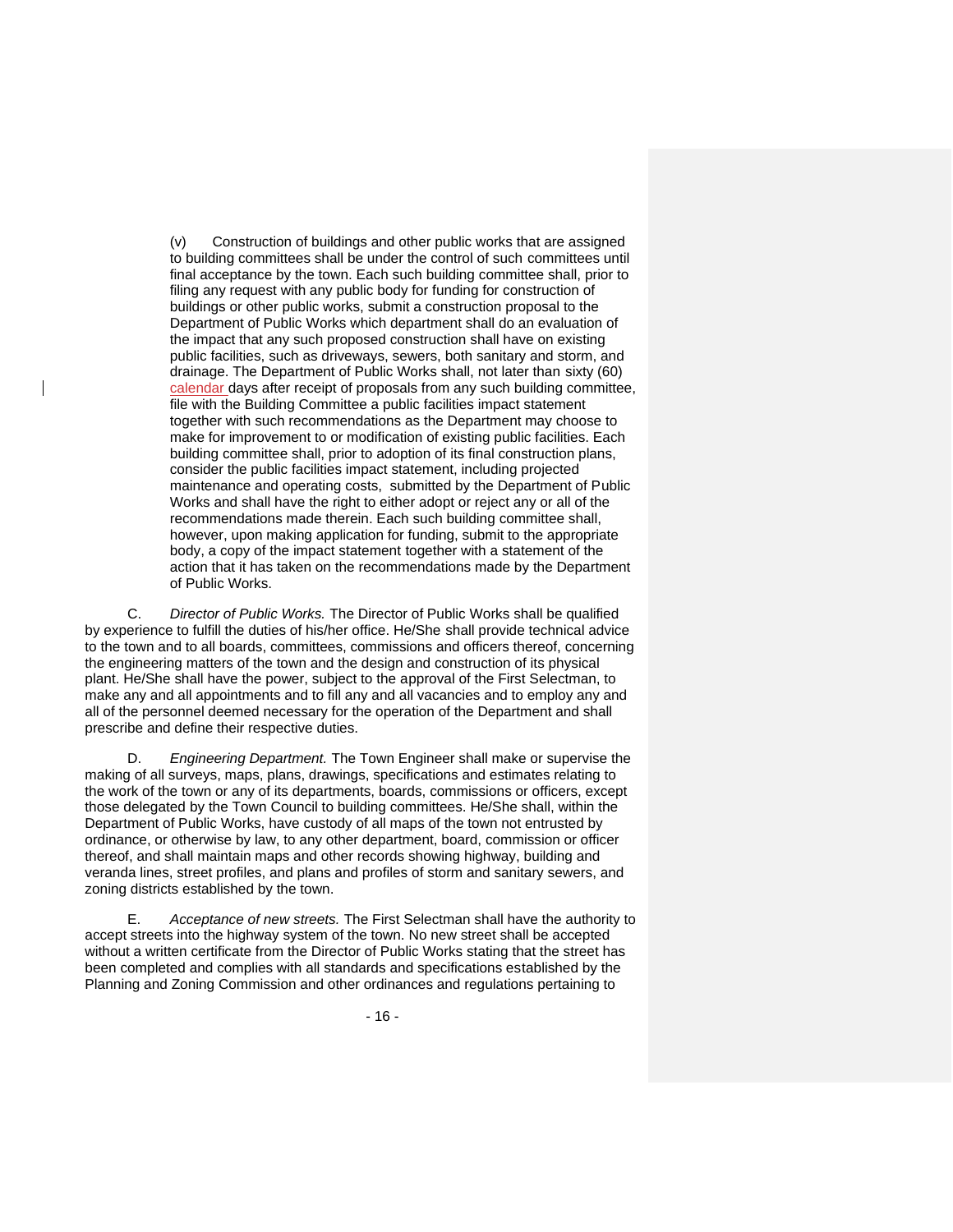#### new streets*.*

F. *Superintendent of Highways and Bridges.* The Director of Public Works or his/her designee(s) shall be the Superintendent of Highways and Bridges and shall exercise the responsibilities of the Department with respect to streets, highways, bridges, sidewalks, curbs, street signs and guide posts, and shall perform such other duties as the Director of Public Works may require.

G. *Tree Warden.* The Tree Warden, under the direction and control of the Director of Public Works, shall have charge of the planting, preservation, care and removal of trees within highways or public places or on town property, and such other duties as are imposed by law. The Tree Warden shall be licensed as a tree expert, as defined by the General Statutes. The Tree Warden cannot have a financial interest in the tree work to be performed on behalf of the Town.

### **Section 13. Office of Emergency Management.**

A. *Composition and appointment.* There shall be an Office of Emergency Management administered by a Director of Emergency Management who shall be appointed by the First Selectman and report to the Chief of Police.

There also shall be such other assistants and employees as shall be deemed necessary to perform the duties and functions of the Office of Emergency Management, all of whom shall be appointed by the Chief of Police, subject to the approval of the First Selectman.

B. *Powers and duties*. The Office of Emergency Management shall have all the administrative powers and duties vested in the town by this Charter or by general law with respect to the following functions:

> (i) The Office of Emergency Management plans for and prepares for emergencies – natural or man-made – that could affect Trumbull's citizens and facilitates a coordinated effort for preparedness, mitigation, response, and recovery from emergencies and disasters. This includes documenting plans and procedures, training personnel, acquiring equipment, as well as strategizing with other departments and agencies. In the event of an actual emergency, the Director or his/her designee will mobilize and deploy personnel and resources, notify the public and press of the emergency and manage the emergency event to maximize resources and minimize any negative impact.

## **Section 14. Building Department.**

A. *Composition and appointment.* The town shall have a Building Department under the jurisdiction of the Building Official appointed by the First Selectman. The Building Official shall appoint assistants and other personnel as he/she deems necessary, subject to the approval of the First Selectman. The Building Official and such appointees shall meet such requirements for the respective positions as may now or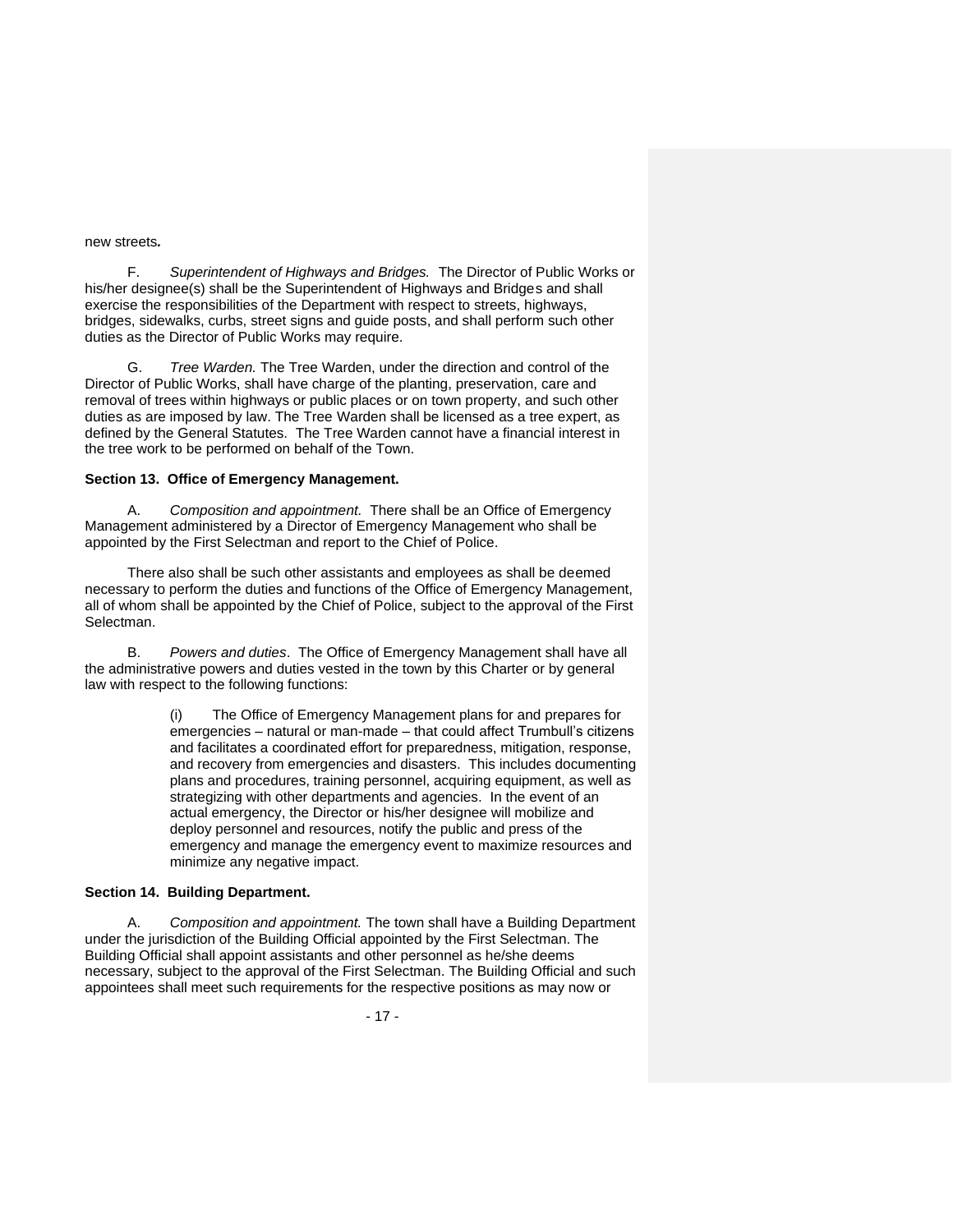hereafter be provided by law.

B. *Powers and duties.* The Building Official and assistants shall have all of the powers and duties conferred or imposed by law on building officials.

Building code. The state building code as provided in section 29-25349-395e of the Connecticut General Statutes as amended and as the same may be amended from time to time shall be the building code for the town.

D. *Building Code Board of Appeals.*

(i) *Composition and appointment.* The town shall have a Building Code Board of Appeals which shall consist of five (5) members appointed by the First Selectman for a term of five (5) years each, one of which terms shall expire each year.

Powers and duties. The Building Code Board of Appeals shall have all the powers and duties conferred or imposed by law on building code boards of appeals.

E. Housing Board of Appeals.

(i) *Composition and appointment.* The town shall have a Housing Board of Appeals which shall consist of six (6) members who shall be the Fire Marshal, Director of Health, Director of Public Works, and three (3) electors of the town, to be appointed by the First Selectman for a term of three (3) years with the term of one (1) member expiring each year. Any vacancy shall be filled by the First Selectman.

(ii) *Powers and duties.* The Housing Board of Appeals shall have all the powers and duties conferred or imposed by law on housing boards of appeals.

**Section 15. Bonds and Employee Dishonesty Coverage.** 

Any Town officials as may be required by the General Statutes The First Selectman, Town Clerk, Assistant Town Clerk, Director of Finance, Treasurer, Tax Collector, Director of Public Works, and Building Official, and such other officers and employees as may be required to do so by statute or by action of the Town Council, shall, before entering upon their duties, execute a bond for the faithful performance of their duties, in form and amount as prescribed by law, and if not otherwise provided for, then in an amount prescribed by the First Selectman and form approved by the Town Attorney, and file the same with the Town Clerk. Nothing herein shall be deemed to preclude blanket fidelity bonds. Premiums on such bonds shall be paid by the town. The Town shall purchase Crime and Fidelity insurance Coverage which covers Town Official and Town Employee Dishonesty in amounts deemed appropriate by the Director of Finance. The Board of Education shall be covered as an additional insured on said coverage.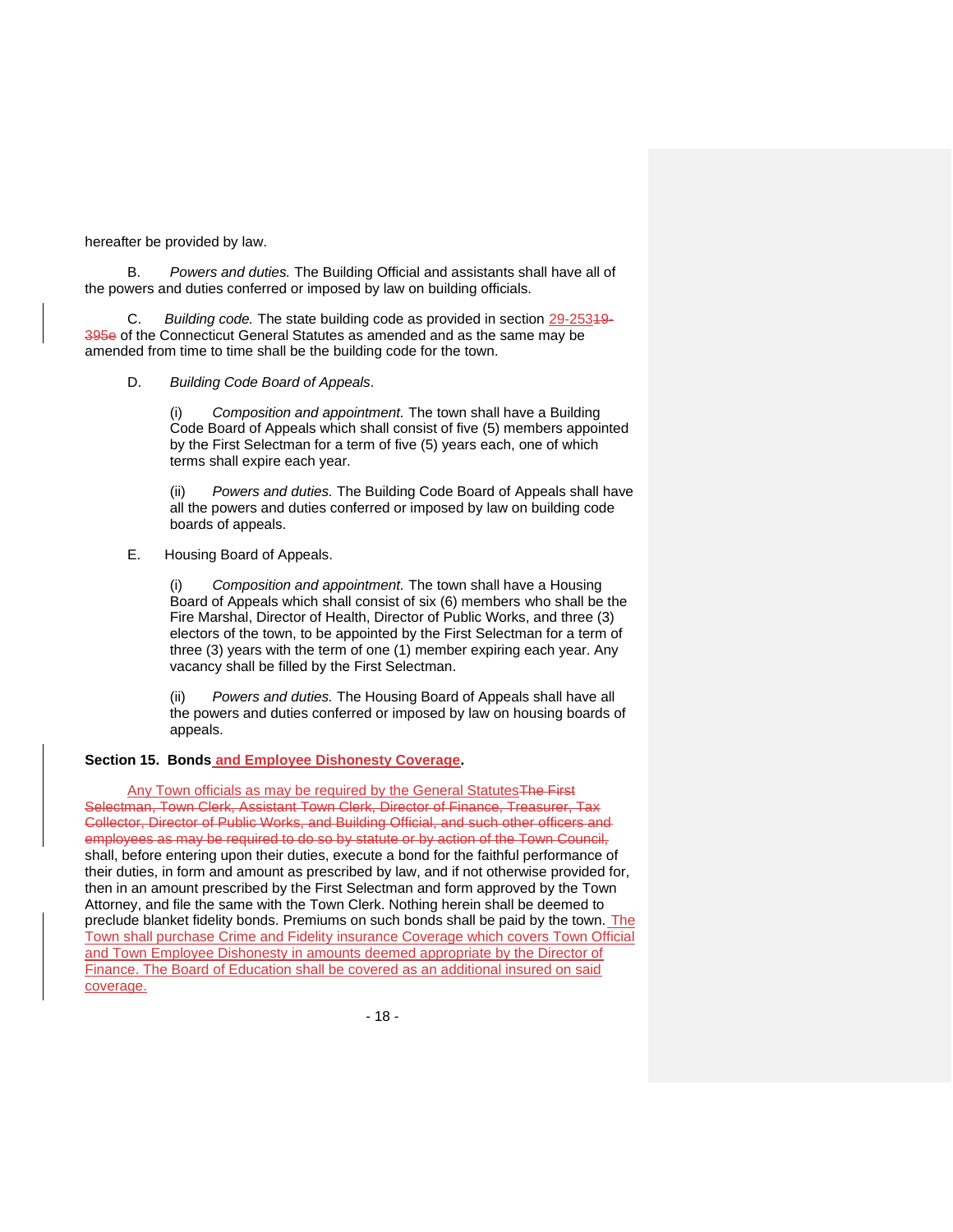## **CHAPTER IV. ADOPTING THE ANNUAL BUDGET**

## **Section 1. Duties of the First Selectman.**

The First Selectman shall be responsible for the preparation of a proposed budget for each fiscal year to be submitted to the Board of Finance, annually, no later than the first Monday of March. The proposed budget shall be a budget for all departments of Town government including the Education Department and shall include all enterprise funds and special agency accounts. It shall be prepared according to a classification system adopted by the Board of Finance and shall take into consideration detailed estimates of proposed expenditures and revenues furnished to the First Selectman by the several departments and other divisions of the Town government.

A. The proposed budget shall include the following information:

An itemized statement of appropriations proposed by the First Selectman for current expenses and capital expenditures, capital items and permanent improvements for each department and each division thereof for the ensuing fiscal year together with comparative statements, in parallel columns, of the requests made by the various departments and divisions of the appropriations and expenditures for the current and preceding fiscal years including supplemental appropriations and transfers for the current year through December 31<sup>st</sup> and the increases or decreases between the current and ensuing fiscal years and the appropriations recommended.

(ii) An itemized statement of the taxes required and of the estimated revenues of the Town from all other sources for the ensuing fiscal year, with comparative statements in parallel columns of the taxes and other revenues for the current and preceding fiscal year, and of the increases or decreases estimated or proposed.

(iii) Financial statements of most recent date, as provided in chapter III, section 6-B, and such other information as may be required by the Town Council or the Board of Finance.

B. Adopted Budget:

(i) The First Selectman shall sign the adopted budget, if he/she approves it; or

Within five (5) days after adoption of the budget by the Town Council as provided in section 3-B and C infra, the First Selectman may veto any item or items thereof. An item for the purpose of this section shall be the same as an item defined for the purpose of a referendum in chapter VIII, section 7-B  $(v)\mathcal{V}$ . If the First Selectman shall so veto, he/she shall, no later than 5:00 p.m. on the last day of said five-day period, return the veto to the Town Clerk with a statement of the reasons for his/her veto. Thereupon, the Town Clerk shall immediately notify the Chairman of the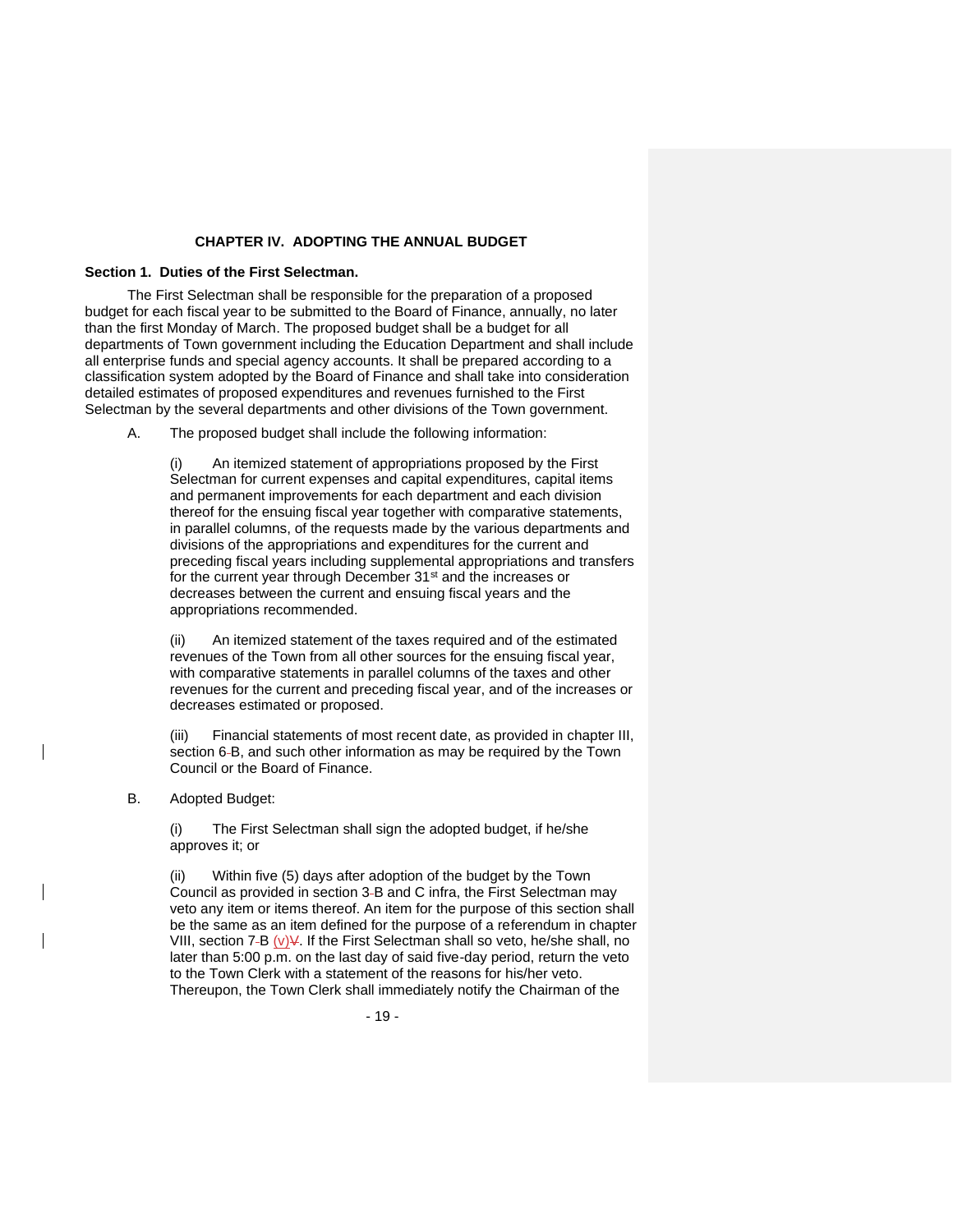Town Council of the receipt of said veto and the Chairman shall immediately call a meeting of the Town Council to be held no later than ten (10) days after the receipt by the Town Clerk of said veto.

(iii) The Town Council may pass any said item or items vetoed by the First Selectman by a vote of two-thirds (2/3) of the entire membership. In the event that any vetoed item or items are not passed by the Town Council over the veto, said item or items as recommended to the Town Council by the Board of Finance shall be deemed to have been the adopted item or items by the Town Council.

(iv) If within five (5) days after adoption of the budget by the Town Council, as provided in section 3 B and C, infra, the First Selectman neither signs nor exercises his/her veto power in accordance with section 1-B-ii supra, said adopted budget shall be deemed the final adopted budget as of 5:00 p.m. of the last day of said five day period.

#### **Section 2. Duties of the Board of Finance.**

A. The Board of Finance shall conduct a public hearing on the budget proposed by the First Selectman and at said meeting or any adjournment thereof it shall hear all electors or taxpayers who may desire to be heard relative to the proposed budget.

B. The Board of Finance shall, not later than five (5) calendar days prior to the hearing provided in chapter IV, section 2 A, cause to be published in a newspaper having a general circulation in the Town, as well as the Town's website, the budget proposed by the First Selectman including in parallel columns, for each item, the sum budgeted for the current fiscal year and the sum requested by each department or division for the next fiscal year, the sum proposed by the First Selectman and also the estimated tax rate.

C. The Board of Finance shall consider the budget proposed by the First Selectman at a duly warned meeting and shall act upon said proposed budget at said duly warned meeting. It shall:

(i) Adopt and approve the budget proposed by the First Selectman; or

(ii) Make such changes in any estimates or appropriations contained in the proposed budget as it shall deem proper; and/or

(iii) Add appropriations or receipt items not contained in the proposed budget.

D. The Board of Finance shall, in any event, no later than the second Monday in April except for 2019 only, when said date shall be the third Monday in April, submit to the Town Council its recommended budget for the next fiscal year.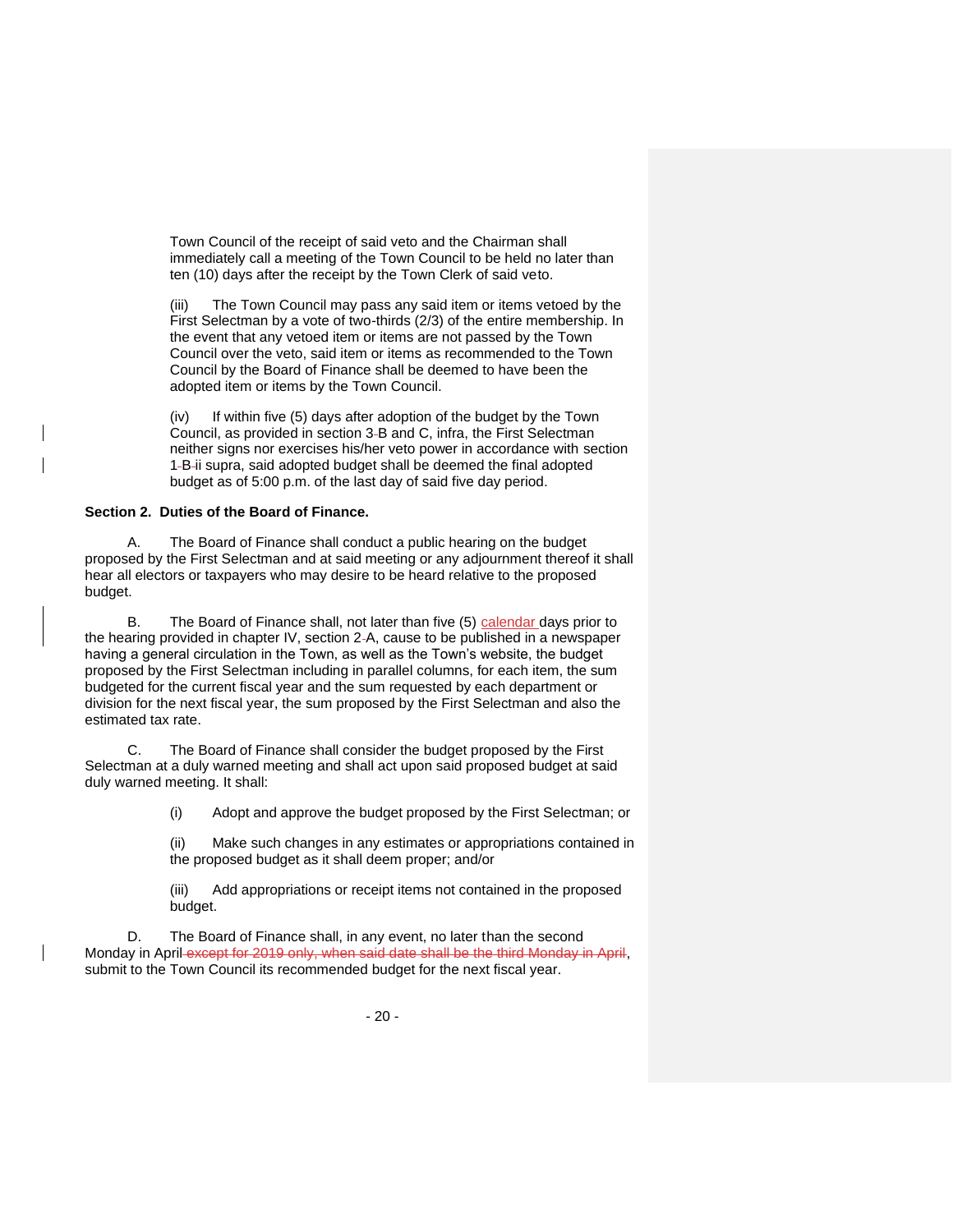## **Section 3. Duties of the Town Council.**

A. Upon receipt of the budget recommended by the Board of Finance for the ensuing fiscal year, the Town Council shall cause sufficient copies thereof to be made available for general distribution in the Office of the Town Clerk and shall hold a public hearing thereon no later than the first Monday in May each year. At least five (5) calendar days prior to said hearing, the Town Council shall cause to be published, in a newspaper having a general circulation in the Town, as well as the Town's website, a notice of the public hearing together with a summary of the budget recommended by the Board of Finance showing proposed expenditures, anticipated revenues by major sources together with the amount of revenue to be raised by general taxation.

B. The Town Council shall consider the budget recommended by the Board of Finance and shall adopt a budget no later than the second Monday in May and submit same to the First Selectman within two (2) days of adoption.

C. If the Town Council shall not have adopted a budget on or prior to said date, then the budget recommended by the Board of Finance shall be deemed to have finally been adopted by the Town Council as of said date.

The Town Council shall have the following powers with respect to any item in the budget recommended by the Board of Finance:

> $(i)$  It shall have the power to reduce any item in the budget recommended by the Board of Finance by a majority vote of the Town Council members present and voting; and

(ii) It may increase any item in said budget or add new items to said budget only on a two-thirds (2/3) affirmative vote of the entire membership of the Town Council provided, however, that new items may be added by the Town Council only to the extent that such items were included in the budget proposed by the First Selectman and provided further that any increase in said budget shall not be in excess of the amount for said item in the budget proposed by the First Selectman.

E. If the Board of Finance shall fail to act, as set forth upon the budget proposed by the First Selectman or shall have failed to submit a recommended budget to the Town Council within the time limited by this chapter, then the budget proposed to the Board of Finance by the First Selectman shall be considered by the Town Council. The Town Council shall hold a public hearing on the budget proposed by the First Selectman after giving notice, all as set forth in chapter IV, section 3-A. The Town Council shall have, when considering and acting upon the budget proposed by the First Selectman, the same powers granted to the Board of Finance under the provisions of chapter IV, section 2 C, and shall exercise said powers by the vote of a simple majority of its members present and voting.

- 21 -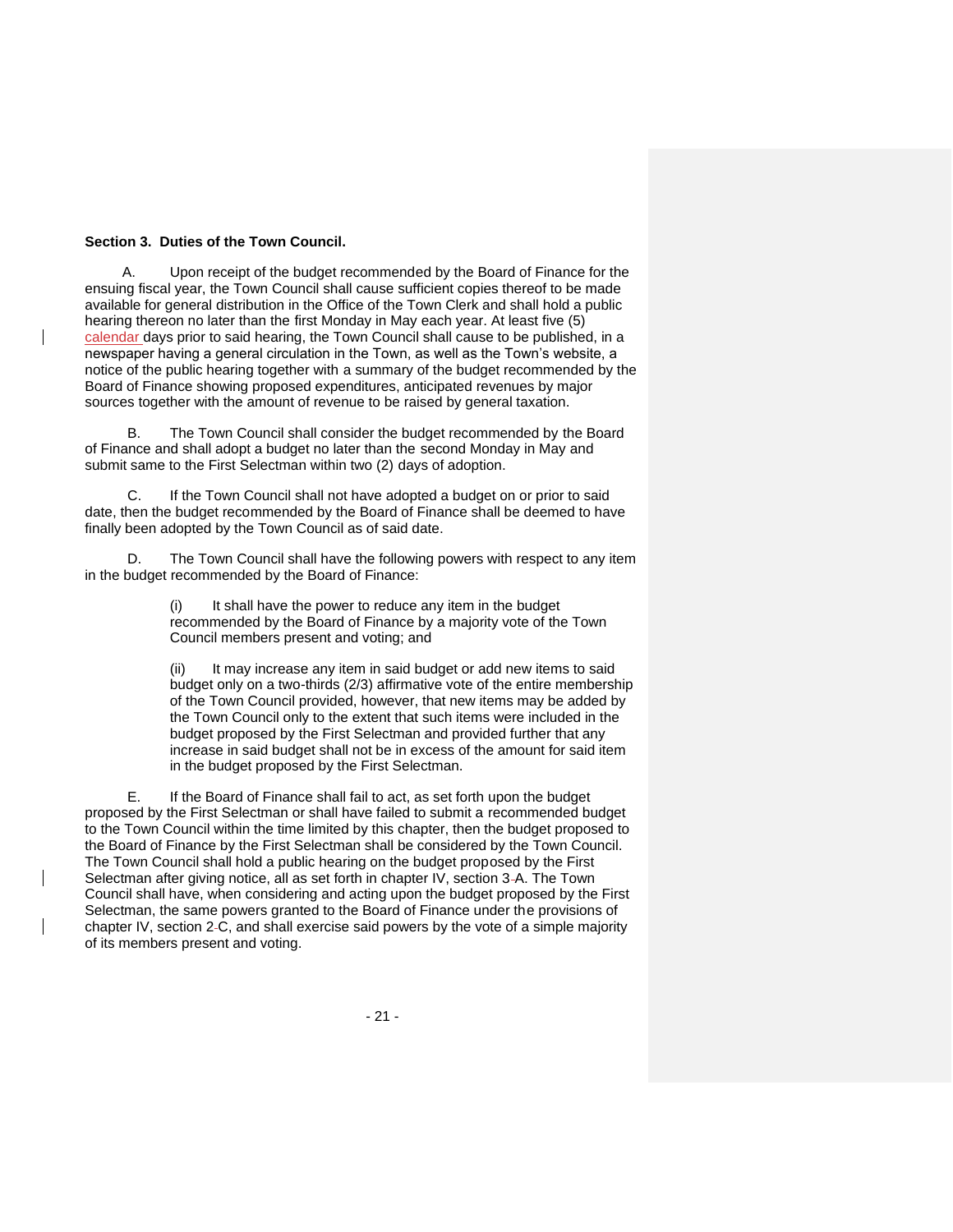## **Section 4. Effective date of the budget.**

A. Any budget adopted pursuant to the provisions of this chapter shall become effective on the first Monday in June unless a petition for a referendum has been filed as hereinafter provided.

B. Any item subject to such referendum shall become effective in accordance with the referendum provisions of Chapter VIII.

### **Section 5. Setting the tax rate.**

No later than the second Monday in June the Board of Finance shall meet, and with due provision for estimated uncollectible taxes, abatements and corrections, shall lay such tax on the grand list of the preceding October first (1st) as shall be sufficient, in addition to the other estimated yearly income of the Town, and in addition to such revenue surplus, if any, as may be appropriated, not only to pay the expenses of the Town for the ensuing fiscal year, but also to absorb the revenue deficit of the Town, if any, at the beginning of the ensuing fiscal year. In the event of a referendum affecting the budget, the Board of Finance shall set the tax rate not later than five (5) days after the vote in said referendum. If the Board of Finance shall fail to set a tax rate within the time limits provided, then the First Selectman shall set the tax rate.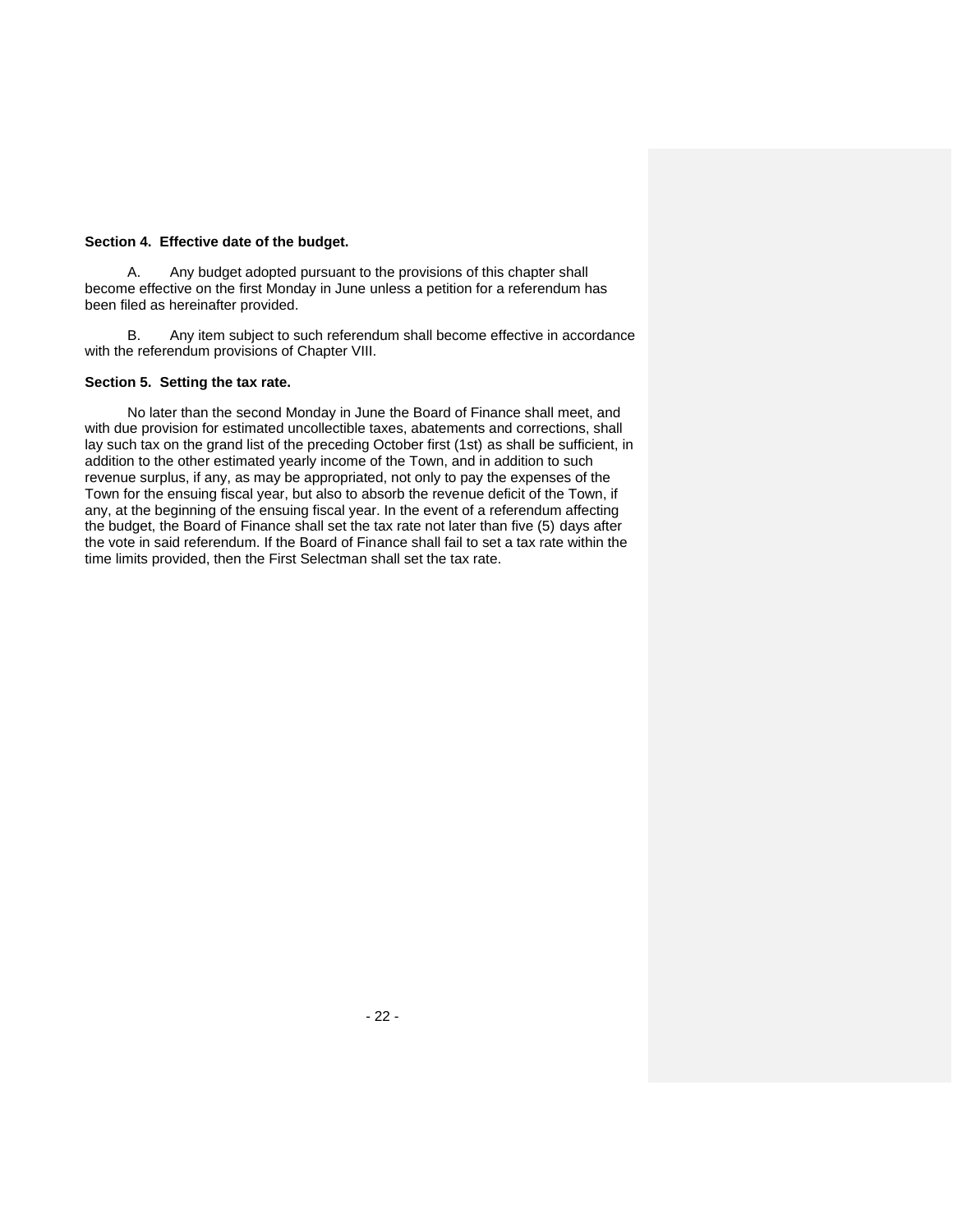## **CHAPTER V. APPROPRIATIONS FROM THE GENERAL FUND AND THE CAPITAL AND NONRECURRING FUND DURING THE COURSE OF THE FISCAL YEAR**

### **Section 1. Transfer of funds.**

No expenditure shall be made by any department or Town official except in accordance with the appropriation items set forth in the budget, or supplemental appropriations as provided herein.

The head of any department of Town government seeking a transfer of funds between different appropriation items within any department shall file a petition for such a transfer with the Board of Finance which shall have the authority to make such an appropriation transfer, provided, however, that by any such act the total appropriation for the Department shall not be increased.

### **Section 2. Supplemental Appropriations.**

A. The head of any department of Town government or the Town Council shall have the right to initiate proceedings for a supplemental appropriation during the course of the fiscal year. The right of the department head shall be to seek a supplemental appropriation for the department which he/she heads. The Town Council shall have the right to seek a supplemental appropriation for any department of Town government or the Town Council.

B. The party seeking such a supplemental appropriation shall file a petition therefor with the First Selectman who shall, within ten (10) days after receipt of such a petition, endorse thereon his/her approval or disapproval, or if his/her approval is for a sum less than the amount requested, the amount which is in fact approved by him/her, and shall file the same with the Chairman of the Board of Finance. If the First Selectman shall fail to act as hereinbefore set forth, then the petition filed with him/her by the department head or by the Town Council shall be deemed approved.

C. Within forty-five (45) calendar days after the date on which the First Selectman shall be required to act, the Board of Finance shall consider and act upon the petition by denying the same, granting the same as petitioned or granting the same for a sum other than that petitioned.

D. Any action by the Board of Finance on any such matter shall go to the Town Council for review and action as hereinafter set forth if the same involves:

(i) An appropriation for capital or nonrecurring expenditures; or

(ii) An appropriation from the general fund for a sum in excess of tentwo thousand dollars (\$102,000.00); or

(iii) If the same involves an appropriation from the general fund to any department which has received supplemental appropriations from the general fund during the course of any fiscal year the sum total of which is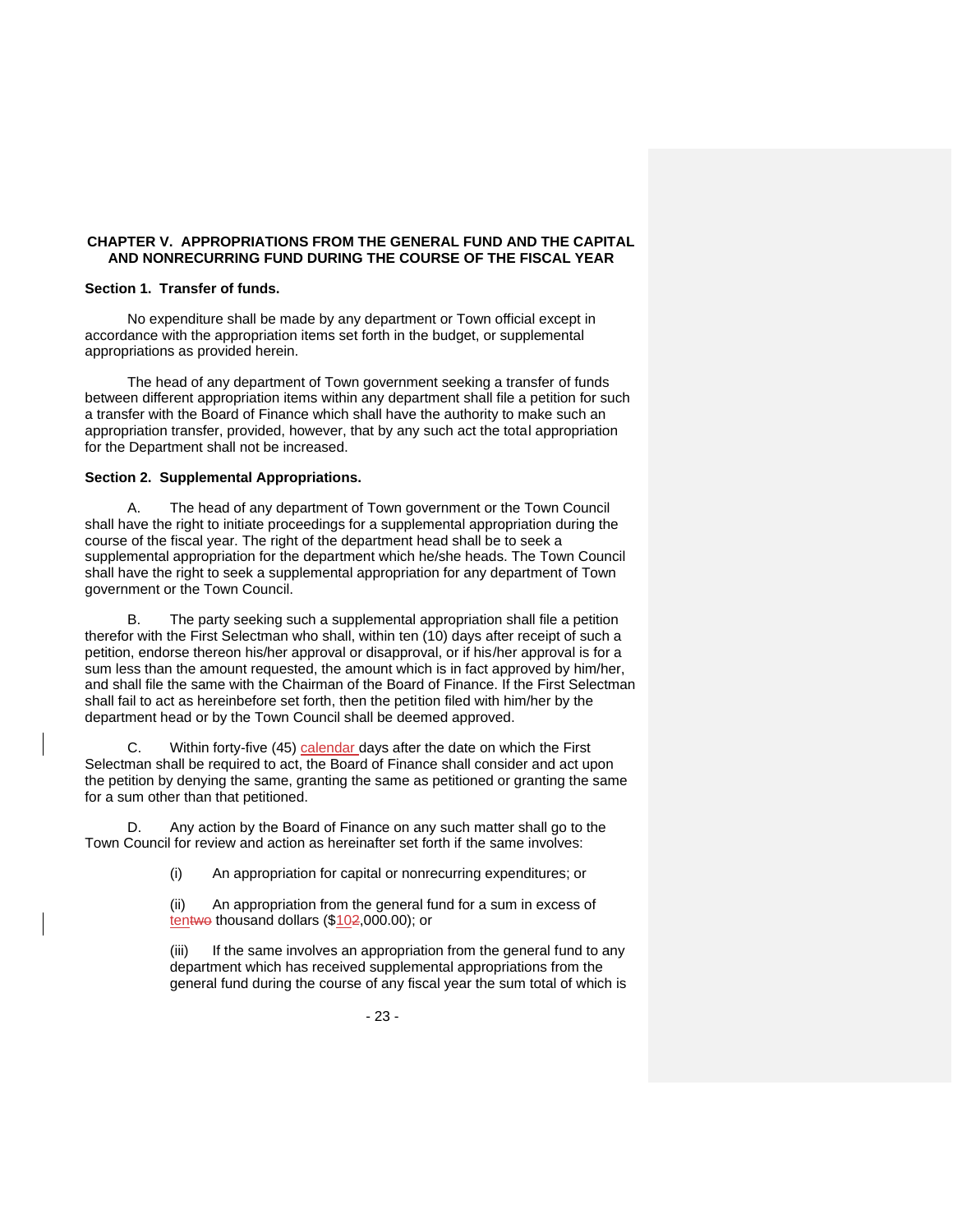in excess of the sum of twentyten thousand dollars (\$240,000.00); or

(iv) Upon petition by the First Selectman where the Board of Finance has failed to approve any petition as approved by the First Selectman.

E. The Town Council shall act upon any such appropriation item not later than forty-five (45) calendar days after action thereon by the Board of Finance provided that its authority shall be limited to authorization of funds no greater than that requested by the First Selectman or approved by the Board of Finance, or as provided in subsection  $(i\nu d)$  above.

 $\overline{\phantom{a}}$ 

F. Action of the Town Council with respect to the transfer of funds, appropriations from the general fund, and transfers from the Capital and Nonrecurring Fund, shall be subject to the provisions of chapter II, concerning approval by the First Selectman.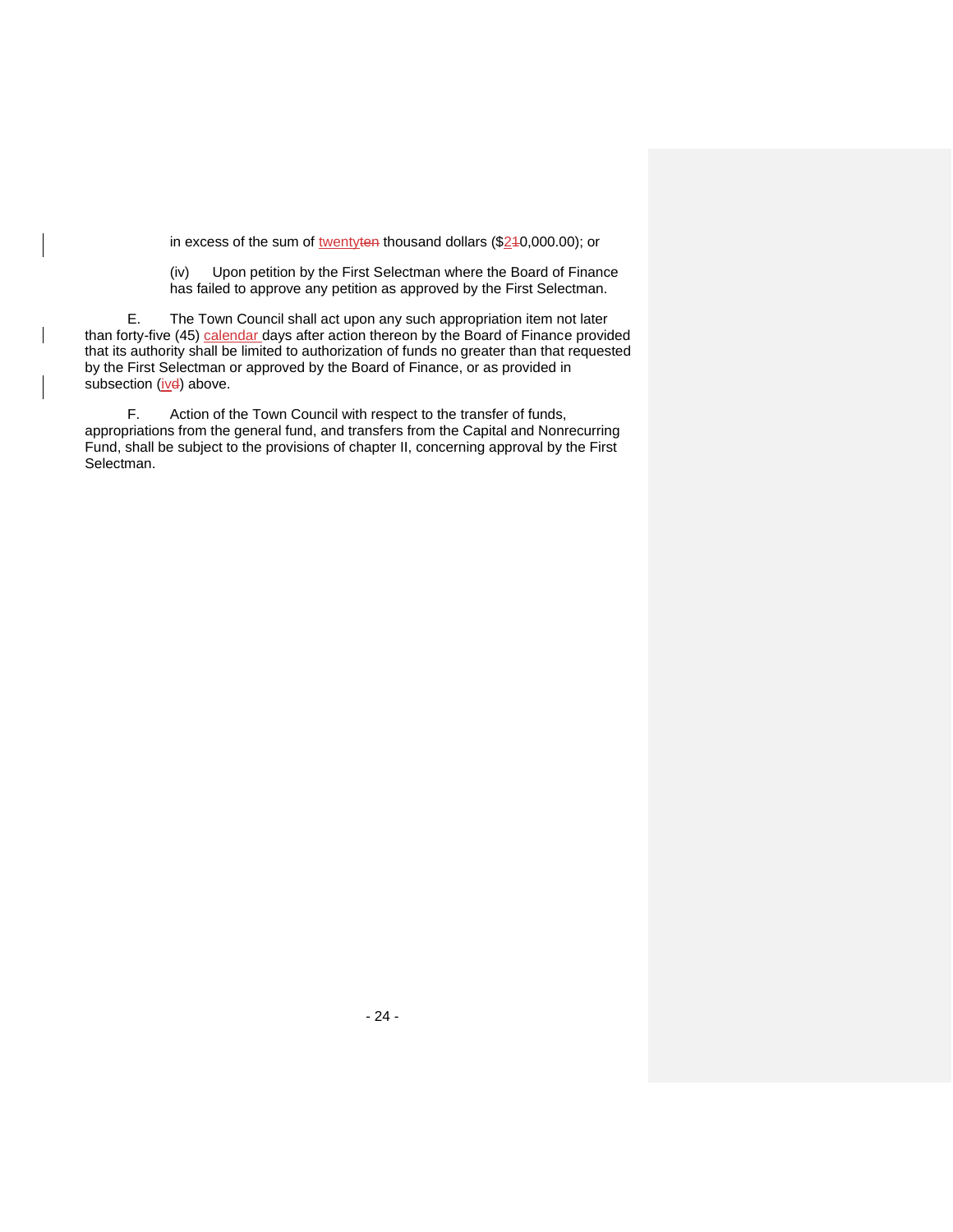# **CHAPTER VI. BOND ISSUES**

The Town shall have the power to issue bonds as provided in the General Statutes, provided however, that should the Board of Finance refuse to recommend a proposed bond issue or recommend the issuance of bonds in a lesser amount than proposed, then in such event, the Town Council shall be empowered to authorize the issuance of bonds without regard to the recommendation of the Board of Finance upon two-thirds (2/3) affirmative vote of the entire membership of the Town Council. The Board of Finance shall be deemed to have refused to recommend a bond issue as provided in this chapter if it shall not have recommended the same within thirty (30) calendar days after a request for action on a proposed bond issue shall have been made to said Board by the Town Council.Action by the Town Council with respect to bond issues shall be subject to the provisions of chapter II concerning approval by the First Selectman.

 $\overline{\phantom{a}}$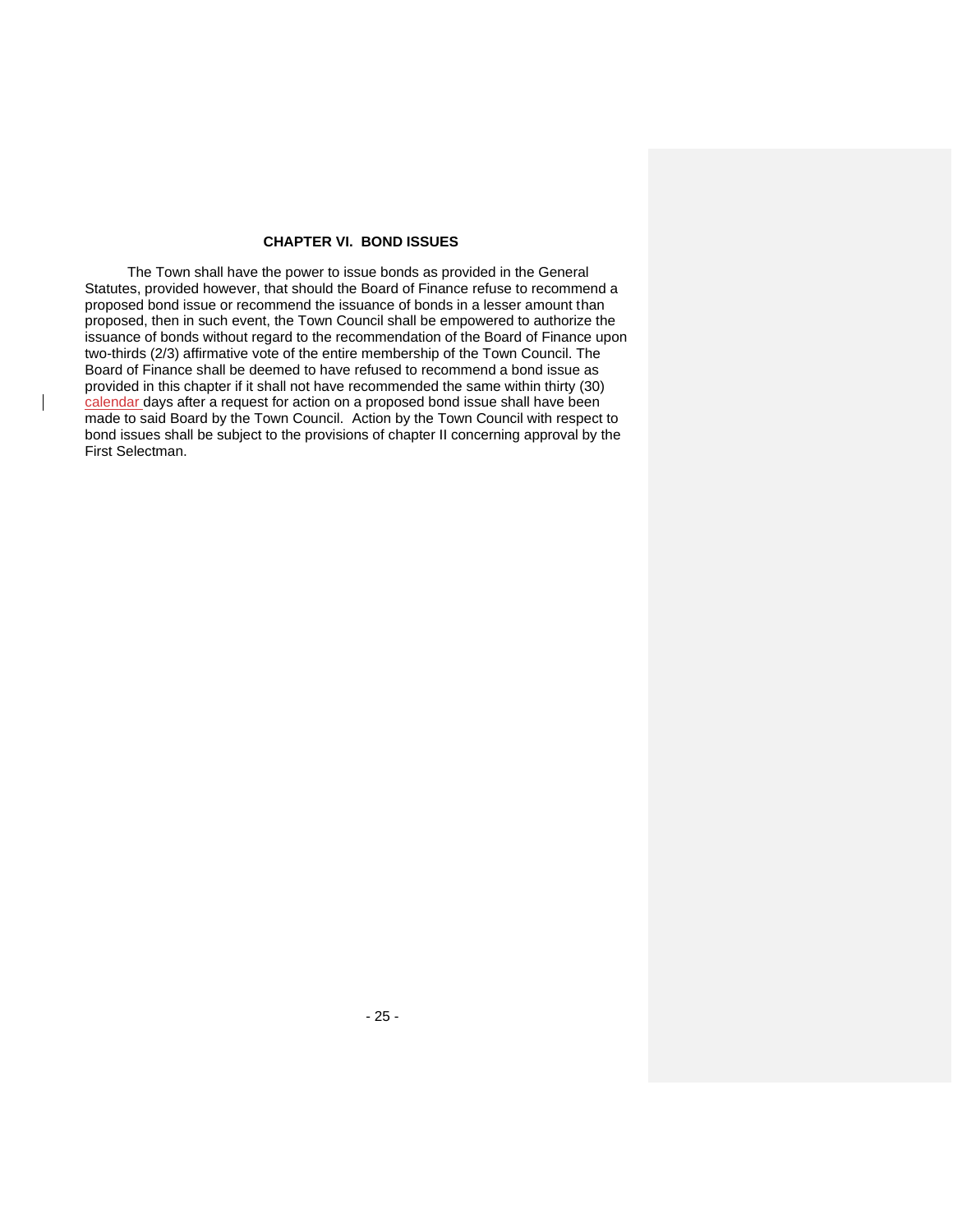## **CHAPTER VII. BOARDS AND COMMISSIONS**

## **Section 1. Board of Finance.**

A. *Composition and election.* The Town shall have a Board of Finance consisting of six (6) members who shall be elected for terms of four (4) years each and three (3) alternate members. Three (3) members shall be elected for full terms at each Town election. The provisions of minority representation as set forth under section 9- 167a<sub>r</sub> of the General Statutes as amended, shall apply to the Board of Finance and each political party may nominate and elect as many members of the Board of Finance as shall be permitted by the minority representation provisions of said section 9-167a. Each alternate member shall be appointed by the Town Council to serve for a term of three (3) years. The term of one (1) alternate member shall expire each year.

B. *Powers and duties.* The Board of Finance shall have the powers granted and the duties imposed by this Charter together with the powers granted and the duties imposed by the General Statutes on boards of finance except to the extent that the latter may be inconsistent with or in conflict with any of the provisions of this Charter.

*Internal Auditor. The Board of Finance shall appoint an internal finance* and operations auditor. Upon the direction of the Board of Finance, the Auditor shall have the authority to audit the finances and operations of any Trumbull government entity, included but not limited to, the Town, the Board of Education, Enterprise Funds, Special Agency Accounts and any other government entity receiving and/or spending use charges and any other income. The Auditor shall present his/her reports to the Board of Finance.

### **Section 2. Board of Assessment Appeals**

A. *Composition and election.* The Town shall have a Board of Assessment Appeals, which shall consist of three (3) members, each of whom shall be elected for a term of six (6) years. One (1) member shall be elected for a full term at each Town election. There shall be two (2) alternate members appointed by the First Selectman subject to the approval of the Town Council. No more than one (1) alternate member shall be appointed from any one (1) party.

Powers and duties. Board of Assessment Appeals shall have all the powers and duties conferred or imposed by law on Boards of Assessment Appeals.

## **Section 3. Board of Education.**

Composition and Election. The Board of Education shall continue as established, subject to and pursuant to the General Statutes, consisting of seven (7) members, each of whom shall be elected for a two (2) year term. Commencing with the 2021 election, the Board of Education shall be composed of eight (8) members.

Each political party may nominate candidates for election as members of the Board of Education as provided in section 9-204a of the General Statutes, provided

| Formatted: Font: Not Bold                |
|------------------------------------------|
| <b>Formatted:</b> Font: Not Bold, Italic |
| Formatted: Font: Not Bold                |
|                                          |

| Formatted: Font: Not Bold        |
|----------------------------------|
| <b>Formatted: Font: Not Bold</b> |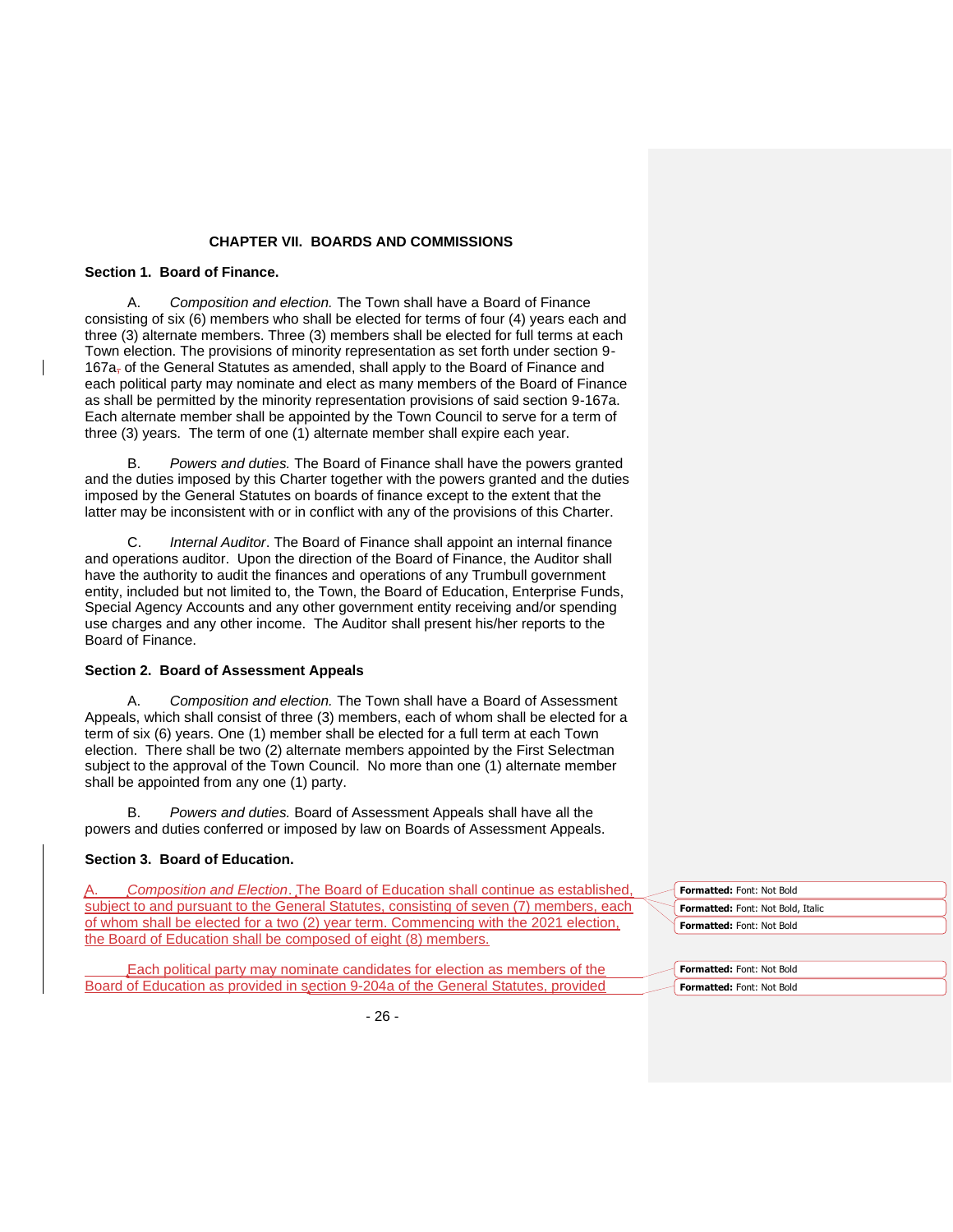however that not more than one-half (1/2) of the total membership shall be registered with the same political party.

In the 2021 election, four (4) members shall be elected for a two (2) year term. Not more than one-half (1/2) of those members elected shall be registered with the same political party. In the 2021 election, four (4) members shall be elected for a four (4) year term. Not more than one-half (1/2) of those members elected shall be registered with the same political party.

Commencing with the 2023 election, all members shall be elected for a four (4) vear term.

B. *Powers and Duties*. The Board of Education shall have all of the powers and duties conferred or imposed by the General Statutes on Boards of Education.

A. *Composition and election*. Except as provided herein, the Board of Education shall continue as established, subject to and pursuant to the General Statutes, consisting of seven (7) resident electors, six (6) of whom shall be elected for terms of four (4) years, and one (1) of whom shall be elected for a term of two (2) years. Commencing with the election occurring in November 2015, the Board of Education shall consist of seven (7) members, who shall be elected to concurrent two (2) year terms.

B. *Minority representation and voting.* In accordance with section 9-167a of the Connecticut General Statutes, not more than five (5) members of the Board of Education shall be members of the same political party. Notwithstanding the provisions of Chapter VIII, Section 4 of this Charter, electors may vote for up to seven (7) candidates for the Board of Education.

C. *Transition election.* At the election occurring in November 2013, four (4) members shall be elected for terms of two (2) years, and electors may vote for up to four (4) candidates. At the election occurring in November 2015 and thereafter, all seven (7) members of the Board of Education shall be elected for concurrent terms of two (2) years.

D.C. *Powers and duties.* The Board of Education shall have all the powers and duties conferred or imposed by law on boards of education.

#### **Section 4. Library Board.**

A. *Composition.* The Town shall have a Library Board, which shall consist of nine (9) members.

B. *Appointment.* Each member of the Board shall be appointed for a term of three (3) years and the terms of three (3) members shall expire each year. All nine (9) members shall be appointed by the First Selectman provided however that two (2) of the members shall be appointed by the First Selectman upon the recommendation of the governing body of the Fairchild-Nichols Memorial Library. The First Selectman shall,

**Formatted:** Font: Not Bold

**Formatted:** Font: Not Bold, Italic **Formatted:** Font: Not Bold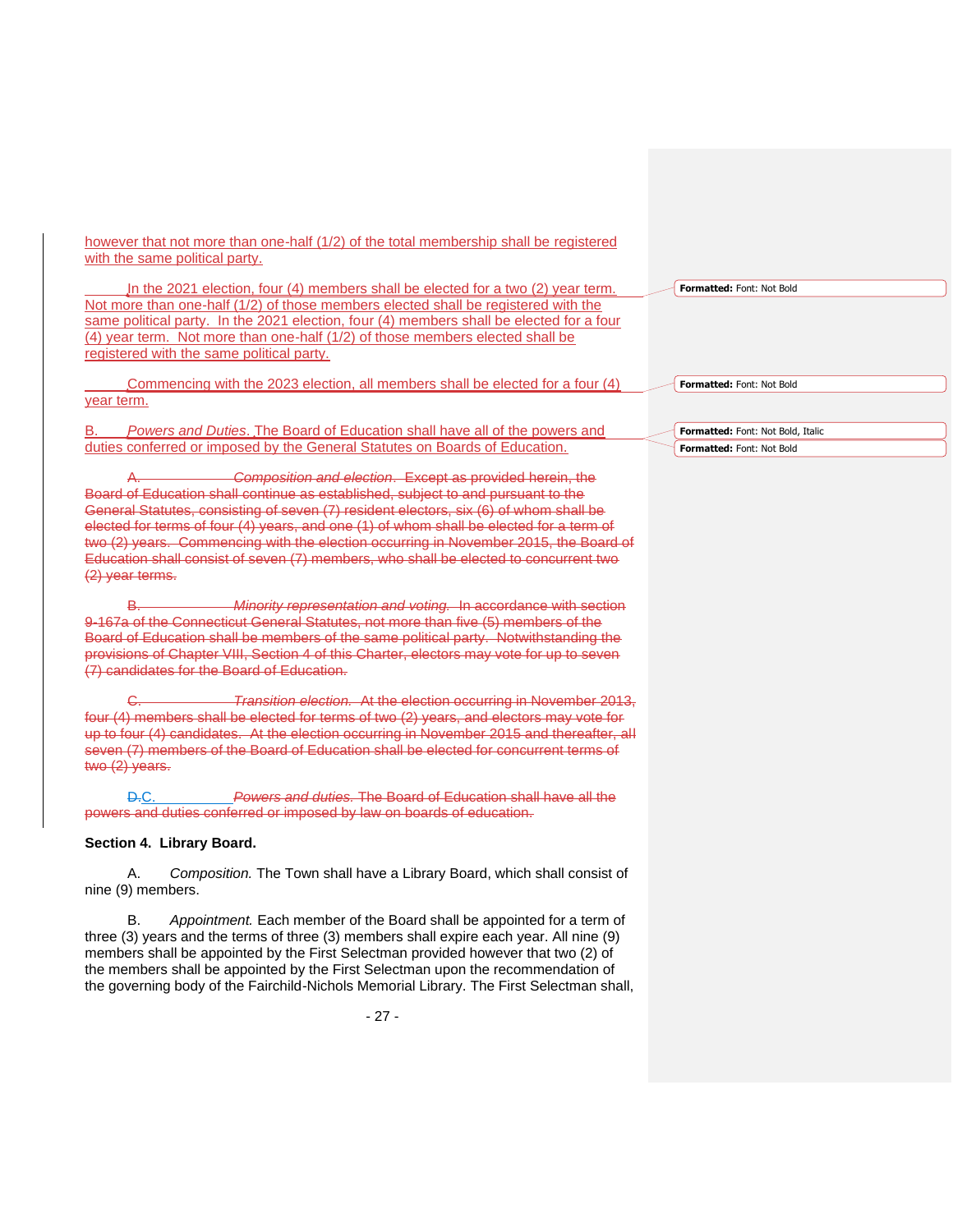not less than thirty (30) calendar days prior to the expiration of the term of any member so recommended or upon any earlier termination of the term of any members so recommended, give notice to the governing body of the Fairchild-Nichols Memorial Library that such a vacancy has occurred or that the term of such a member is about to expire. Should the governing body of the Fairchild-Nichols Memorial Library fail to make a recommendation for appointment within thirty (30) calendar days after receipt of such notice, the First Selectman shall have the right to make the appointment or fill the vacancy without the recommendation.

Powers and duties. The Board shall be vested with the power to manage the public library system of the Town. Such Board shall have such additional powers and duties as are granted to library boards pursuant to the Statutes of the State of Connecticut.

### **Section 5. Planning and Zoning Commission.**

A. *Composition and election.* The Town shall have a Planning and Zoning Commission, which shall consist of five (5) members and three (3) alternate members. Each of the regular members shall be elected for a term of five (5) years. Each of the alternate members shall be appointed by the Town Council to serve for a term of three (3) years. The term of one (1) regular member and one (1) alternate member shall expire each year.

B. *Powers and duties.* The Planning and Zoning Commission shall have all the powers and duties conferred or imposed by law on planning and zoning commissions.

## **Section 6. Zoning Board of Appeals.**

A. *Composition and election.* The Town shall have a Zoning Board of Appeals, which shall consist of five (5) regular members and three (3) alternate members. Each of the regular members shall be elected for a term of five (5) years. Each of the alternate members shall be appointed by the Town Council to serve for a term of three (3) years. The term of one (1) regular member and one (1) alternate member shall expire each year.

B. *Powers and duties.* The Zoning Board of Appeals shall have all the powers and duties conferred or imposed by law on zoning boards of appeals. The Zoning Enforcement Officer appointed by the Planning and Zoning Commission shall act as zoning enforcement officer for the Zoning Board of Appeals.

## **Section 7. Inland Wetlands and Watercourses Commission.**

A. *Composition and appointment.* The Inland Wetlands and Watercourses Commission shall continue as established subject to and pursuant to the General Statutes and ordinances of the Town and shall be composed of seven (7) regular and three (3) alternate members all of whom shall be appointed by the First Selectman with the approval of the Town Council for a term of three (3) years. No more than two (2)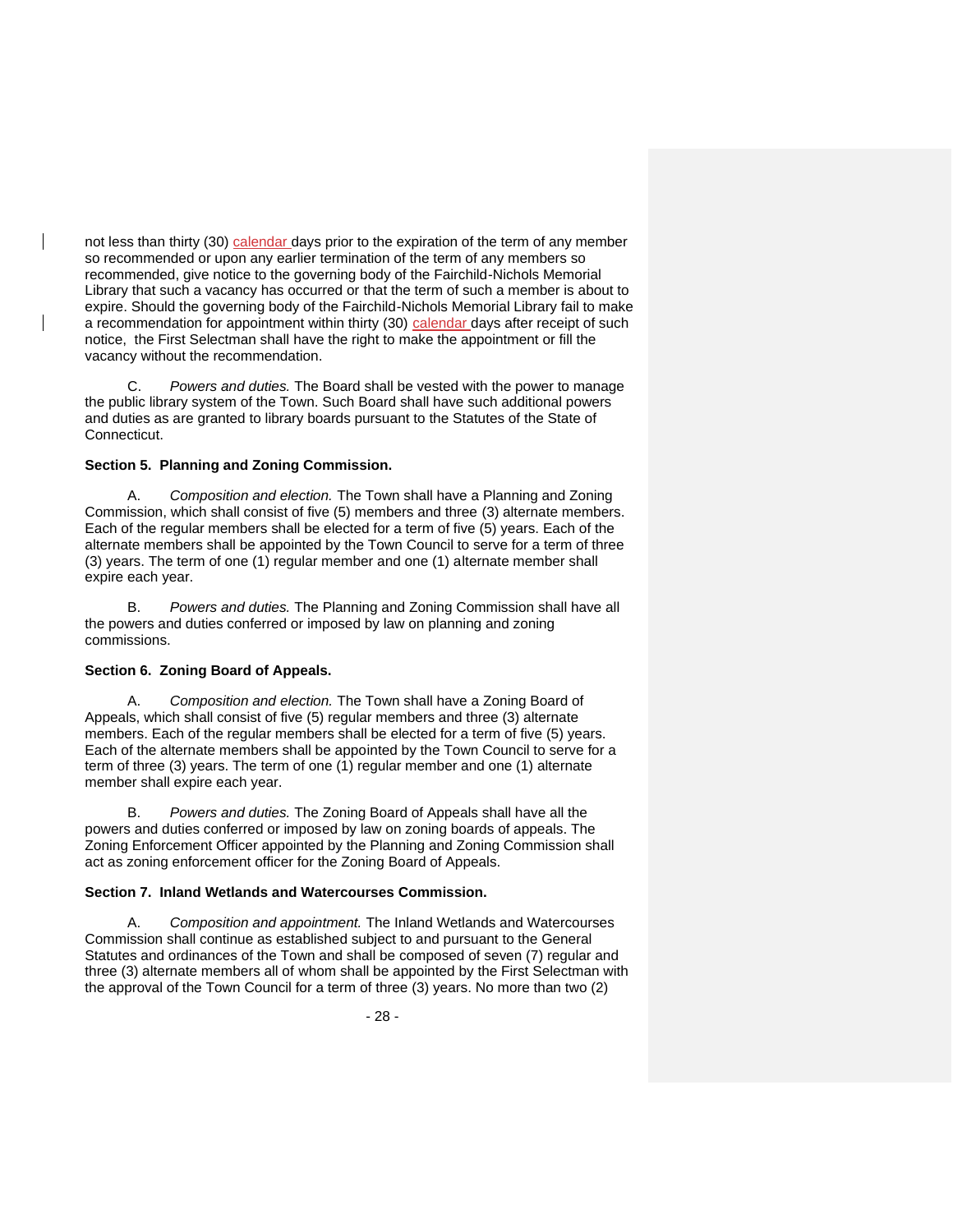alternate members shall both be members of the same political party.

One (1) member shall be appointed from among the members of the Planning and Zoning Commission whose term of office shall be concurrent with his/her term of office on the Planning and Zoning Commission but in no case to exceed three (3) years. The terms of two (2) regular members-at-large and one (1) alternate member shall expire each year.

B. *Powers and duties.* Said Commission shall have all the powers and duties conferred or imposed by the General Statutes and by the ordinances of the Town.

#### **Section 8. Police Commission.**

A. *Composition and appointment.* The Town shall have a Police Commission, which shall consist of five (5) members who shall be recommended by the First Selectman and appointed by the Town Council. The terms of members serving on the Police Commission as of November, 2020 shall not be changed. If the seat of a member serving as of November, 2020 becomes vacant, the vacancy shall be filled by the Town Council, upon recommendation of the First Selectman, for the balance of that term. One member shall be appointed as of the first Monday of December, 2020, whose term shall be for five (5) years. Two members shall be appointed as of the first Monday in December, 2021, one of whose terms shall be for two (2) years and the other for five (5) years. Two members shall be appointed as of the first Monday in December, 2022, one of whose terms shall be for two (2) years and the other for five (5) years. Thereafter, all appointments shall be for a term of five (5) years. The Town shall have a Police Commission which shall consist of six (6) members who shall be appointed by the First Selectman for a term of three (3) years, two (2) of which terms shall expire each year. The First Selectman shall be a member of said Commission, ex officio, but shall have no vote in the proceedings of said Commission except in case of a tie vote of the entire membership of the Commission.

B. *Powers and duties.* The Commission shall have general management and control of the Police Department and all apparatus, equipment and premises owned or used by the Town for police purposes, and shall have the powers conferred or imposed by law on Police Commissions.

The Commission shall fix the number of members of the Department and designate one who shall be Chief of Police. The Chief of Police shall be the chief administrative officer of the Department and shall be responsible to the Commission for the efficiency of the Department and the execution of all laws, rules and regulations prescribed by statute or Town ordinance, or by the Commission. The Commission shall make such rules for the government of the Police Department as it may deem necessary consistent with the provisions hereto.

The Commission shall appoint and prescribe the duties of regular, special and auxiliary police officers and shall prescribe appropriate qualifications for such appointments, which qualifications shall include qualifications similar to those for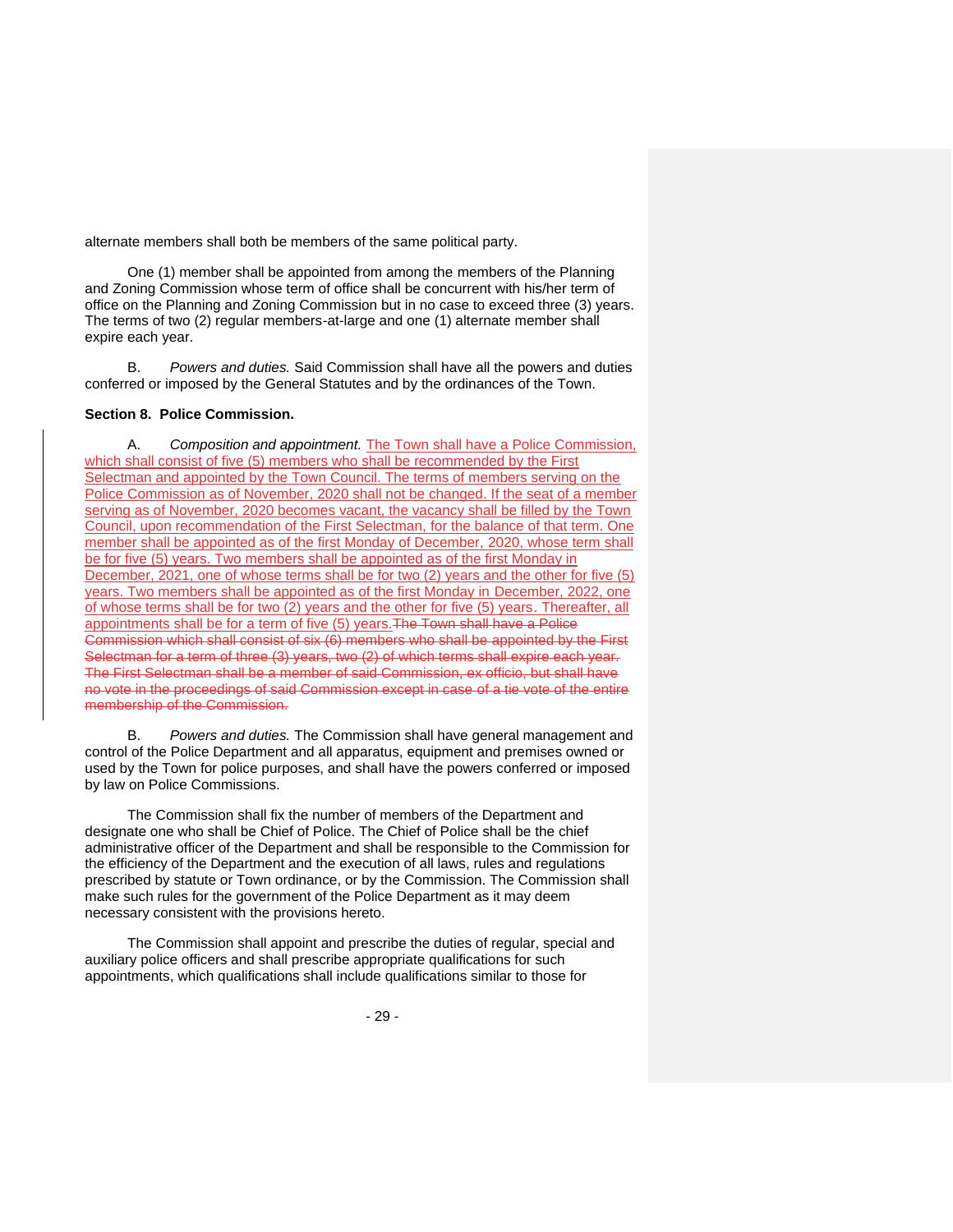appointment in the State Police. All promotions in the Department shall be made from within the Department except that the appointment of a Chief of Police may be made from within or without the Department. Any person appointed police officer shall remain in office during good behavior and until removed, suspended or disciplined by the Police Commission for cause after due written notice and hearing, which hearing shall be public at the option of the officer.

The compensation of police officers shall be by salary, and no officer shall receive any fee for service in any criminal matter, unless otherwise authorized by law.

C. Constables and police officers.

(i) Three (3) constables shall be elected at each Town election to serve for a term of two (2) years.

(ii) Constables shall have no authority in any criminal matter. Members of the Police Department shall have all of the authority as to service of criminal process and law enforcement vested by law in police officers and constables.

D. *Traffic authority.* The Police Commission shall be the traffic authority, under the provisions of the General Statutes, for the Town.

#### **Section 9. Board of Health.**

A. *Composition and appointment.* The Town shall have a Board of Health, which shall consist of five (5) members appointed by the First Selectman for a term of five (5) years. The term of one (1) member shall expire each year.

B. *Powers and duties.* The Board of Health shall have all the powers and duties conferred or imposed by law on boards of health.

C. *Director of Health.* The Board of Health shall appoint a Director of Health who shall have a degree of Doctor of Medicine and shall have been licensed to practice medicine in this state for at least five (5) years, or a graduate degree in public health as a result of at least one (1) year's training, including at least sixty (60) hours in local public health administration, in a recognized school of public health or shall have such combination of training and experience as meets the approval of the Public Health Council. If the appointee is other than a licensed physician, the department of health must employ a licensed physician to perform those duties requiring a Medical Doctor (M.D.) license. The Director of Health shall have the powers and duties conferred or imposed upon directors of health by the General Statutes, the state sanitary code and otherwise imposed by law. He/she shall be head of the Health Department, shall be charged with enforcement of all laws, ordinances, rules and regulations with respect to the public health and shall have such other duties as may be prescribed by the Council or the Board of Health. The Director of Health with the approval of the Board shall appoint and prescribe the duties of such personnel as may be necessary for the promotion, protection and preservation of the public health. The Board of Health shall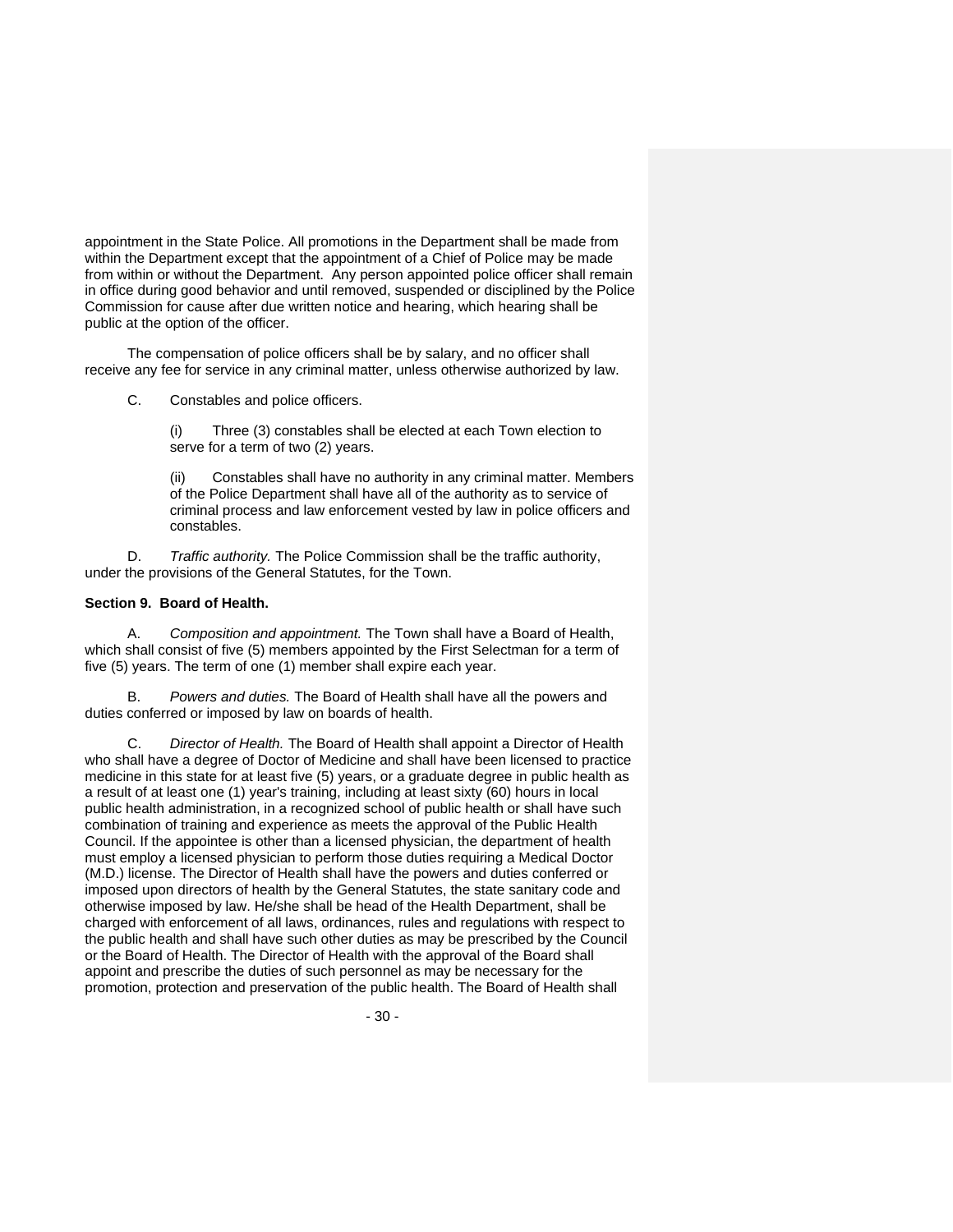advise the Director of Health on public health and related problems and shall coordinate all activities in the Town relating to the public health.

D. This section shall not apply if the Town is a member of a regional board of health.

## **Section 10. Economic and Community Development Commission.**

A. *Composition and appointment.* The Town shall have an Economic and Community Development Commission, which shall consist of nine (9) members appointed by the First Selectman each for a term of three (3) years. The terms of three (3) members shall expire each year.

B. *Powers and duties.* The Commission shall conduct research into business and industrial conditions in the Town and shall familiarize itself with the zoning laws of the Town and other communities in the state, and shall consult with the Planning and Zoning Commission and such other agencies, official or otherwise, as may be concerned with the location of business and industry in the Town. The Economic Development Commission shall take such action as it may deem appropriate to encourage the location of desirable business and industry in suitable areas of the Town.

The Commission may advertise and may prepare, print and distribute such books, maps, charts and pamphlets as in its judgment shall further its official purposes and shall have all of the powers and duties conferred or imposed by law on development commissions.

#### **Section 11. Parks and Recreation Commission.**

A. *Composition and appointment.* The Town shall have a Parks and Recreation Commission, which shall consist of nine (9) members appointed by the First Selectman for three (3) year terms. The terms of three (3) members shall expire each year.

B. *Officers and employees.* The Commission shall elect annually a Chairman, a Vice-Chairman, and a Secretary. It shall have the power to make rules and bylaws for the transaction of its business, and to appoint or employ such employees as it may deem necessary, except as provided in chapter III, section 12, and shall prescribe and define their respective duties.

C. *Duties in general.* The Commission shall have the care, management, and control of all parks and grounds used for park and recreational purposes and all structures thereon, excepting the public golf courses located within the Town together with all structures and buildings thereon. It may improve and adorn said parks and grounds and do all things necessary and incidental to the development, care and maintenance thereof. The Commission shall have the power to make and alter from time to time all needful rules and regulations for the maintenance of order, safety and decency in said parks and grounds, both within and without the limits of the Town, and affix penalties for disobedience thereof, provided however, that nothing herein shall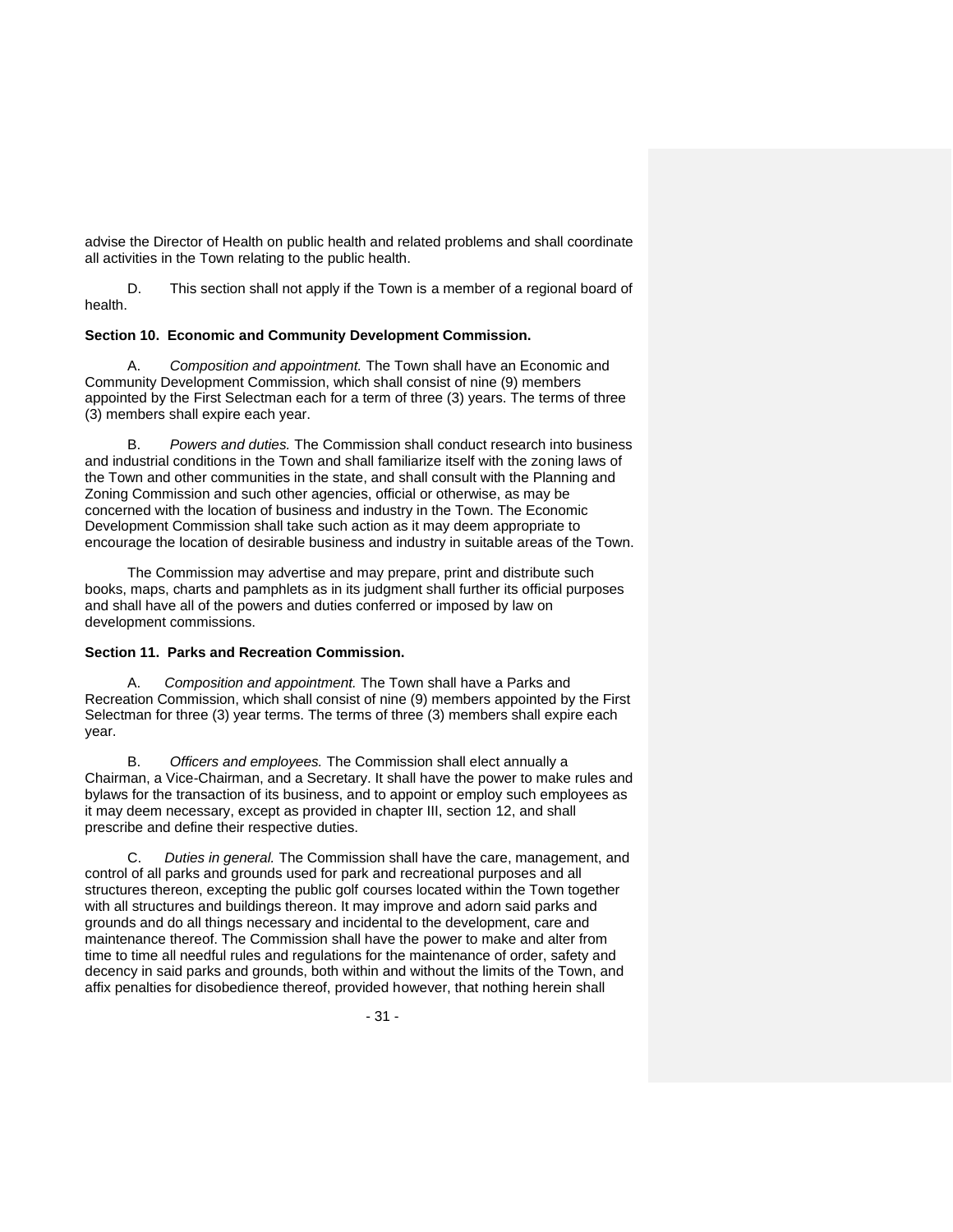prevent the Council from enacting ordinances concerning the maintenance of order, safety and decency in park areas.

D. *Power to regulate use of utilities.* No sewer or utility line or device in connection therewith shall be laid, erected or otherwise constructed on property or grounds under the control of the Commission, without the prior written consent of the Commission, which may designate the place and the manner of constructing the same, and may provide that the same be altered at such time and in such manner and under such conditions as the Commission shall deem best.

E. *Power to consider gifts.* The Commission shall consider the acceptance of gifts, donations, legacies or devises for park and/or recreation purposes, and recommend the acceptance or rejection thereof to the Town Council.

F. *Transition Terms.* The members of the Parks Commission and the Recreation Commission as of the effective date of this Charter shall remain in office as members of the Parks and Recreation Commission until their terms expire. No appointments to the Parks and Recreation Commission shall be made until December 2012, when the First Selectman shall appoint two (2) members for a term of three (3) years. In December 2013, the First Selectman shall appoint three (3) members for a term of three (3) years. In December of each subsequent year, the First Selectman shall appoint three (3) members for a term of three (3) years.

# **Section 12. Golf Course Commission.**

A. *Composition and appointment.* The Town shall have a Golf Course Commission composed of nine (9) members, appointed by the First Selectman and approved by the Town Council, for three-year terms with three (3) terms expiring each year.

B. *Powers and duties.* Subject to ordinance by the Town Council, the Golf Course Commission shall have the exclusive control and custody and exercise management of the public golf courses located within the Town, together with all structures and buildings located thereon. The Commission shall be charged with the responsibility of formulating policies relating to the operation of the golf courses, shall fix rules and regulations of play, hours of operation, fees and charges, and all other decisions necessary for the successful operation of said golf courses.

## **Section 13. Water Pollution Control Authority.**

A. *Composition and appointment.* The Town shall have a Water Pollution Control Authority which shall consist of five (5) members and two (2) alternate members who shall be appointed by the First Selectman. Each member shall serve for a term of five (5) years. Each alternate member shall serve for a term of two (2) years. The term of one (1) member shall expire each year. The two alternate members shall not both be members of the same political party.

B. *Powers and duties.* The Water Pollution Control Authority shall have all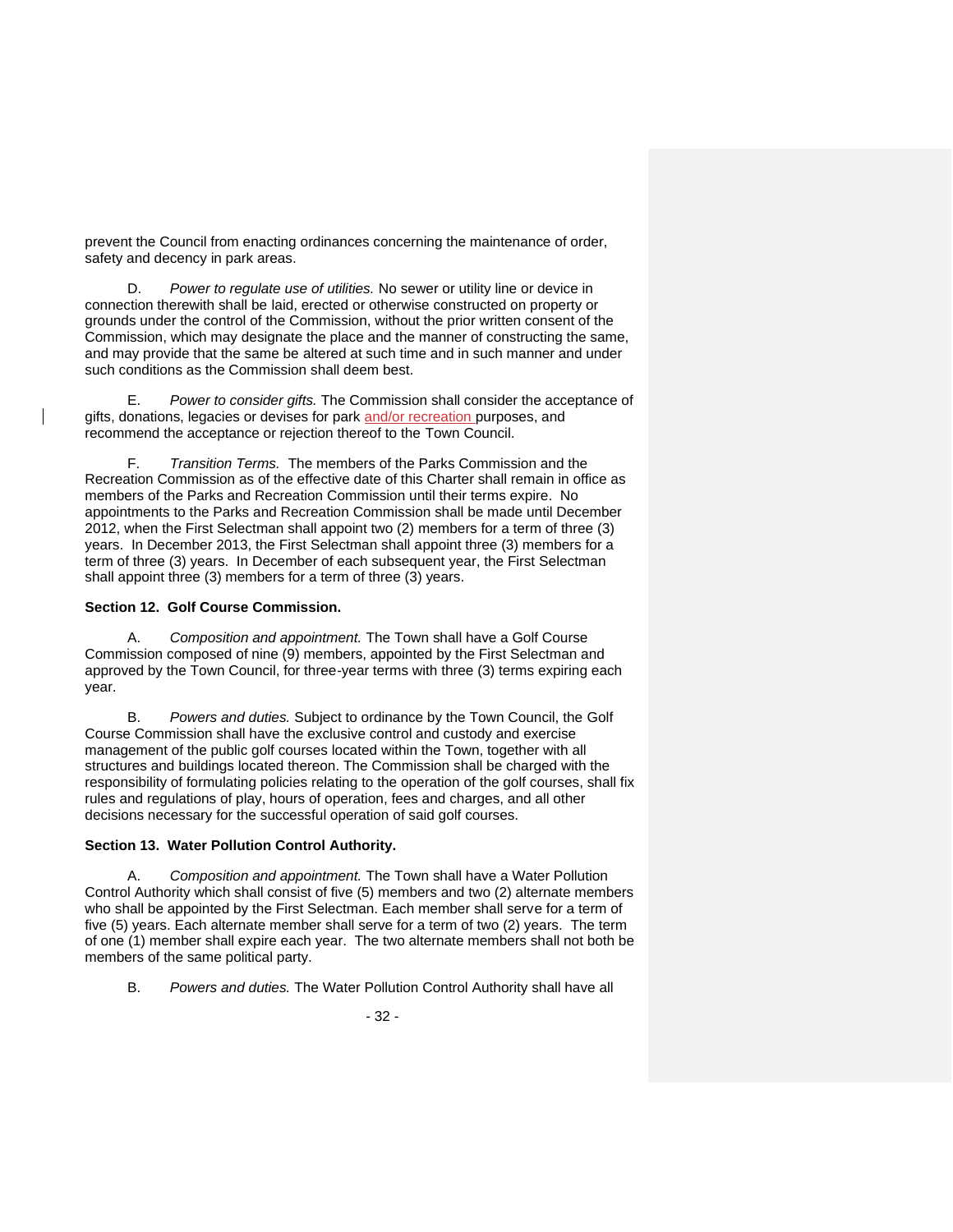the powers and duties conferred or imposed by law on Water Pollution Control Authorities.

## **Section 14. Housing Authority.**

A. *Composition and appointment.* The Town shall have a Housing Authority, which shall consist of five (5) members, each of whom shall be appointed by the First Selectman to serve for a term of five (5) years. The term of one (1) member shall expire each year. One (1) member shall be a resident of Stern Village.

B. *Powers and duties.* The Housing Authority shall have all the powers and duties conferred or imposed by law on housing authorities.

# **Section 15. Civil Service Board.**

A. *Composition and appointment.* The Town shall have a Civil Service Board which shall consist of five (5) members, each appointed by the First Selectman for a term of five (5) years. The term of one (1) member shall expire every year.

The Civil Service Board shall advertise, recruit and test for entrance in and promotion within the classified service in the Town of Trumbull.

B. *Political activity.* No member of the Civil Service Board shall solicit any contribution to the campaign fund of any political party or candidate for public or party office or take part in the management of any political campaign or serve as a member of a committee of any political party. Nothing herein shall be construed to affect the right of a member of the Civil Service Board to register as a member of a political party, express his/her opinion and vote.

C. If the Civil Service Board is requested to fill a position by the First Selectman and is unable to do so within six (6) months, the Human Resources Director shall have the option of filing the position directly.

D. All elected officials and appointed employees who are subject to compensation and benefits shall follow Civil Service Rules for the purposes of benefits only.

## **Section 16. Pension Board.**

A. Composition and appointment.

The Town shall have a Pension Board, which shall consist of seven (7) voting members, one of whom shall be the Director of Finance and one of whom shall be the Town Treasurer. One (1) and only one (1) of the remaining five (5) members shall be an employee of the Town and shall be appointed by the First Selectman. The other four (4) members shall be electors of the Town and shall be appointed by the Town Council.

- 33 -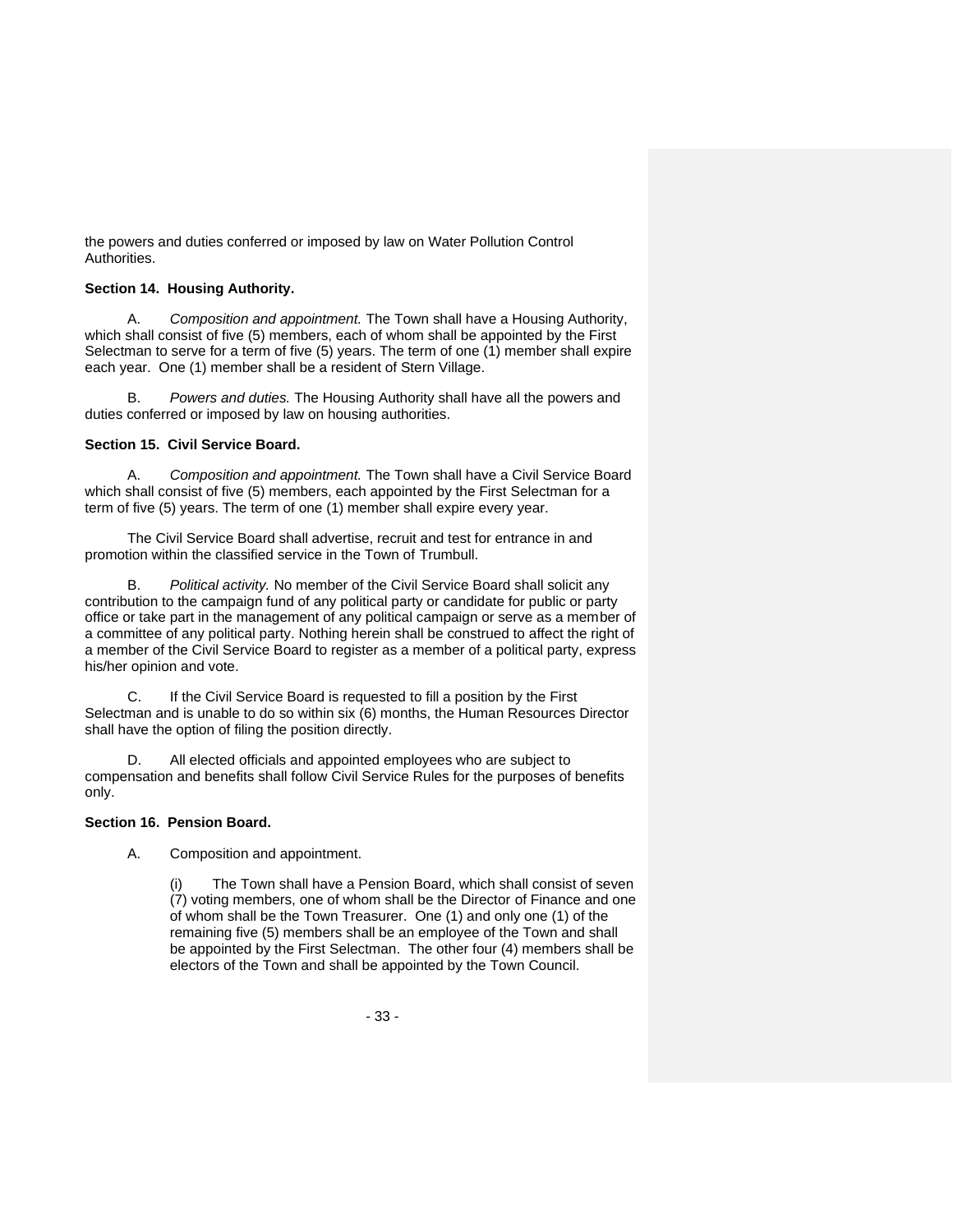(ii) The term of one (1) member shall expire each year.

B. *Powers and duties.* The Pension Board shall elect a Chairman and a Secretary annually. The Pension Board may appoint from their number or employ any other agent to receive and invest the contributions of the fund, or execute or deliver any instrument or make any payment in their behalf, and may employ such clerks, counsel, accountants, actuaries, trustees and investment advisors as may be required in carrying out the provisions of the plan. The Pension Board shall hold meetings upon such notice, at such time, and at such place, as it may determine.

A majority of the members of the Pension Board at the time in office shall constitute a quorum for the transaction of business. All resolutions or other actions taken by the Pension Board shall be by vote of a majority of those present at a meeting, but not less than three (3). However, payment of any monies from the fund may only be made upon approval of a majority of the entire membership of the Pension Board.

No member of the Pension Board who is also an employee of the Town of Trumbull shall receive any compensation for his/her services as such, but the plan may reimburse any member for any necessary documented expenses incurred.

The Pension Board shall from time to time establish rules for the administration of the plan and the transaction of its business. Except as herein otherwise expressly provided, the Pension Board shall have the exclusive right to interpret the plan and to decide any matters arising thereunder in connection with the administration of the plan. It shall endeavor to act by general rules so as not to discriminate in favor of any person. Its decisions and the records of the Pension Board shall be conclusive and binding upon the employer and all other persons having any interest under the plan.

The Pension Board shall maintain accounts showing the fiscal transactions of the plan, and in connection therewith shall require the trustees to submit any necessary reports, and shall keep in convenient form such data as may be necessary for the determination of the assets and liabilities of the plan and giving a brief account of the operation of the plan for the past year. Such report shall be filed in the office of the Secretary of the Pension Board where it shall be open to inspection by any participant of the plan.

The members of the Pension Board and the officials of the Town shall be entitled to rely upon all certificates and reports made by any duly appointed trustee, accountant, and upon all opinions given by any duly appointed legal counsel. The members of the Pension Board and the officials of the Town shall be fully protected against any action taken in good faith in reliance upon any such certificates, reports or opinions. All actions so taken shall be conclusive upon each of them and upon all persons having any interest under the plan. No member of the Pension Board shall be personally liable by virtue of any instrument executed by him/her or on his/her behalf as a member of the Pension Board or for any mistake of judgment made by himself/herself or any other member of the Pension Board or for any neglect, omission or wrongdoing of any other member or anyone employed by the Town or for any loss unless resulting from his/her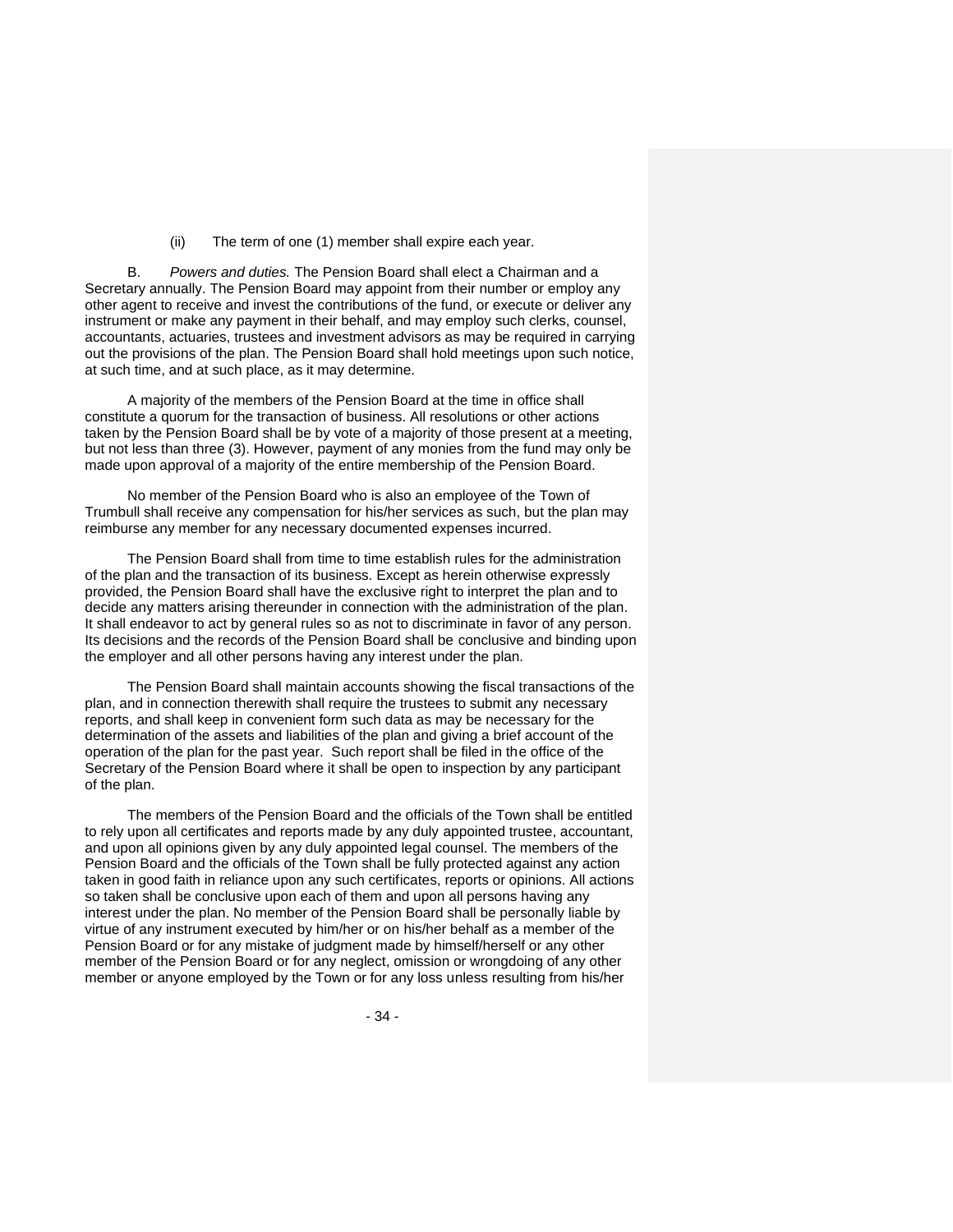own negligence or willful misconduct. Each member of the Pension Board shall be indemnified by the Town against expenses reasonably incurred by him/her in connection with any action to which he/she may be party by reason of his/her membership in the Pension Board, except in relation to matters as to which he/she shall be adjudged in such action to be liable for negligence or willful misconduct in the performance of his/her duty as such member. The foregoing right of indemnification shall be in addition to any other rights to which any such member may be entitled as a matter of law.

The Town Council upon the recommendation of the Pension Board may by ordinance further provide for the retirement of Town elected officials and/or appointed employees.

The Town Council, upon the recommendation of the Pension Board, may adopt such plans, types of plans or systems, altering, replacing or amending existing plans, types of plans or systems as it may deem advisable.

#### **Section 17. Ethics Commission.**

A. *Composition and appointment.* The Town shall have an Ethics Commission consisting of five (5) regular members and two (2) alternate members who shall be appointed by a two-thirds (2/3) vote of the Town Council from the recommendations of the First Selectman.

Each regular member shall have a five (5) year term. One (1) term shall expire each year. The first alternate member appointed shall have a one (1) year term. The second alternate member appointed shall have a two (2) year term and the terms of all alternate members thereafter shall be two (2) years. No more than a bare majority of the regular members shall be members of the same political party and the alternate members shall not both be members of the same political party.

B. *Powers and duties.* The Ethics Commission shall have the following powers and duties:

> It shall recommend a code of ethics (a "Code") for adoption by the Town Council; and

> (ii) It shall investigate any complaints and make a determination of whether or not there have been any violations of this Charter, ordinances of the Town, or of the Ceode of ethics adopted by the Town CouncilCharter; and

> (iii) It shall conduct such inquiries and proceedings as may be required and, thereafter, in appropriate cases, impose such sanctions as may be provided by the Town ethics code or by this Charter.

C. *Code of ethics.* The Town Council shall have the power and the duty to adopt, under its ordinance making power, and subject to the approval of the First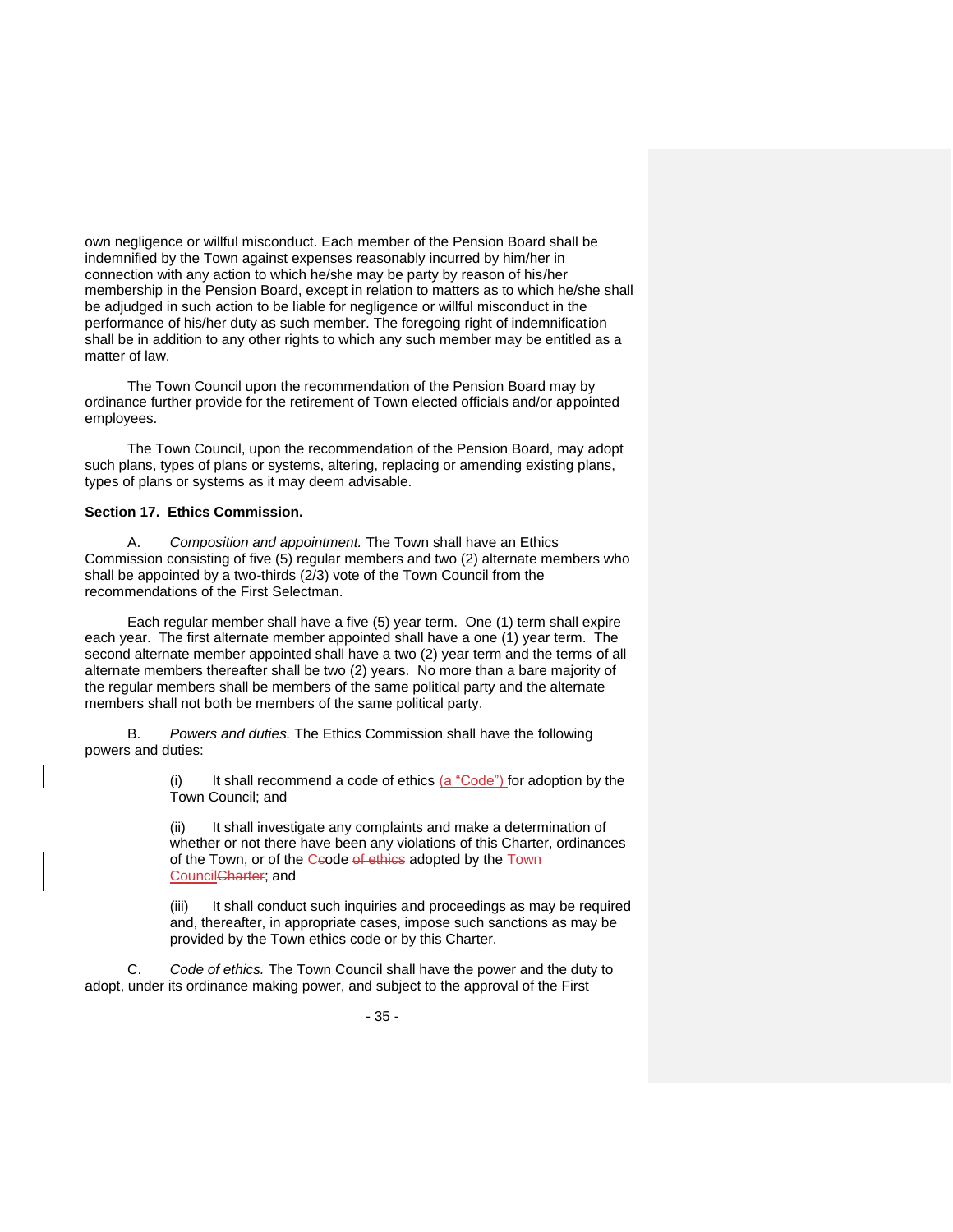Selectman required for ordinances, a Ceode of ethics which shall, except as otherwise provided by law, by this Charter, govern the conduct of all elected and appointed Town officials and all Town personnelemployees. For purposes hereof, "Town personnel" shall mean and include (i) all Town employees, (ii) members of the Board of Education and Board of Education employees, and (iii) members of all other Town Boards, Commissions, Committees and Authorities. The Ceode shall specify and designate ethical standards of conduct required of affected persons, prohibited activities, rules of procedure, and the sanctions that may be imposed for violations of the Ceode with the  $\overline{exception}$  of those cases where violations of the Ceode may also involve criminal violations in which cases the matters involved shall be referred to and reserved for appropriate criminal authorities. The power to investigate violations, to conduct hearings on any alleged violations, and to impose sanctions or otherwise enforce the eCode shall be vested in the Ethics Commission and in no other body or official of Town government.

D. *Procedure.* The Ethics Commission shall, in the conduct of its activities, adhere to the confidentiality requirements of section 1-82a(a) through (e) of the Connecticut General Statutes, and the Code, as the same may be amended from time to time.the statute and also the Ethics Commission and shall observe the following procedural rules:

Any person charged with any violation:

(i) Shall be promptly notified, in writing, of the charges against him/her and the provision of ethics code or Charter claimed to have been violated;

(ii) Shall be entitled to a hearing on the charges against him/her to be held– $at$ his/her option, in public or in private, not later than forty-five (45) calendar days after the notification of charges, or at any later time agreed upon by the Commission and the person charged;

(iii) Shall be entitled to confront his/her accuser and to cross examine witnesses against him; and

(iv) Shall be entitled to representation by counsel.

Section 18. Conservation Commission

A. Composition and appointment

The town shall have a Conservation Commission, which shall consist of seven (7) members to be appointed by the First Selectman.

(ii) The terms shall be overlapping as follows: two (2) for two (2) years, three (3) for three (3) years, and two (2) for four (4) years. The committee shall elect its own Chair and Vice Chair.

B. *Powers and duties.* The Conservation Commission is a science based

**Formatted:** Charter Subsection Ltr, Indent: Left: 0.5"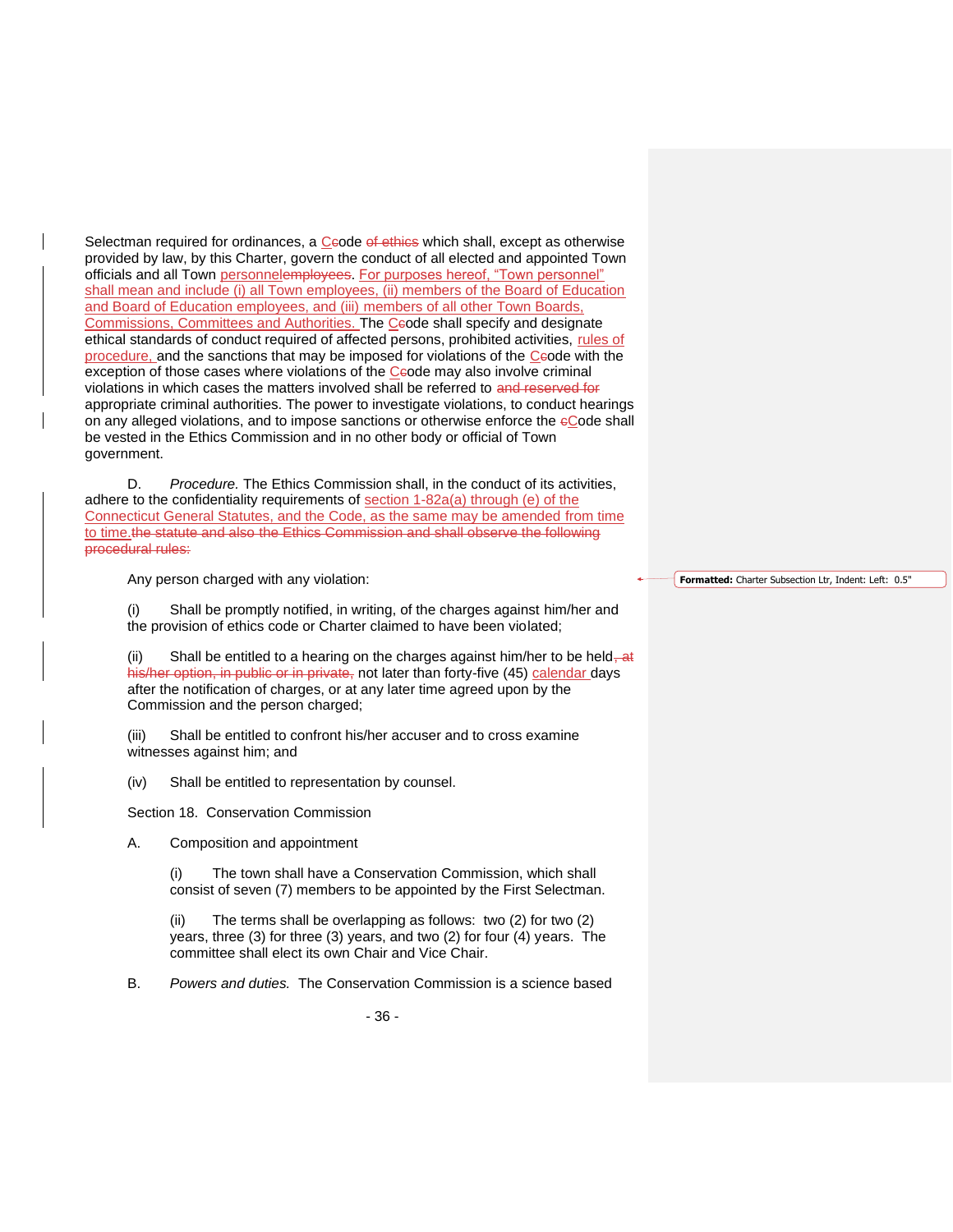advisory commission that shall supervise, protect and develop natural resources, including watershed resources, and the preservation of significant landscapes within its territories and borders. The Conservation Commission shall have all powers and duties conferred or imposed by law pursuant to section 7-131a of the General Statutes of the State of Connecticut.

### **Section 19. Arts Commission.**

A. Composition and appointment.

(i) The Town shall have an Arts Commission, which shall consist of seven (7) members to be appointed by the First Selectman.

(ii) Appointment to the Commission shall be for a term of five (5) years.

B. *Powers and duties.* The Commission shall plan, promote, organize, supervise, sponsor, and carry out cultural enrichment programs and activities for the Town.

# **Section 20. Emergency Medical Services Commission.**

A. Composition and appointment.

(i) The Town shall have an Emergency Medical Services Commission, which shall consist of seven (7) members appointed by the First Selectman.

(ii) Appointment to the Commission shall be for a term of seven (7) years. The term of one (1) member shall expire each year. The First Selectman may fill any vacancy in the Commission for the unexpired term.

B. *Powers and duties.* The Commission shall have the power in its discretion to provide a location for and to train and instruct sufficient personnel in order to properly maintain an emergency medical services delivery system for the Town of Trumbull. The Commission shall have the authority to design, develop, manage and administer an emergency medical services system for the Town of Trumbull and shall have all other powers and duties conferred or imposed on emergency medical services commissions by the General Statutes of the State of Connecticut or ordinances of the Town of Trumbull.

# **Section 21. Commission on Aging.**

A. *Composition and appointment.* The Town shall have a Commission on Aging, which shall consist of eight (8) members appointed by the First Selectman for a term of two (2) years. No fewer than four (4) members shall be age 55 or older. No more than five (5) members shall be members of the same political party.

B. *Duties in general.* The Commission shall study the conditions and needs

**Formatted:** Font: Not Bold **Formatted:** Indent: Left: 0", First line: 0.5"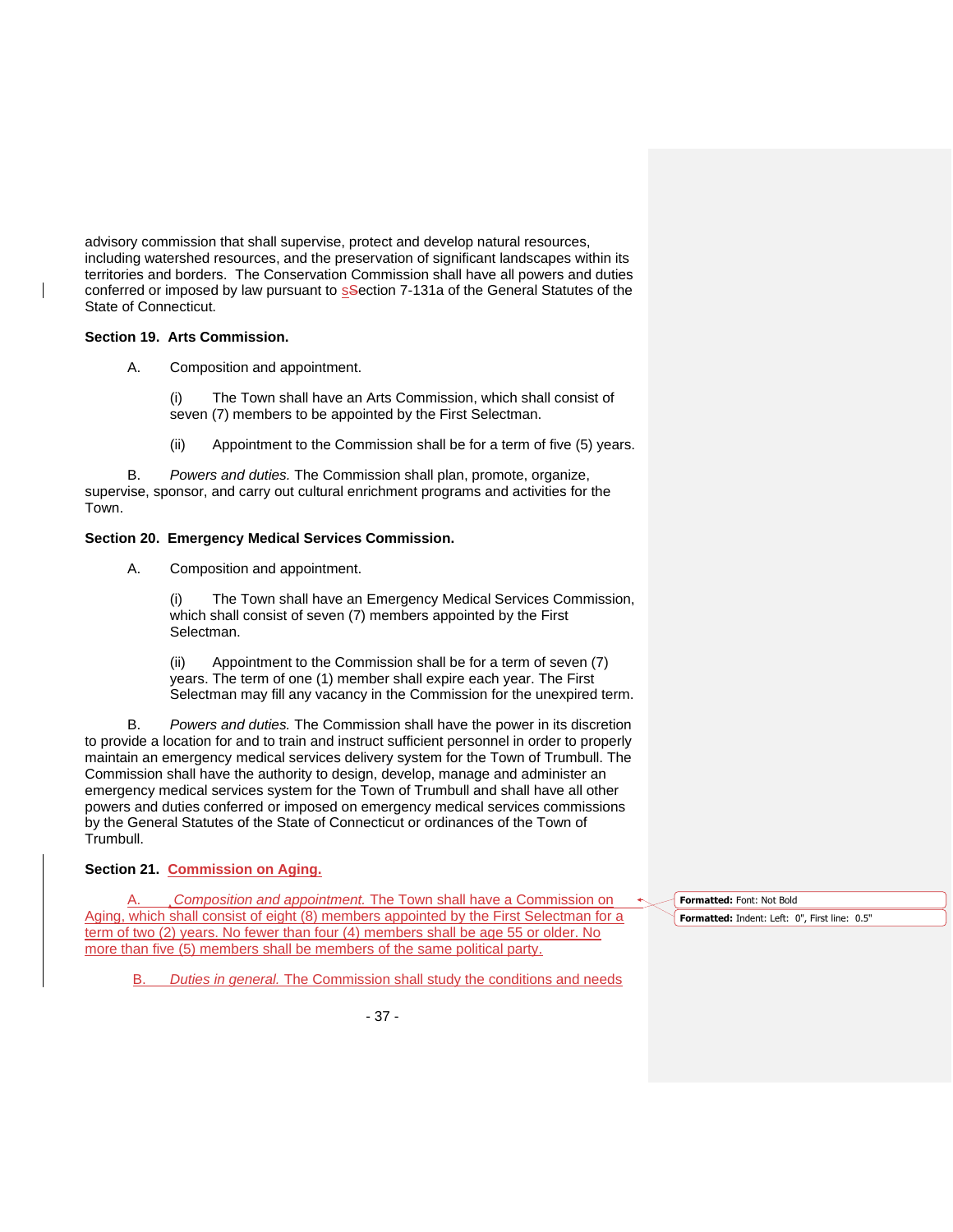of older adults in the community in relation to housing, economics, employment, health, recreation and other matters. It shall analyze the services for older adults provided by the community, both by public and private agencies, and shall make recommendations to the Town Council regarding the development and integration of public and private agencies, in cooperation with state and other services to the extent possible. The Commission shall also act as an advisory body to the Director of the Senior Center, the Director of Parks and Recreation, and any other Town department charged with providing services and programs to the older adults of our community. The Commission shall act as an advocate for older adult programs and expenditures before the Board of Finance and the Town Council during budget preparation. The Commission shall have all the powers and duties conferred or imposed by the General Statutes and the ordinances of the Town.

Transition. All members of the Senior Citizen Commission as of November<sup>+</sup> 2020 shall be deemed members of the Commission on Aging and shall serve the remainder of their current terms.

# **Section 22. Commission on Youth.**

A. *Composition and appointment.* The Town shall have a Commission on Youth consisting of six (6) members appointed by the First Selectman for a term of two (2) years. No more than four (4) members shall be members of the same political party. The Commission shall have two non-voting youth members, who shall be between the ages of fifteen (15) and twenty-one (21) years of age, appointed by the First Selectman for a term of one (1) year.

**Duties in General.** The purpose of the Commission on Youth is to advise and assist the First Selectman with developing, planning, coordinating and/or conducting programs and/or activities that address the health, social, employment and general welfare needs of the youth of the Town of Trumbull. Such programs and activities shall avoid unnecessary duplication of those provided by public and private agencies. The Commission shall act as an advisory body to the Director of Parks and Recreation and any other Town department, except the Board of Education, charged with providing services and programs to the youth of our community. The Commission shall act as an advocate for youth programs and expenditures before the Board of Finance and the Town Council during budget preparation. The Commission shall have all the powers and duties conferred or imposed by the General Statutes and the ordinances of the Town.

## **Section 23. Organizations of Boards, Commissions, and Committees.**

Each Board, Commission and Committee shall, within thirty (30) days after the first (1st) Monday of December in each year, as to regular boards, commissions, and committees, and within thirty (30) days after their formation, as to special committees, hold an organization meeting at which it shall elect from their number a chairman and secretary and such other officers as it may deem necessary and adopt a meeting schedule for the ensuing year. The activities of each such Board, Commission or

| Formatted: Font: Not Bold                                                                                                                                                       |
|---------------------------------------------------------------------------------------------------------------------------------------------------------------------------------|
| Formatted: Font: Not Bold                                                                                                                                                       |
| Formatted: Font: Not Bold, Not Italic                                                                                                                                           |
| <b>Formatted: Indent: First line: 0.5"</b>                                                                                                                                      |
| Formatted: Font: Not Bold                                                                                                                                                       |
| Formatted: Font: Not Bold                                                                                                                                                       |
| Formatted: Font: Not Bold                                                                                                                                                       |
| Formatted: Font: Not Bold                                                                                                                                                       |
|                                                                                                                                                                                 |
| Formatted: Indent: Left: 0", First line: 0.5", Numbered +<br>Level: $1 +$ Numbering Style: A, B, C,  + Start at: $1 +$<br>Alignment: Left + Aligned at: 0.25" + Indent at: 0.5" |

|  |  | Formatted: Font: Not Bold |  |  |  |
|--|--|---------------------------|--|--|--|
|--|--|---------------------------|--|--|--|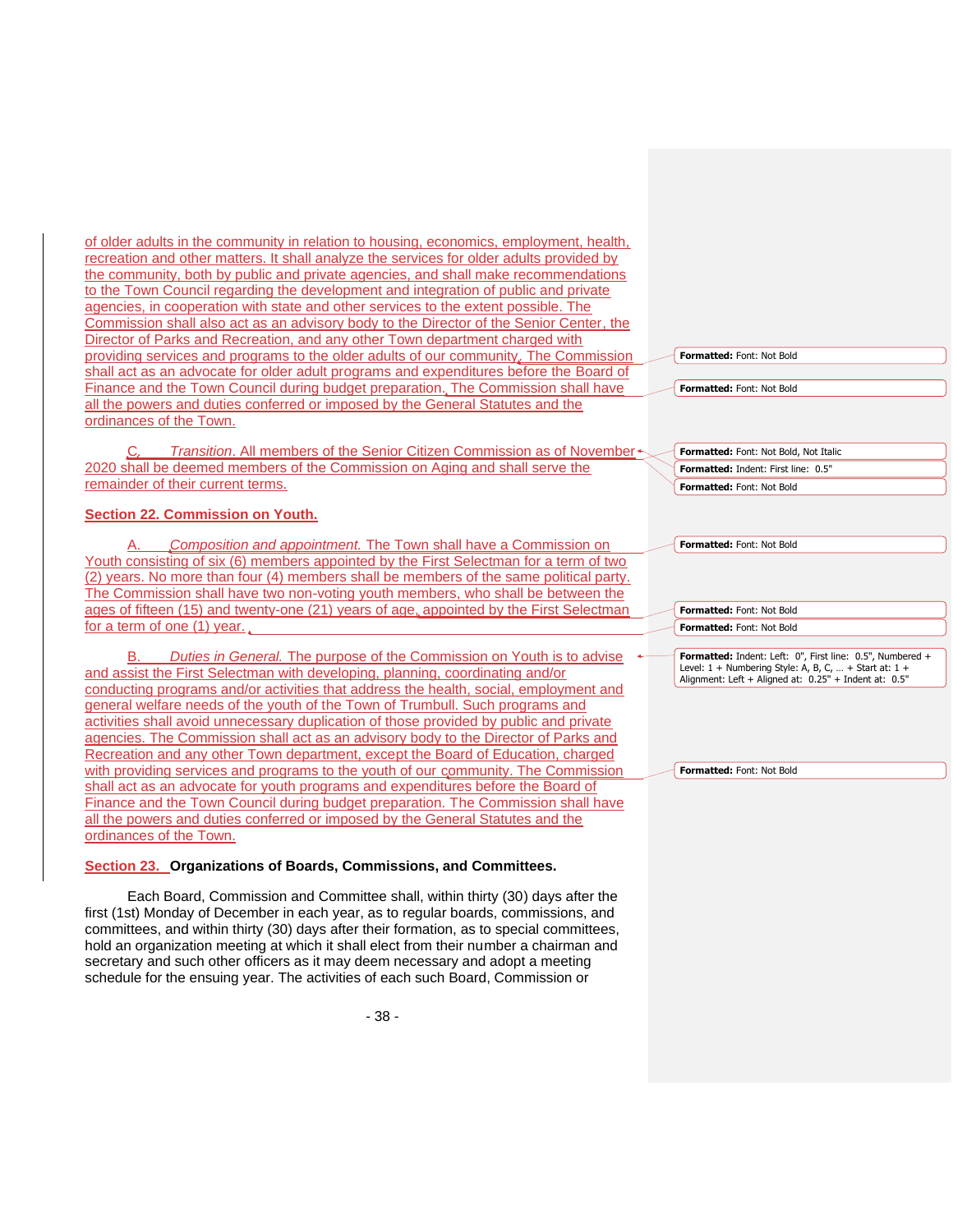Committee shall be governed by the most recent edition of Robert's Rules of Order.

#### **Section 242. Compensation.**

Members of all boards, commissions and committees shall serve without compensation unless otherwise provided by the Town Council.

## **Section 253. Official conduct.**

A. *Conflict of interest.* Any elected or appointed officer or any employee of the Town who has a special financial interest, direct or indirect, in any contract, transaction or decision before a board or committee of the Town Council, or any board, commission or committee, or special committee of the Town shall disclose, prior to participation on that issue, that interest to the First Selectman or to the chairman of the body involved who shall cause such disclosure to be recorded upon the official minutes of the body.

B. *Gratuities.* No elected or appointed official or employee of the Town shall solicit or accept any compensation or gratuity in the form of money or otherwise, from any person, firm or corporation, which might tend to influence him/her or might appear to influence him/her in the discharge of his/her duties, provided, that nothing herein shall prohibit an official or employee of the Town from accepting a publicly offered reward for meritorious conduct or achievement in the performance of his/her duties.

Violations. Any employee or official who willfully violates any of the provisions of this Charter, ordinances of the Town or code of ethics adopted by the Town Council shall, be subject to disciplinary action by the Ethics Commission including, but not limited to, suspension or, in appropriate cases, removal from office or discharge from employment.

C.D. *Removal of appointees*. The appointing authority may remove any member of an appointed commission or board for failing to participate in at least fifty percent (50%) of the meetings in a fiscal year or failing to participate in three (3) consecutive meetings.

# **Section 264. Public meetings and records.**

The meetings of the Town Council and of all boards, commissions, committees and all of their committees or subcommittees shall be open to the public except when the body goes into executive session. A body may go into executive session only when authorized by applicable State law.

A body shall go into executive session only after a vote taken in open meeting, specifying the purposes of the executive session and identifying those who should be in attendance and the purpose therefor. Any meeting or session to which a member of the news media or any member of the general public is admitted shall be open to the entire public.

- 39 -

**Formatted:** Font: Italic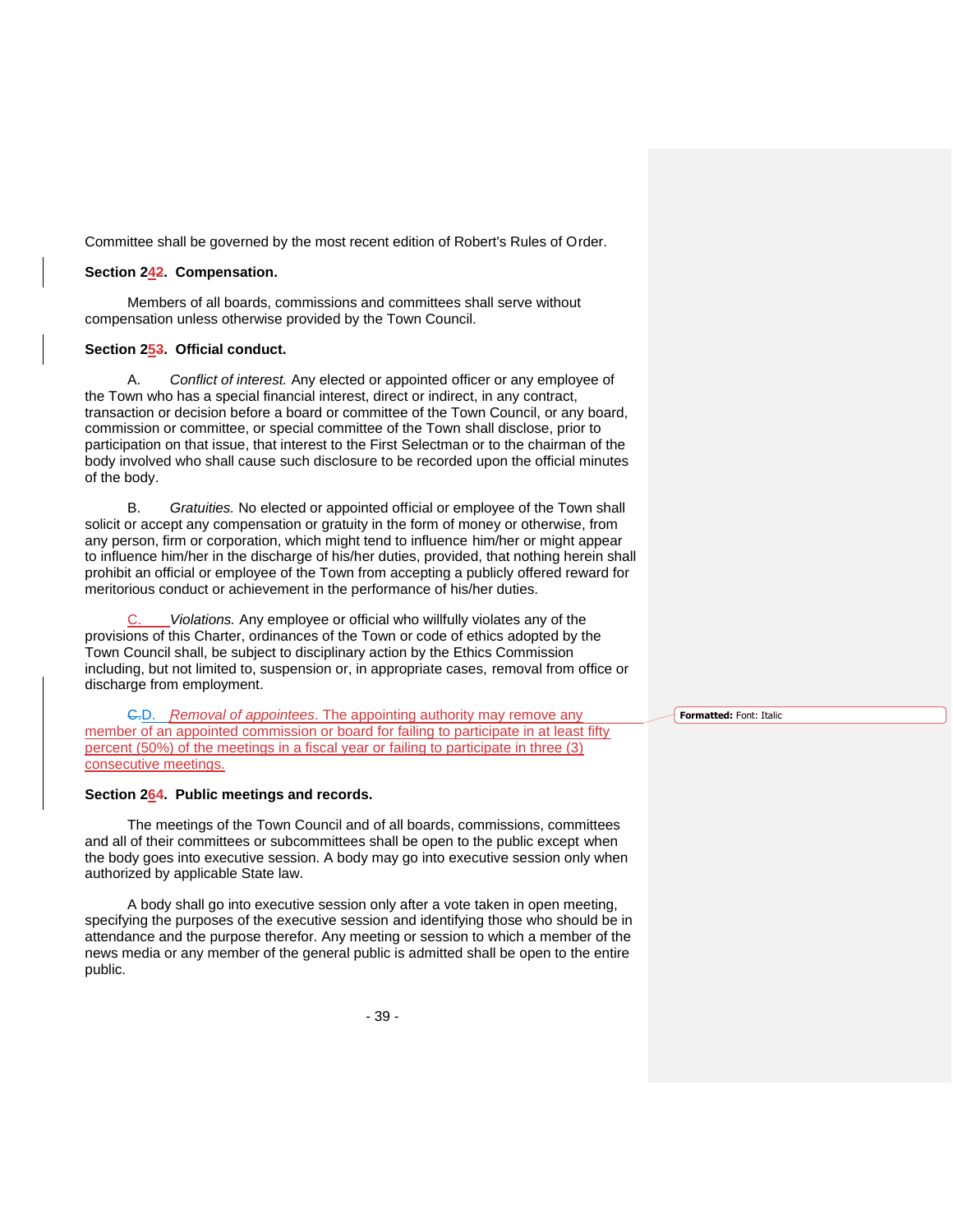Every board, commission and committee shall keep an accurate record of its acts, votes, meetings and proceedings. Such records shall be public and shall be open for inspection as provided by the General Statutes.

All boards, commissions and committees shall follow posting requirements for all meetings as stated in Chapter II, section 5B.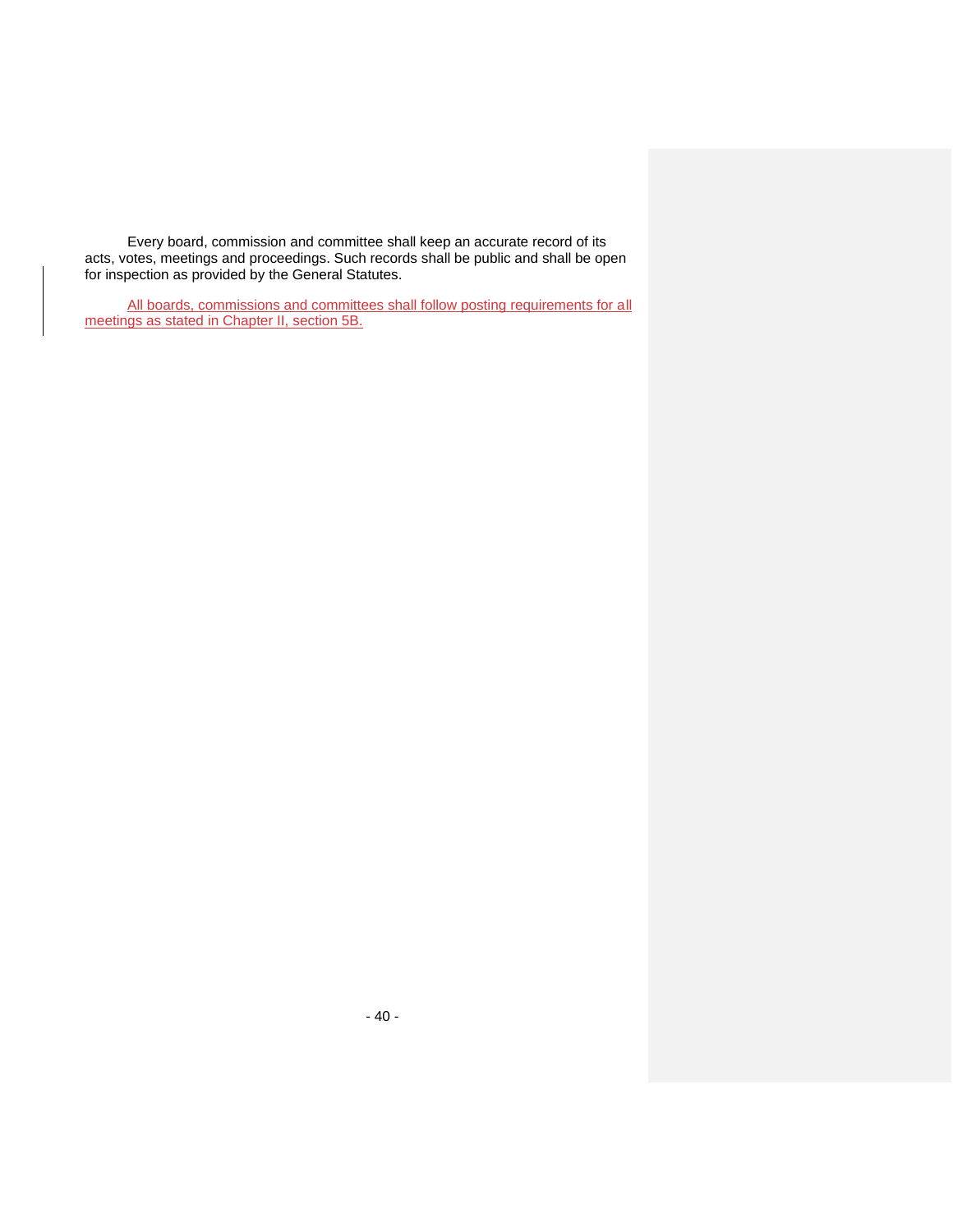## **CHAPTER VIII. ELECTORAL PROCESS**

## **Section 1. Eligibility.**

No person shall be eligible to hold elective office or to serve on any board, commission or committee of the Town unless he/she is an elector of the Town. A person holding an elective office or appointive office shall not hold any other elective or appointive office in the Town provided, however, that members of the Planning and Zoning Commission may serve on the Development Commission. This section shall not apply if otherwise provided by ordinance or State Statute and shall not apply to temporary boards, commissions or committees appointed for special purposes by the Council or by the First Selectman. Should a person serving on any board, commission or committee, holding an elective office cease to reside in or be an elector of the Town, his/her office shall thereupon become vacant.

### **Section 2. Oaths of Office.**

Prior to commencing his/her duties, every official of the Town, whether elected or appointed, shall be sworn to the faithful performance thereof, and evidence of such oath shall be recorded with the Town Clerk, by the person administering such oath.

## **Section 3. Biennial Town elections.**

A meeting of the electors for election of Town officers shall be held on the first (1st) Tuesday after the first (1st) Monday in November in each odd numbered year, and shall constitute the Town election referred to in this Charter. Except as otherwise provided by law or provided herein, all terms of office shall begin on the first (1st) Monday in December, 12:01 a.m., and, subject to the same exception, all terms of office shall continue until the first (1st) Monday in December following the term for which they were appointed or elected, and until successors to the incumbents thereof have been elected or appointed and qualified. When an election or appointment day falls upon a holiday it shall be postponed to the next day that is not a Saturday, Sunday or legal holiday.

#### **Section 4. Minority Representationajority Limitation**

The determination of the number of members of any one (1) political party to be appointed or elected under this Charter shall be made as provided in ssection 9-167a of the General Statutes, as amendedRev. of 2004. The provisions of this section shall have no application to the Town Council. Unless specifically required by the General Statutes or by other provision of this Charter, nNo party may nominate for office more candidates for any board or commission than the number determined in accordance with the provisions of s<sup>S</sup>ection 9-167a of the Connecticut General Statutes as amended. No person may vote for more candidates to serve on any board or commission than the largest number that any political party may nominate. Subject to the exceptions specifically listed in this section, the maximum number of members of any elected or appointed board, commission, committee or similar body of the Town who may be members of the same political party shall be as specified in the following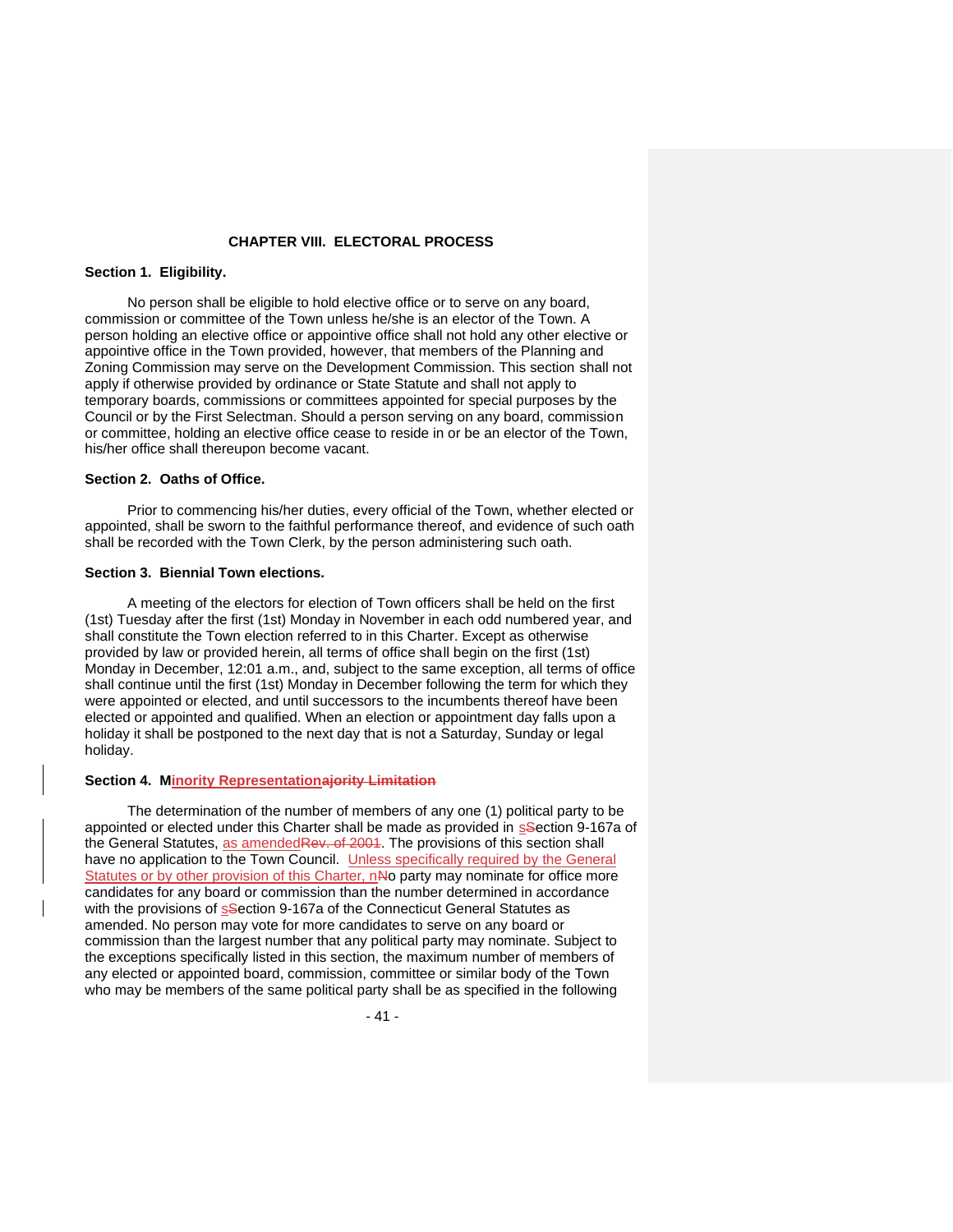table:

| <b>TOTAL</b>      | <b>MAXIMUM FROM</b> |
|-------------------|---------------------|
| <b>MEMBERSHIP</b> | <b>ONE PARTY</b>    |
| 3                 | 2                   |
|                   | 3                   |
| 5                 |                     |
| 6                 |                     |
|                   | 5                   |
| 8                 | 5                   |
| g                 | 6                   |
| more than 9       | two-thirds (2/3) of |
|                   | total membership    |

No more than a bare majority of the regular members of the Zoning Board of Appeals, Planning and Zoning Commission and Housing Authority shall be members of the same political party. No more than a bare majority of the alternate members of the Zoning Board of Appeals and Planning and Zoning Commission shall be members of the same political party.

## **Section 5. Vacancies.**

For the purposes of this section 5, a vacancy shall occur upon:

(i) The receipt by the Town Clerk of the incumbent's written resignation;

(ii) The death of the incumbent;

(iii) The incumbent's ceasing to reside in or be an elector of the Town.

B. The Town Clerk shall, within forty-eight (48) hours of notice of a vacancy, post  $\rightarrow$ a public notice of the vacancy on the home page of the Town website. For purposes of the previous sentence, notice of a vacancy shall be defined as when the Town Clerk learns of a vacancy or, in the case of resignation, the receipt by the Town Clerk of the incumbent's written resignation.

A vacancy in any office, board or commission subject to appointment shall be filled for the unexpired portion of the term by the appointing authority herein designated.

D. A vacancy in the Office of the First Selectman shall be filled as provided in chapter III, section 3.

E. A vacancy in an elective office, board or commission other than the Council shall be filled as follows:

(i) By special election if a petition therefor is filed with the Town Clerk, as provided by law, within ten (10) days after notice of such vacancy has been posted on **Formatted:** Font: Not Bold

**Formatted:** Indent: Left: 0", First line: 0"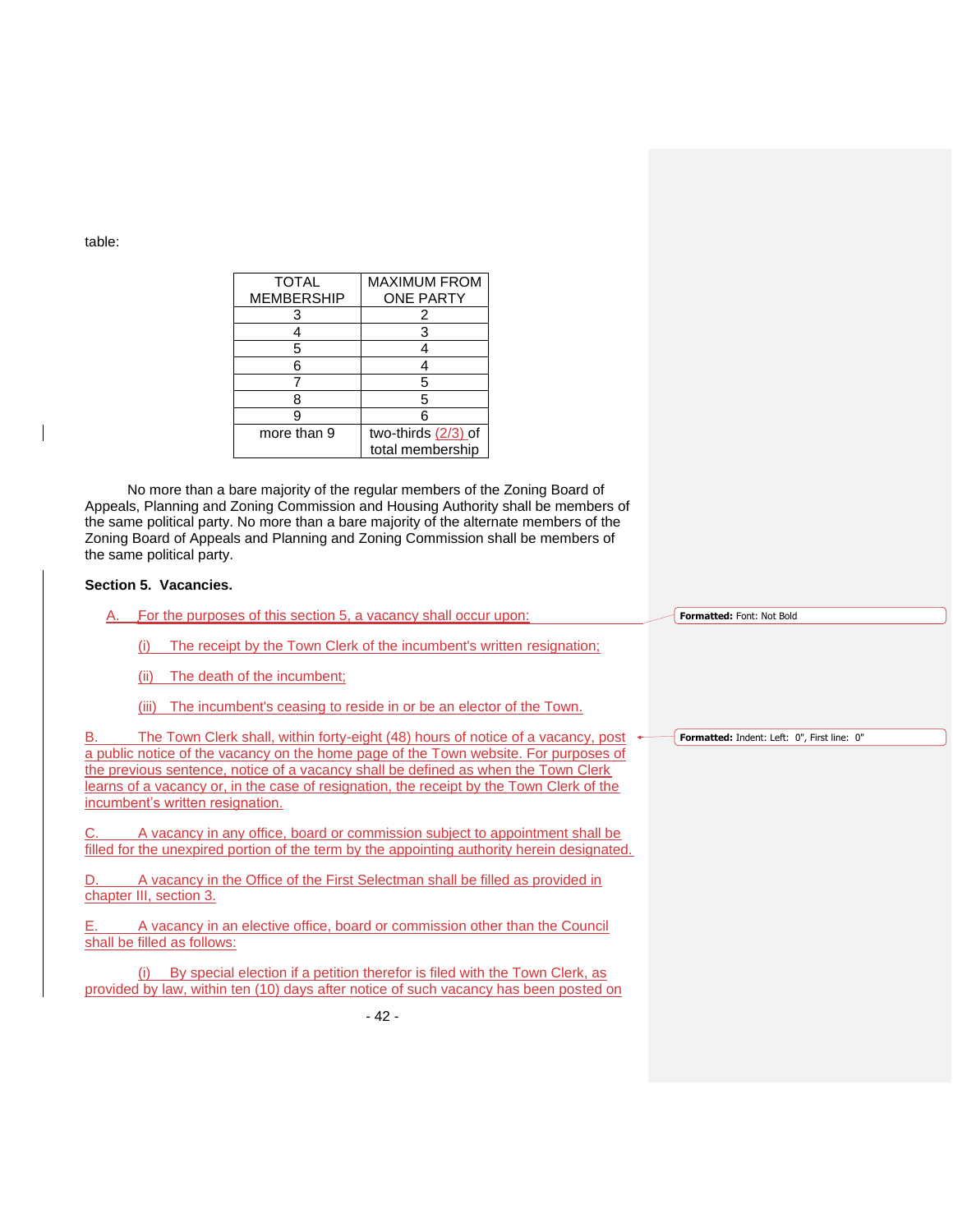the Town website in accordance with subparagraph B, *supra*; but in such event, the First Selectman shall have the right to fill the vacancy until said special election is held.

(ii) By appointment by the First Selectman in the event such a petition for special election is not filed in accordance with the provisions of subparagraph  $(E)(i)$ , *supra*, unless otherwise required by State law.

F. Persons appointed by the First Selectman to fill vacancies in elected boards or commissions or elective offices shall be of the same political party, if any, as the person vacating the office.

A. A. A vacancy in any office, board or commission subject to appointment shall be filled for the unexpired portion of the term by the appointing authority herein designated.

B. **B.** A vacancy in the Office of the First Selectman shall be filled as provided in chapter III, section 3.

C. **C.** A vacancy in an elective office, board or commission other than the Council shall be filled as follows:

> $(i)$  By special election if a petition therefor is filed with the Town Clerk, as provided by law, within ten (10) days after such vacancy has occurred; but in such event, the First Selectman shall have the right to fill the vacancy until said special election is held.

(ii) By appointment by the First Selectman in the event such a petition for special elections are not filed in accordance with the provisions of subparagraph (C)(1), *supra*, unless otherwise required by State law.

D. **Example 20 For the purposes of this section 5, a vacancy shall occur upon:** 

(i) The receipt by the Town Clerk of the incumbent's written resignation;

(ii) The death of the incumbent;

(iii) The incumbent's ceasing to reside in or be an elector of the Town.

E.F. Persons appointed by the First Selectman to fill vacancies in elected boards or commissions or elective offices shall be of the same political party, if any, as the person vacating the office.

# **Section 6. Initiative.**

A. *Initiative, power, scope, procedure.* Special elections for the purpose of voting on any question within the legislative authority of the Council, except measures levying a tax for, or appropriating money for, the annual budget; measures levying

**Formatted:** Font: Not Bold

**Formatted:** Font: Not Bold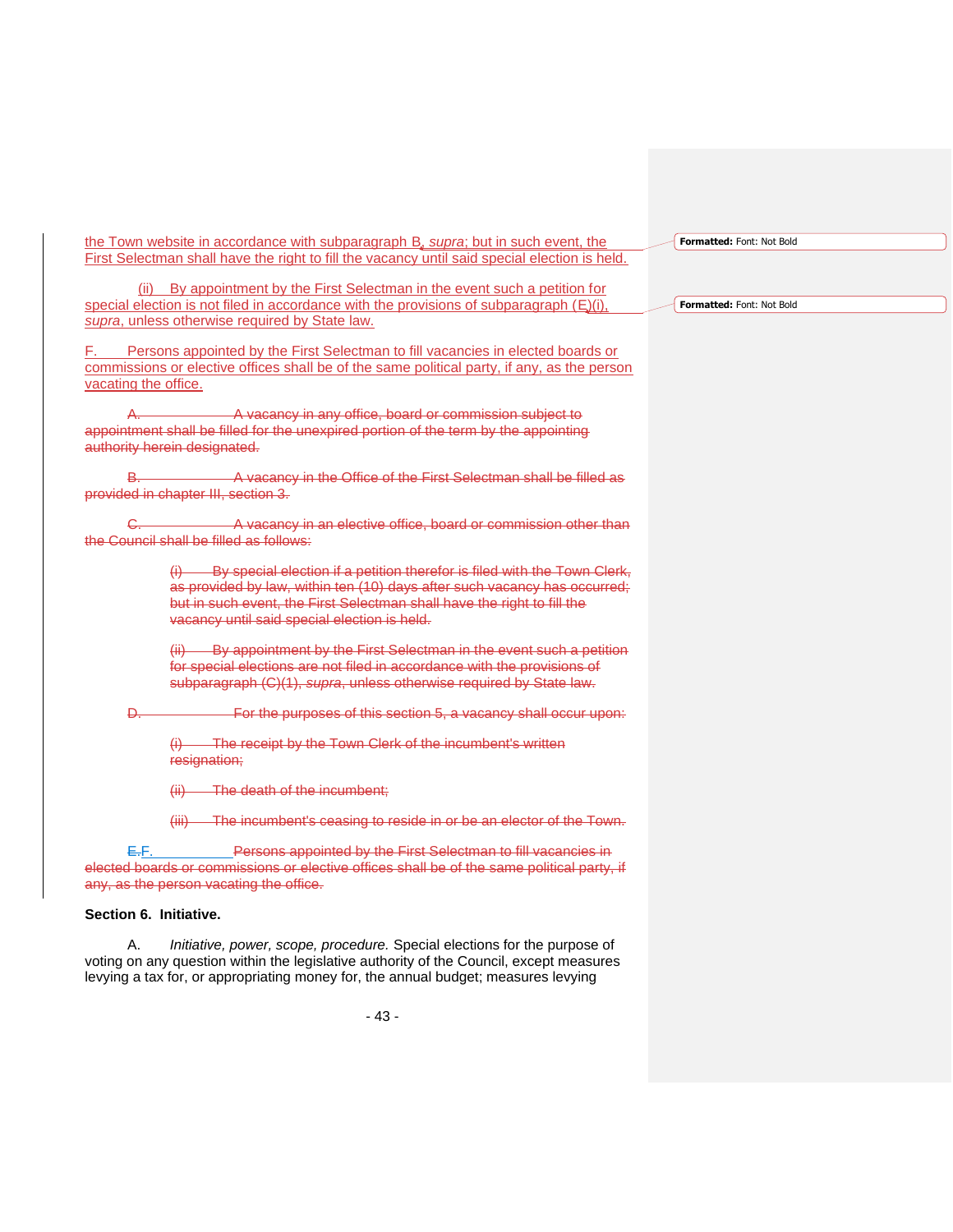assessments on property specially benefited thereby, and measures specifying the compensation or hours of work of officials or employees of the Town, shall be called whenever a number of electors equal to at least ten percent (10%) of those entitled to vote in the previous municipal election petition therefor. The petition shall be circulated, filed and certified in the manner specified in the provisions of section 9 governing referendum petitions, and shall recite the resolution or resolutions to be voted upon in substantially the following manner, except as otherwise prohibited by State Statute:

We, the undersigned electors of the Town of Trumbull, initiate by petition the following resolution (or resolutions):

(Here insert the text of each resolution.)

We certify that we are electors of the Town of Trumbull residing at the addresses set opposite our names.

| Name | Address |
|------|---------|
|      |         |
|      |         |

B. *Sufficiency of petition.* If the petition is certified to have the requisite number of signatures, it shall forthwith be transmitted to the Council. If the petition is certified to lack the requisite number of signatures, it may be made sufficient within ten (10) days from the date of such certificate. If the petition is thereafter found insufficient, it shall be returned to the person filing the same without prejudice to the filing of a new petition to the same effect.

C. *Action by Council.* Upon receipt of said petition, the Chairman of the Council shall cause the resolution to be warned for a special meeting or the next regular meeting of the Council. The Council shall (1) adopt such resolution or resolutions at such meeting without substantial alteration, in which event the petition shall become void, or (2) fail to adopt such resolution, resolutions or any of them, in which event the Town Clerk shall call a special election to be held within thirty (30) calendar days after the meeting, unless a regular election is to be held within ninety (90) calendar days thereafter, and, at such special or regular election, the resolution or resolutions shall be submitted to a vote of the electors and, subject to the limitation in subsection D, as hereinafter provided, if a majority of those voting on any such resolution vote in favor thereof, such resolution shall be deemed adopted, or (3) adopt a competing resolution or resolutions, in which event an election shall be held as specified in (2) above, at which the electors may adopt the petitioners' resolution, the Council's resolution or no resolution, the result to be determined, subject to the limitation in subsection D, as hereinafter provided, by a plurality of the votes cast.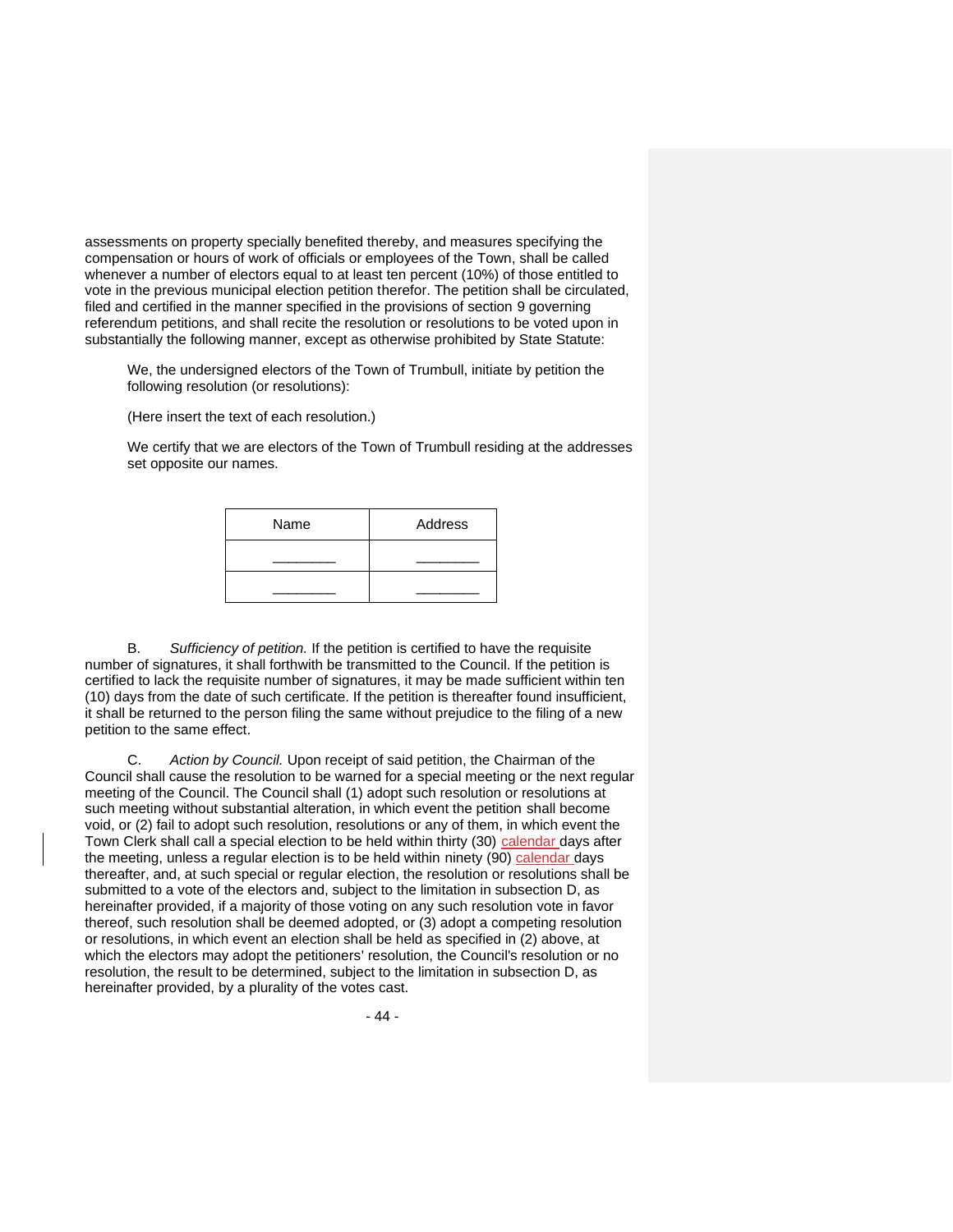D. *Vote required to effect initiative.* Unless a total of at least ten percent (10%) of the electors entitled to vote on the proposed initiative measure vote at the election on the proposed measure or measures, such proposed measures shall not become effective and the result shall be void.

E. *Form of question--Ballot title.* Proposed measures shall be submitted by ballot title. There shall appear upon the official ballot a ballot title which may be distinct from the legal title of any such proposed measure and which shall be a clear, concise statement, without argument or prejudice, descriptive of the substance of the measure. Ballots and ballot labels shall be prepared by the Town Clerk, subject to the approval of the Town Attorney as to form, in such a manner as to present as clearly as possible the issue to be voted upon.

F. *Payment into public treasury.* No resolution may be proposed through the initiative within one (1) year of a rejection at the polls of a substantially similar measure proposed through the initiative, when in the opinion of the Town Attorney the new measure is substantially the same as that rejected, unless the petitioners first pay into the public treasury all expenses of the preceding referendum.

G. *No veto power.* The First Selectman has no veto power on any resolution proposed through the initiative and adopted by the Council or at a regular or special election.

H. *Finality in vote of the people.* Any resolution proposed by initiative petition and adopted by vote of the people shall not be repealed, annulled, set aside, suspended or in any way made inoperative or amended except by vote of the people for the term of the Council then in office.

## **Section 7. Referendum.**

A. Right of Referendum.

(i) The people of the Town shall have the right to approve, disapprove or modify at the polls any specific measure passed by the Council and any annual budget deemed adopted by the Council pursuant to chapter IV section 3, except any specific measure:

> (a) Appropriating money, other than by way of the annual budget, for a single purpose, in an amount less than one hundred thousand dollars (\$100,000.00); and

(b) Levying assessments on property especially benefited thereby.

Such right provided in this section shall be known as the referendum and shall be invoked and exercised as herein provided.

B. Petition requirements.

(i) Petitions for referendum shall be filed within twenty-five (25)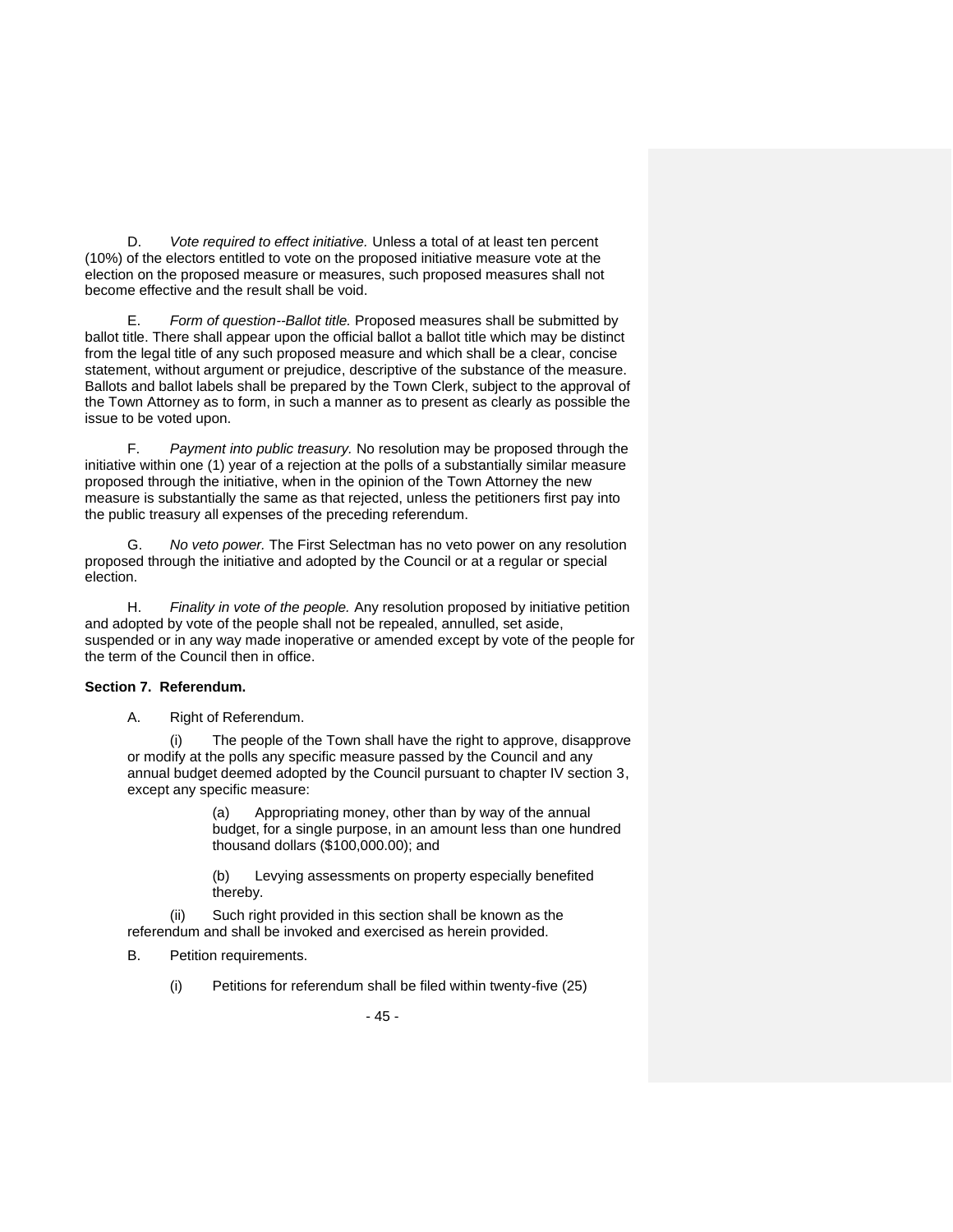calendar days following publication of notice of adoption of an emergency measure or prior to the effective date of any other specific measure, including budget adoption.

(ii) Said petitions shall be signed by electors of the Town in a number not less than five percent (5%) of the number of electors.

(iii) Said petition shall contain the following:

(a) Signatures and addresses of the electors as they appeared on the last completed voter registration list;

(b) Date of said signatures; and

(c) A request that such specific measure be disapproved, or an annual budget item as hereinafter defined or appropriation be increased or decreased by referring same to a vote of the electors of the Town.

(iv) Said petition shall be circulated, filed and certified in the manner as specified in the provisions of chapter VIII, section 89, governing special referendum petitions.

(v) Any such petition shall be directed at a specific measure, appropriation, or any item or items in the annual budget. For purposes of referendum only, item is defined herein as any specific section of the annual budget which is designated by an individual account number such as:

(a) General government--01-00-00

(b) Town Council--01-10-01

(vi) A petition for a referendum concerning a specific appropriation of one hundred thousand dollars (\$100,000.00) or more or the annual budget shall set forth each item as to which a vote is requested with the amount that the petitioner desires to have increased or decreased.

(vii) If the Town Clerk shall certify the petition for referendum to be sufficient, the Town Clerk shall call a special election on the request or requests contained therein not more than thirty (30) calendar days after said petition is filed with the Town Clerk.

(viii) The Town Clerk shall provide standardized referendum petition forms which shall be available to the public at the Town Clerk's office during regular working hours.

C. Limitation on budget referendum.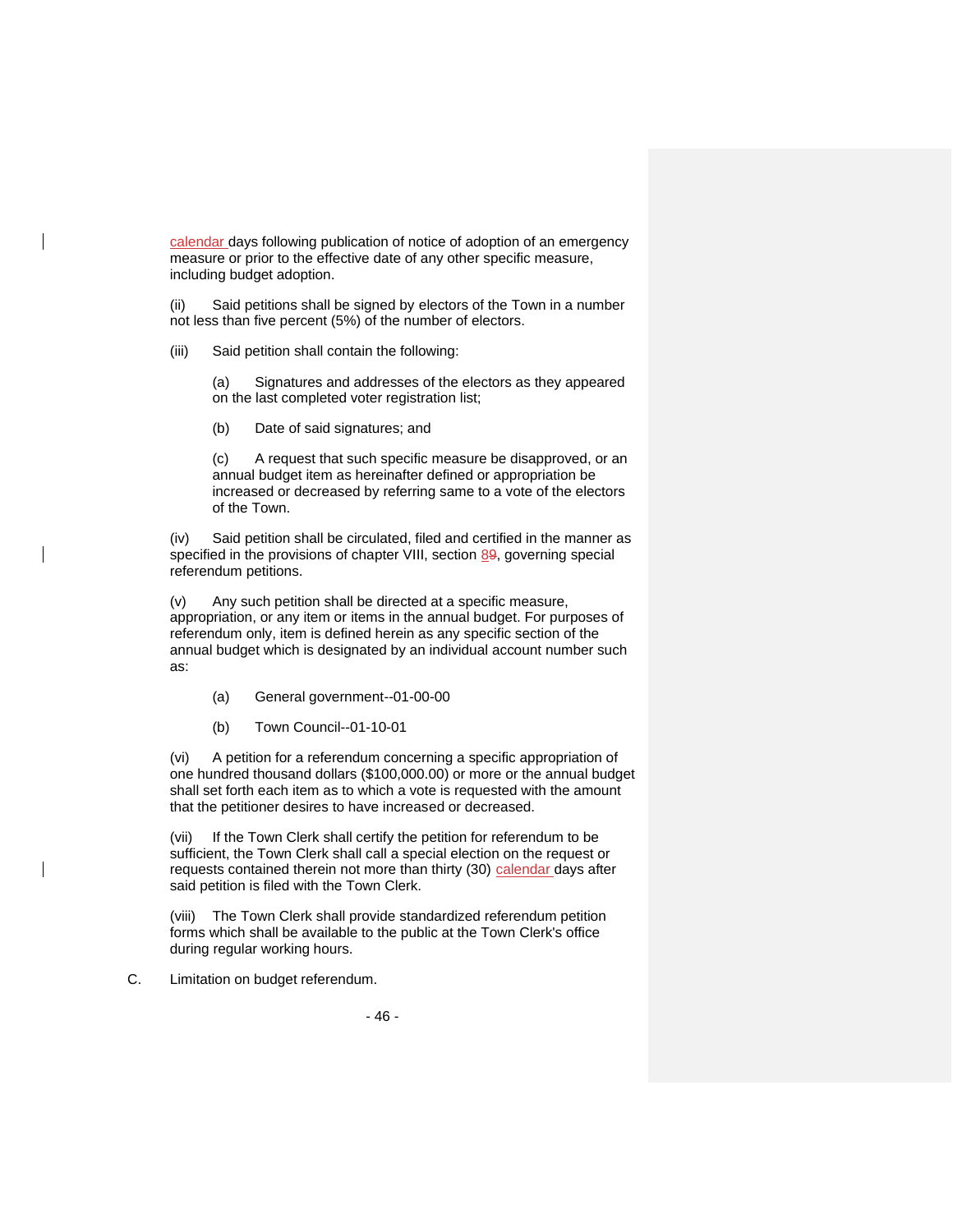(i) No petition shall request an increase for any item in the budget which exceeds the greatest of the following:

- (a) The amount proposed by the First Selectman;
- (b) The amount recommended by the Board of Finance; or
- (c) Ten percent (10%) over the amount adopted by the Council.

(ii) No petition shall request a decrease of any item in the budget which is less than the least of the following:

(a) The amount proposed by the First Selectman;

(b) The amount recommended by the Board of Finance;

(c) The amount appropriated for said items in the budget for the prior fiscal year.

(iii) In no event shall this section be construed to authorize a referendum on the entire annual budget listed as a single item.

D. Voting procedure.

(i) At any such special election, the polls shall be open for voting in accordance with State law, but the hours for voting may be increased at the discretion of the Council.

(ii) Voting in such election shall be recorded by voting in such method as may be required by the General Statutes machine or paper ballot at the discretion of the Registrar of Voters.

(iii) Ballot contentForm of ballots:

(a) The question(s) to be voted on at each paper ballots or voting machine ballot labels used for a referendum with respect to any appropriation of one hundred thousand dollars (\$100,000.00) or more or the annual budget shall state separately each appropriation or budget item referred to in substantially the following form: "Shall an appropriation (or budget item) adopted by the Council on (date of appropriation or budget item) in the sum of \$\_\_\_\_\_\_\_\_ for (here state the purpose of said appropriation or budget item) be increased (or decreased) to the sum of \$\_\_\_\_\_\_\_\_?" (or such other form as shall in the opinion of the Town Clerk appropriately state the question to be voted on).

(b) The paper ballots or voting machine ballot labels used for any other referenda shall be submitted by ballot label. There shall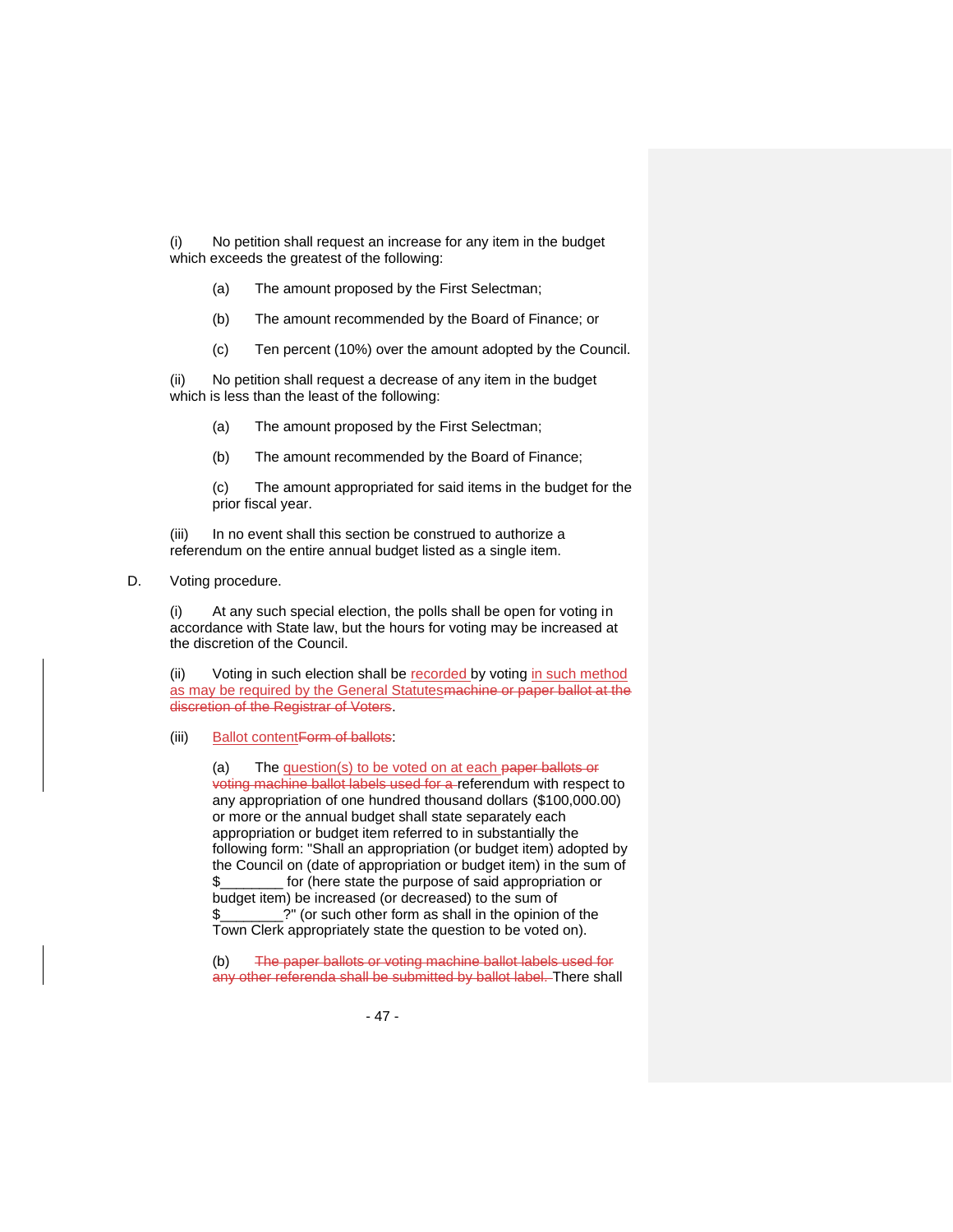appear upon the official ballot the question to be voted ona ballot label, which may be distinct from the legal title of any such proposed measure, and which shall be a clear, concise statement without argument or prejudice, descriptive of the substance of the measure. Ballot questions and ballot labels shall be prepared by the Town Clerk, subject to the approval of the Town Attorney as to form, in such a manner as to present as clearly as possible the issue to be voted upon.

(iv) The voting machine, paper ballot shall provide a means of voting "yes" or "no" on each question so presented.

E. Requirements of referendum vote.

All referenda shall be decided by a majority of the electors voting thereon, provided that the number of votes cast shall exceed fifteen percent (15%) of the number of electors on the last completed voter registration list.

F. Appropriation after referendum.

If a referendum vote increases or decreases a single budget item with its own account number, the budget shall be deemed amended in accordance with said vote, and effective on said date.

If a referendum vote increases or decreases any budget item which consists of more than one (1) single item each with its own account number then:

(a) Not later than five (5) days after certification of the votesaid referendum vote, the Board of Finance shall make its recommendations to the Council for modification of individual items within said item so affected.

(b) Not later than ten (10) days after certification of the votesaid referendum vote, the Council shall modify the individual items within said item so affected and shall adopt the amount budgeted, which shall be effective on said date, provided however, neither the Council, nor the Board of Finance shall modify the total appropriation as set by the referendum vote on said item.

G. *Emergency measures.* Emergency measures shall be subject to referendum in the same manner as other measures, except that they shall not be suspended from taking effect while the referendum proceedings are pending. If, upon submission to a vote of the electors, an emergency measure is rejected, all rights, privileges, powers and duties conferred by it shall be null and void; provided any payment made or expenses incurred in accordance with the measure prior to the certification of a petition thereon shall not be affected thereby.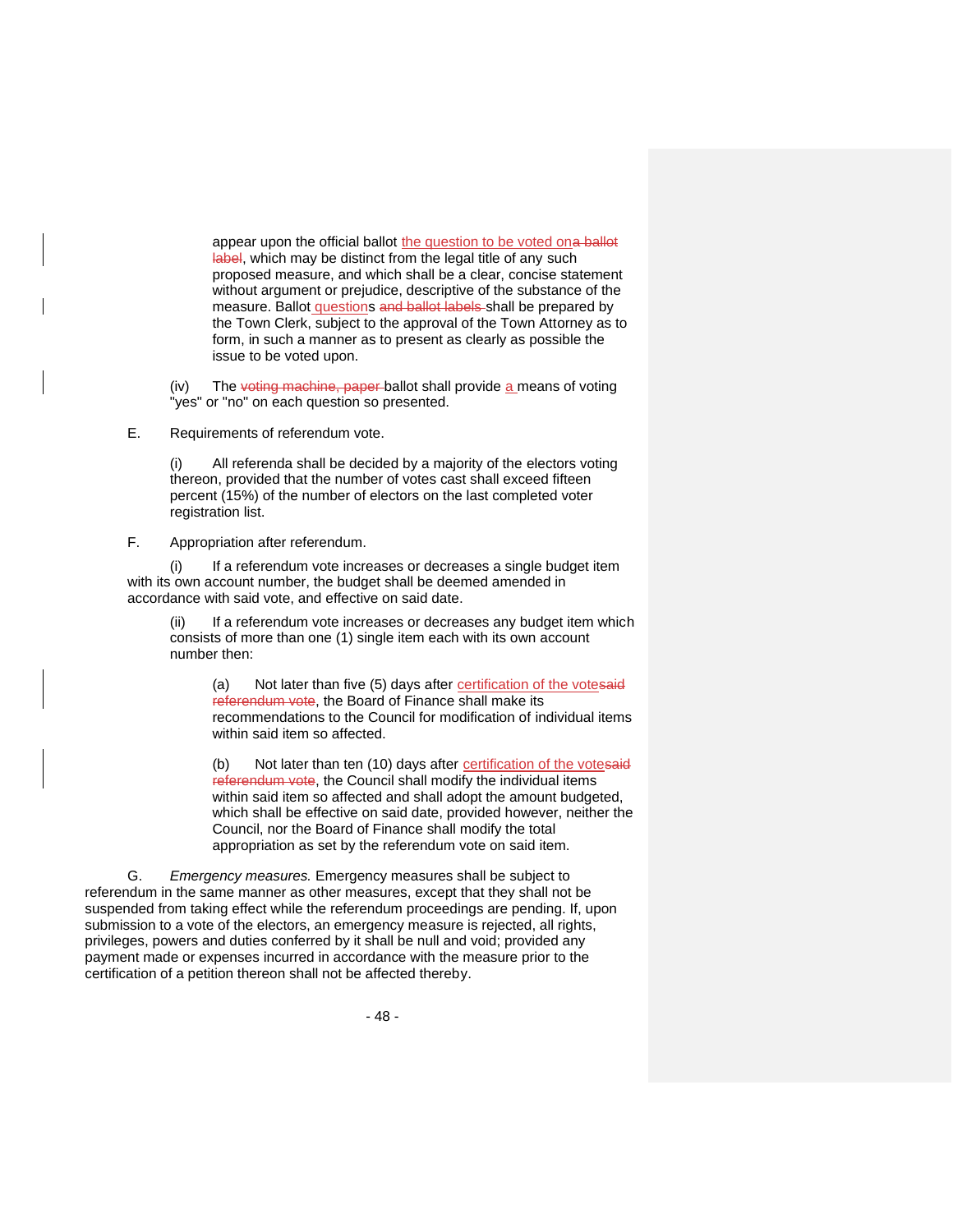H. *Publication and Posting.* Prior to any referendum election the Town Clerk shall cause the text of each measure affected to be:

printed twice in a newspaper having a circulation in the Town, the first (1st) printing to be not fewerless than seven (7) days prior to such election and the second (2nd) printing to be not fewerless than two (2) days nor more than six (6) days prior to such election, and

H. (ii) posted on the Town website not fewer than seven (7) days prior to such election.

I. *Effect on Council.* Any referendum vote as provided herein rejecting any measure shall not be amended, repealed, annulled, set aside, suspended nor in any way made inoperative by the Council during the term of said Council; but such enactment may be amended or repealed at any general, regular or special election by direct vote of the people thereon. The Council may, on its own initiative, submit for referendum vote at a special or general election any measure which would amend or rescind a measure previously adopted or rejected by referendum vote during its term. Said election shall be held at the discretion of the Town Clerk at the direction of the Chairman of the Council within ninety (90) calendar days following the vote of the Council.

### **Section 8. Special Referendum Requirements**

A. Right of referendum*.*

(i) The people of the Town shall have the right to approve or disapprove any annual budget deemed adopted by the Council pursuant to chapter IV of this Charter. The right provided in this section shall be known as the Budget Referendum and may be invoked and exercised as herein provided.

B. Petition Requirements.

(i) Petitions for referendum may be filed with the Town Clerk within twenty-five (25) calendar days following publication of notice of the adoption of the annual budget.

Said petitions shall be signed by electors of the Town in a number not less than five percent (5%) percent of the number of electors who voted during the previous municipal election.

(iii) Said petitions shall contain the following:

(a) Signatures and addresses of the electors as they appeared on the last completed voter registration list; and

(b) The date of each signature.

- 49 -

#### **Formatted:** Font: Not Italic

**Formatted:** Indent: Left: 0.5", No bullets or numbering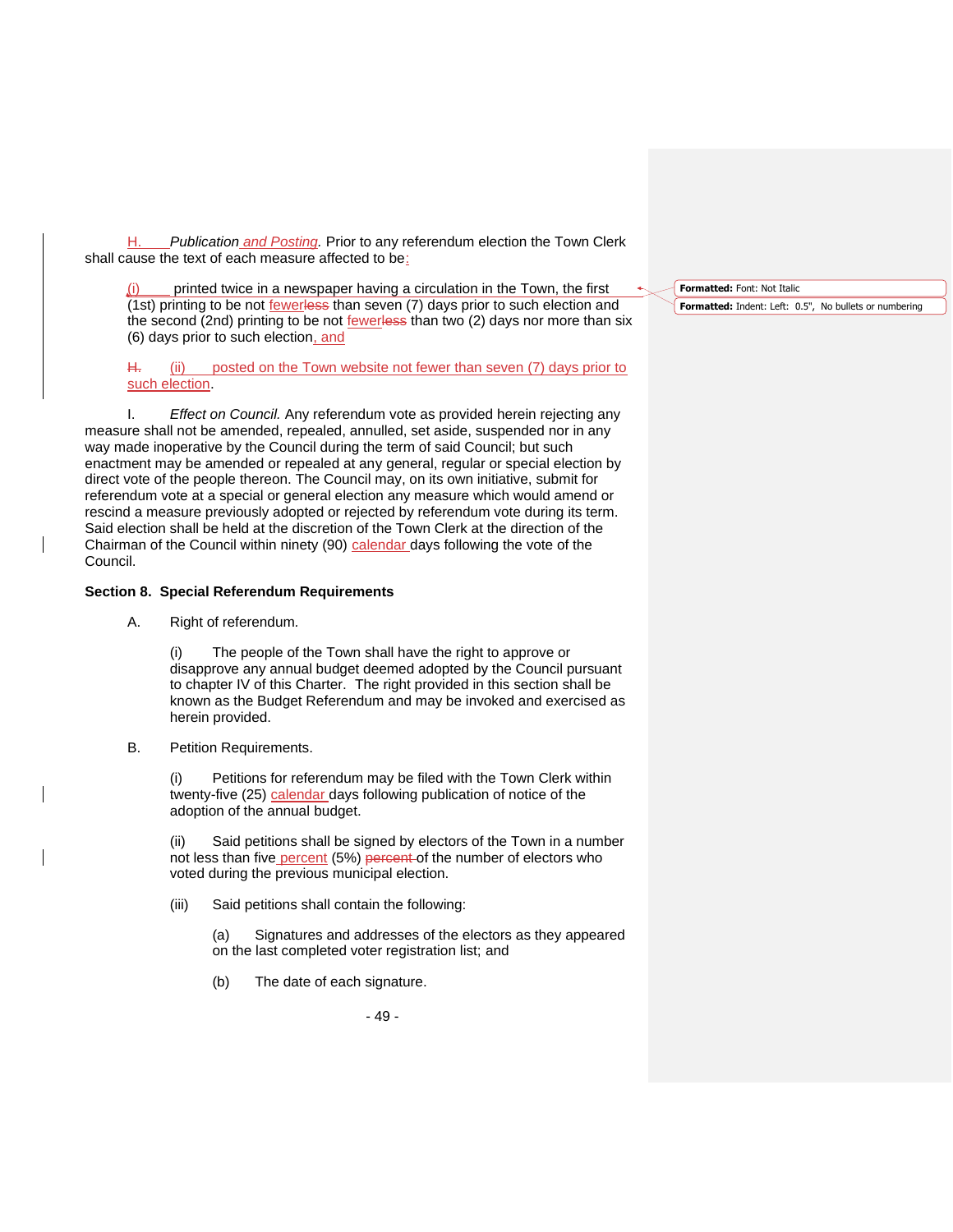(iv) Each page of said petition shall contain a statement, signed under penalties of perjury, by the person who circulated the same, setting forth such circulator's name and address, and stating that each person whose name appears on said page signed the same in person in the presence of the circulator, satisfactorily identified himself/herself to the circulator, and that the signatures on said page were obtained not earlier than the date of notice of the adoption of the annual budget. Any page of petition which does not contain such a statement by the circulator shall be invalid. Any circulator who makes a false statement on a petition shall be subject to penalties provided in the Connecticut General Statutes.

(v) Upon the receipt of any such petitions, the Town Clerk shall forthwith sign and give the person submitting the same a receipt in duplicate stating the number of pages so filed and the date and the time of filing. The Town Clerk shall indicate on each page of each such petition the date and time of filing, the number of signers thereon who were electors on the last completed voting list in the Town and shall forthwith certify, in a book to be kept for that purpose, the number of such signers and the percentage they constitute of the number of electors who voted during the previous municipal election. Such certificate shall conclude with a statement by the Town Clerk as to whether or not the petition is sufficient for the purpose intended. In checking the signatures on the petition pages, the Town Clerk shall reject any name if such name does not appear on the last-completed list of electors. Such rejections shall be indicated by placing an "R" before the names rejected. The Town Clerk shall place a check mark before each name to indicate approval. No other marks shall be placed on any petition page. Petitions shall be preserved for a period of five (5) years, or such longer period as may be required by law, and then destroyed.

(vi) If the Town Clerk shall certify the petition for referendum to be sufficient, the Town Clerk shall call a special election on the request or requests contained therein not more than thirty (30) calendar days after said petitions are filed with the Town Clerk.

(vii) The Town Clerk shall provide standardized referendum petition forms which shall be available to the public at the Town Clerk's Office during regular business hours.

C. Voting Procedure. Voting at such election shall be in accordance with state law, provided that the hours for voting may be increased at the discretion of the Town Council.

D. Form of Question. The voting-ballots or voting machines-shall state the ng question: "Shall the annual budget of \$ following question: "Shall the annual budget of \$\_\_\_\_\_\_\_\_\_\_\_\_\_\_ [amount of adopted budget], as adopted by the Trumbull Town Council on \_\_\_\_\_\_\_\_\_\_\_\_\_\_\_ [date of adoption] budget], as adopted by the Trumbull Town Council on \_\_\_\_\_\_\_\_\_\_\_\_\_\_\_\_ [date of adoption be rejected and replaced with a budget that does not exceed \$ [amount of be rejected and replaced with a budget that does not exceed \$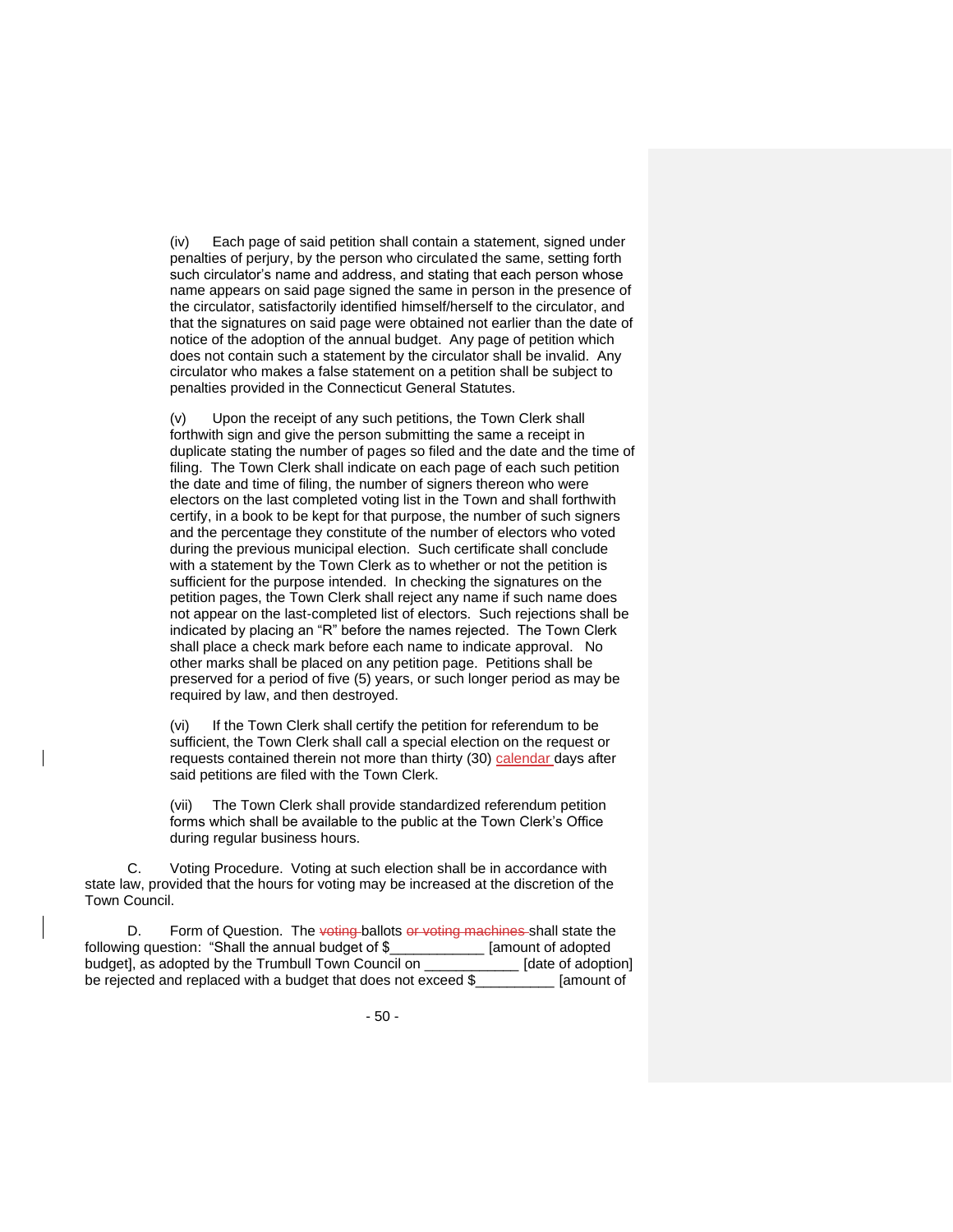current year budget, as of the same date the Town Council adopted next year's budget, plus three and one half percent (3.5%)]?" The voting machine or paper ballot shall provide means of voting "yes" or "no" on the question so presented.

E. Procedure after Referendum.

If the number of votes cast in the affirmative shall not constitute a majority of the votes, the annual budget as adopted by the Town Council shall be the final budget.

(ii) If the number of votes cast is at least five percent  $(5%)$  percent of the number of electors, and the majority of votes cast are in favor of the referendum, the budget shall be deemed rejected and returned to the First Selectman, who shall revise the budget such that the total budget shall not exceed the amount specified in the referendum. The First Selectman shall submit the Revised Budget to the Board of Finance within ten (10) days following the certification of the result of the Referendum.

(iii) Within ten (10) days following the revision of the Budget by the First Selectman, the Board of Finance shall conduct a public hearing in accordance with Chapter IV, s<sup>S</sup>ection 2 of this Charter, and may make further revisions as it deems appropriate, so long as the budget does not exceed the amount specified in the referendum, and shall submit the Revised Budget to the Town Council.

(iv) Upon receipt of the Revised Budget from the Board of Finance, the Town Council shall proceed in accordance with the provisions set forth in Chapter IV, s<sup>S</sup>ection 3 of this Charter, and complete its duties within ten (10) days of its receipt of the Revised Budget from the Board of Finance, provided, however, that the Town Council shall not increase the total Revised Budget so as to exceed the amount specified in the referendum.

F. The Revised Budget shall be deemed the final adopted Budget as of 5:00 p.m. of the day following the approval by the Town Council.

G. There shall be no further right to referendum on the Budget after the referendum and approval of the Revised Budget in accordance with this section 8.

H. Any expenditure reduced pursuant to this referendum cannot be restored in part or in full by way of supplemental appropriation without a minimum two-thirds (2/3) approval by the Board of Finance and the Town Council.

| Section 9. Bonded Debt. | Formatted: Font: Bold |
|-------------------------|-----------------------|
|                         |                       |

- 51 -

A. Refinancing of existing bonded debt, at comparable or lower rates, shall

not be subject to referendum. All other issuance of bonded debt (whether or not combined with a refinancing package) shall be subject to referendum as follows: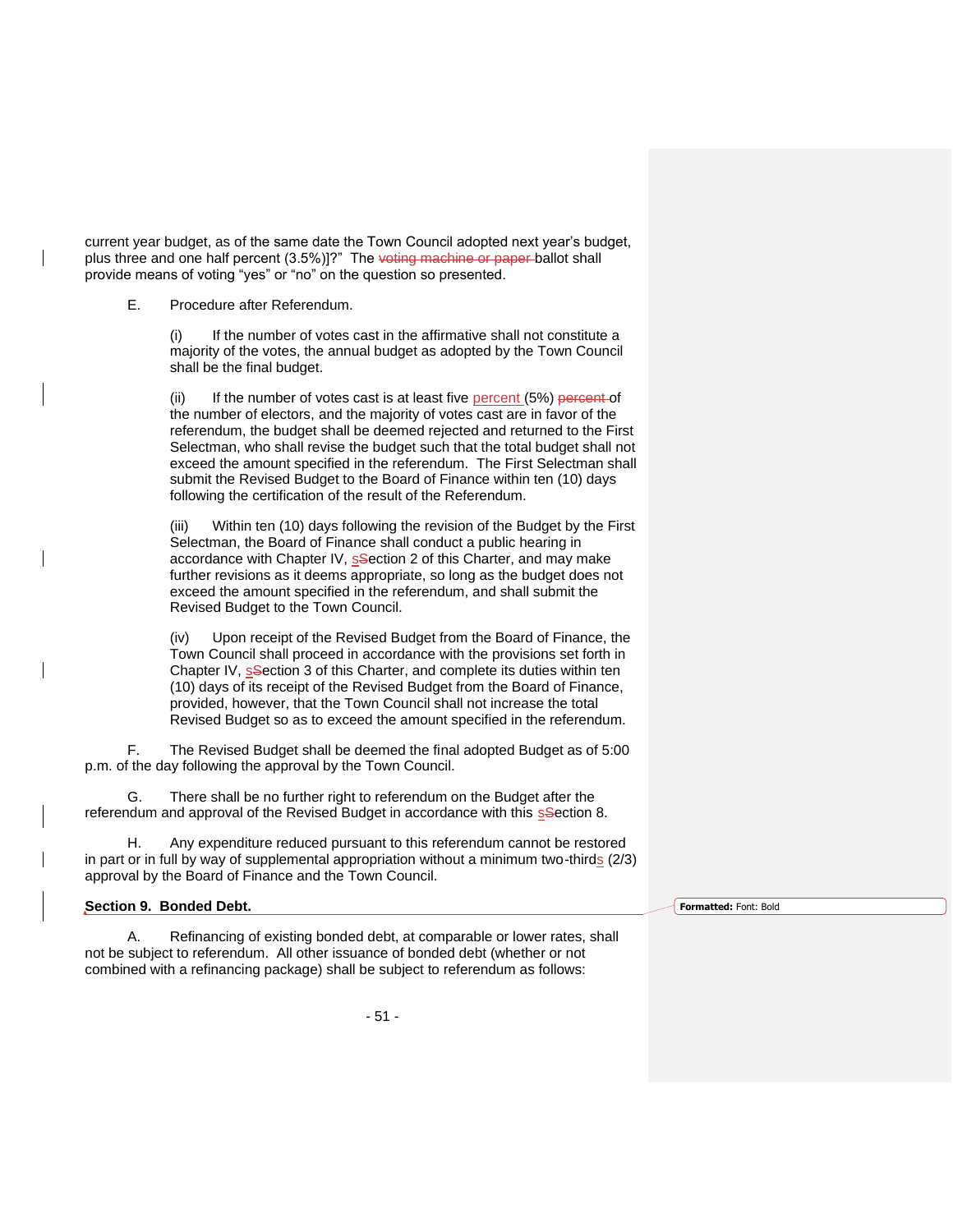B. For debt taken out for all purposes (including but not limited to education, construction, golf course or other enterprise fund debt): A referendum must be held for all projects exceeding \$15 million. The \$15 million amount shall be indexed annually in January using the annual Consumer Price Index for All Urban Consumers (CPI-U) for the Northeast Region, with \$15 million and the 2020 annual CPI-U for the Northeast Region used as the baseline for the calculation. If the indexing calculation results in an amount lower than \$15 million, the floor for the referendum requirement will remain at \$15 million. The indexed amount will be by vote of the Board of Finance and approval by a two-thirds (2/3) vote of the Town Council. A single project cannot be bonded in multiple smaller amounts in order to avoid this referendum provision

Voting Procedure. Voting at such election shall be in accordance with state law, provided that the hours for voting may be increased at the discretion of the Town Council.

D. Form of Question. The ballots shall state the following question: "Shall the proposed bond issue in the amount of \$ [amount of adopted], as adopted by the Trumbull Town Council on [date of adoption] be approved?" The ballot shall provide means of voting "yes" or "no" on the question so presented.

B.E. Procedure after Referendum. A simple majority of those voting will determine whether the issuance is approved. or not. However, if the number of votes cast is not at least five percent (5%) of the number of eligible electors, then the bond issue shall be deemed approved.

G.F. Any bonded debt proposed that is not approved by referendum cannot be brought up again for referendum until the later of  $(1)$  t<sub>The next</sub> Municipal election, or  $(2)$ oOne (1) year.

# **Section 10. Registrar of Voters.**

A Registrar of Voters for each political party having ten percent (10%) of the votes cast at the previous election shall be elected at the state election as provided in the General Statutes. Registrars of voters shall have all the powers and duties conferred or imposed by law on registrars of voters. Deputy registrars of voters may be appointed as provided in the General Statutes.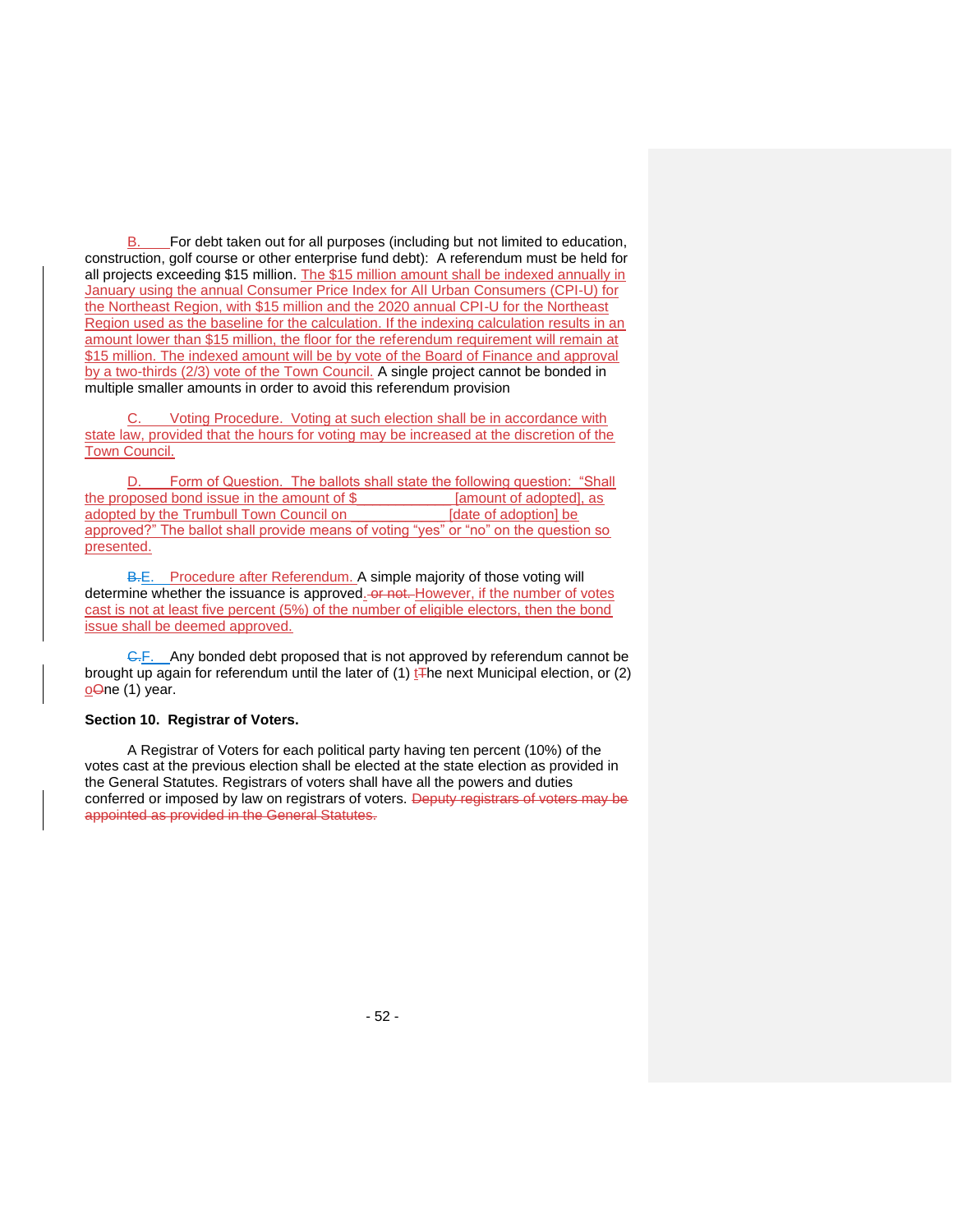## **CHAPTER IX. ADOPTION AND AMENDMENT PROCEDURES**

## **Section 1. Rights of Present Employees.**

Any laws in force on the effective date of this Charter, not inconsistent with its provisions, relating to personnel, appointment, ranks, grades, tenure of office, promotions, removal, pension and retirement rights, hours of work, civil rights or any other rights or privileges of employees of the Town or any office, department or agency thereof, shall continue in effect.

### **Section 2. Transfer of Records, Property and Appropriations.**

All records, property and equipment and unexpended appropriations of any commission, board, department or office or part thereof, all the powers and duties of which are assigned to any other commission, board, department or office by this Charter, shall be transferred and delivered intact to the commission, board, department or office to which such powers and duties are so assigned. If part of the powers and duties of any commission, board, department or office or part thereof are, by this Charter, assigned to another commission, board, department, or office, all records, property and equipment and unexpended appropriations relating exclusively thereto shall be transferred and delivered intact to the commission, board, department or office to which such powers are so assigned.

#### **Section 3. Legal Proceedings.**

No action or proceeding, civil or criminal, pending on the effective date of this Charter, brought by or against the Town or any commission, board, department or office thereof, shall be hereby affected. All such actions or proceedings may be continued although the functions, powers and duties of any commission, board, department or office party thereto may have been assigned or transferred under this Charter. In that event, the same may be prosecuted or defended by the head of the commission, board, department or office to which such functions, powers and duties have been assigned or transferred.

#### **Section 4. Existing Laws and Ordinances.**

All General Statutes in their application to the Town and all ordinances, bylaws, rules and regulations of the Town and of its boards and commissions shall continue in effect except as they are inconsistent with the provisions of this Charter. All special acts or parts of Special Acts relating to the Town not inconsistent with this Charter and not specifically repealed by prior Charter action shall continue in effect, except as provided herein.

### **Section 5. Terms of Existing Office Holders.**

No elected or appointed official serving on the effective date of this Charter as revised shall have his/her term shortened or terminated by virtue of this Charter unless otherwise provided herein.